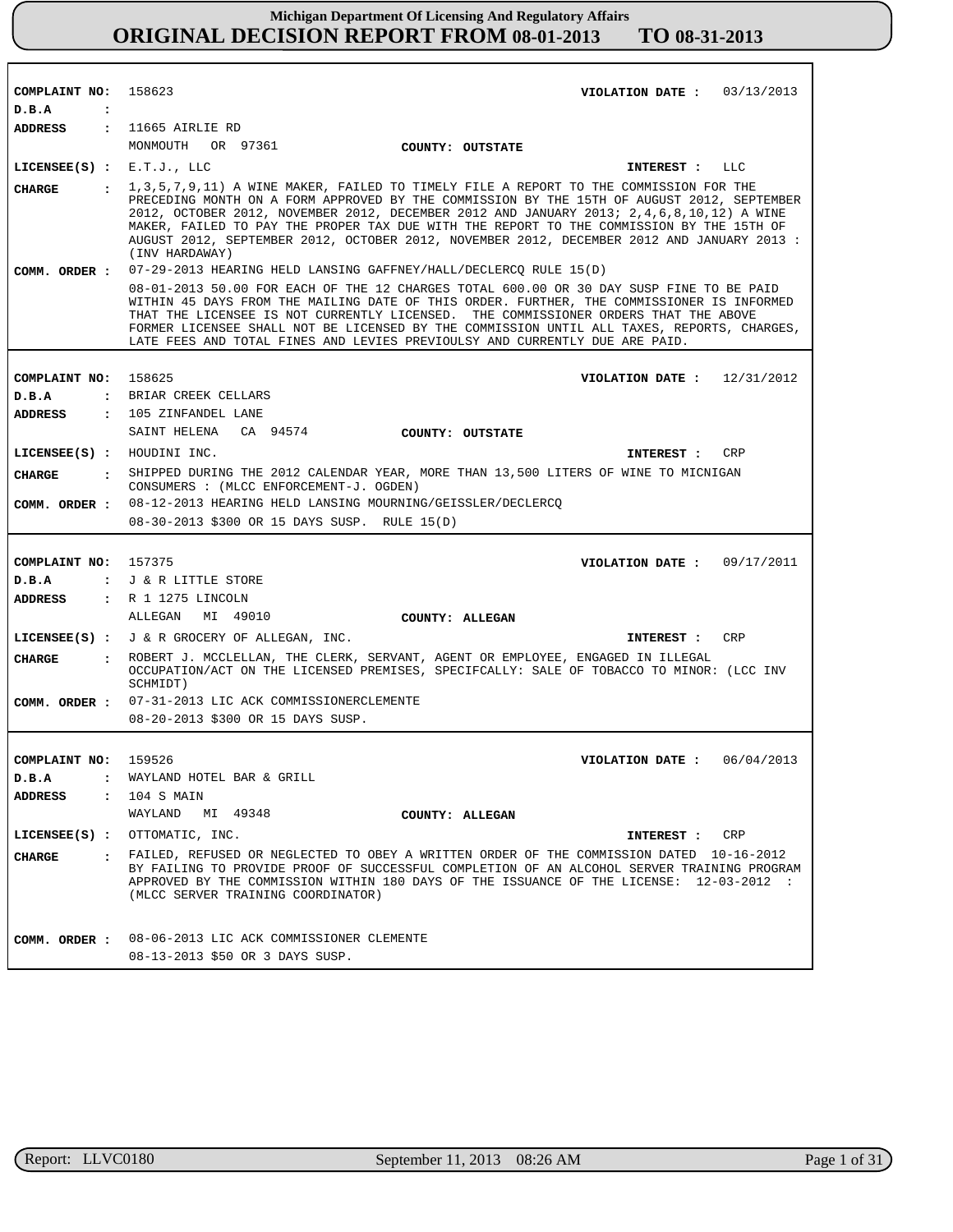| COMPLAINT NO: 157382 |              | VIOLATION DATE: $01/15/2013$                                                                                                                                                                                                                                                                                             |
|----------------------|--------------|--------------------------------------------------------------------------------------------------------------------------------------------------------------------------------------------------------------------------------------------------------------------------------------------------------------------------|
| D.B.A                |              | : LATITUDES TAVERN                                                                                                                                                                                                                                                                                                       |
| ADDRESS              |              | $: 307$ CHISHOLM                                                                                                                                                                                                                                                                                                         |
|                      |              | ALPENA<br>MI 49707<br>COUNTY: ALPENA                                                                                                                                                                                                                                                                                     |
|                      |              | LICENSEE(S) : TAP ROOM VENTURES, L.L.C.<br>LLC<br>INTEREST :                                                                                                                                                                                                                                                             |
| <b>CHARGE</b>        |              | : 1) SOLD OR FURNISH ALCOHOL TO INTOX PERSON, KATHRYN KLIMEK; 2) ALLOWED INTOX PERSON TO<br>CONSUME; 3) ALLOWED INTOX PERSON TO FREQUENT OR LOITER; 4) ALLOWED AN AGENT, CLERK, OR<br>EMPLOYEE, DAYNA CADARETTE TO BE ON LICENSED PREMISES IN AN INTOXICATED CONDITION :<br>(ALPENA POLICE DEPARTMENT-C. SPENCER)        |
|                      |              | COMM. ORDER: 07-19-2013 STIP FOR PROPOSED NEG SETTLEMENT COMM CLEMENTE-AG GEISSLER. LSS                                                                                                                                                                                                                                  |
|                      |              | 08-02-2013 1)\$600, 2-3) DISMISSED WITH PREJUDICE, 4)\$150 FOR A TOTAL OF \$750 OR 38 DAYS<br>SUSP. NEGOTIATED SETTLEMENT                                                                                                                                                                                                |
|                      |              |                                                                                                                                                                                                                                                                                                                          |
| COMPLAINT NO:        |              | 157383<br>VIOLATION DATE: $06/16/2011$                                                                                                                                                                                                                                                                                   |
| D.B.A                |              | : BARILIK'S TAVERN                                                                                                                                                                                                                                                                                                       |
| <b>ADDRESS</b>       |              | $: 205$ LONG LAKE<br>ALPENA<br>MI 49707                                                                                                                                                                                                                                                                                  |
|                      |              | COUNTY: ALPENA                                                                                                                                                                                                                                                                                                           |
|                      |              | LICENSEE(S) : BARILIK ENTERPRISES, LLC<br>LLC<br>INTEREST :                                                                                                                                                                                                                                                              |
| <b>CHARGE</b>        |              | : 1) ALLOWED UNLAWFUL GAMBLING WITH NASCAR POOL-TYPE SHEETS; 2) ALLOWED UNLAWFUL GAMBLING<br>DEVICES, NASCAR POOL-TYPE SHEETS; 3-5) MADE A CREDIT SALE OF ALCOHOL TO ED CHOP, ROBERT<br>MARSH AND LORI SKINNER ON VARIOUS DATES IN VARIOUS AMOUNTS (MLCC ENFORCEMENT-C. RANSHAW)                                         |
|                      |              | COMM. ORDER : 07-29-2013 LIC ACK COMMISSIONERCLEMENTE                                                                                                                                                                                                                                                                    |
|                      |              | 08-20-2013 1)\$100, 2-5)\$50 EACH FOR A TOTAL OF \$300 OR 15 DAYS SUSP.                                                                                                                                                                                                                                                  |
|                      |              |                                                                                                                                                                                                                                                                                                                          |
|                      |              |                                                                                                                                                                                                                                                                                                                          |
| COMPLAINT NO:        |              | 157956<br>VIOLATION DATE : $02/11/2013$                                                                                                                                                                                                                                                                                  |
| D.B.A                |              | : O'HARE'S/MIDLAND STREET PUB                                                                                                                                                                                                                                                                                            |
| <b>ADDRESS</b>       |              | : 608- 610 E MIDLAND                                                                                                                                                                                                                                                                                                     |
|                      |              | MI 48706<br>BAY CITY<br>COUNTY: BAY                                                                                                                                                                                                                                                                                      |
|                      |              | LICENSEE(S) : FOUR LEAF ENTERTAINMENT INC.<br>CRP<br>INTEREST :                                                                                                                                                                                                                                                          |
| <b>CHARGE</b>        | $\mathbf{r}$ | 1) PURCHASED DURING JUNE 2012 MORE THAN 9 LITERS OF SPIRITS FROM MEIJER IN ONE MONTH; 2-3)<br>ON DECEMBER 16, 2011 AND JUNE 23, 2012, SOLD\FURNISHED\ALLOWED CONSUMPTION OR POSSESSED<br>ALCOHOL ON PREMISES NOT PURCHASED FROM AN AUTHORIZED SOURCE: (LCC SUPV. SHANNON BUSH)                                           |
| COMM. ORDER :        |              | 07-15-2013 HEARING HELD SWARTZ CREEK MOURNING/HALL/DECLERCQ NEG SETTLEMENT                                                                                                                                                                                                                                               |
|                      |              | 08-12-2013 \$100 EACH TOTAL \$300 OR 15 DAY SUSP NEG SET                                                                                                                                                                                                                                                                 |
|                      |              |                                                                                                                                                                                                                                                                                                                          |
| COMPLAINT NO: 159170 |              | VIOLATION DATE: $05/30/2013$                                                                                                                                                                                                                                                                                             |
| D.B.A                |              | : LOS CUATRO AMIGOS                                                                                                                                                                                                                                                                                                      |
| ADDRESS              |              | : 310 E MIDLAND                                                                                                                                                                                                                                                                                                          |
|                      |              | BAY CITY<br>MI 48706<br>COUNTY: BAY                                                                                                                                                                                                                                                                                      |
| $LICENSEE(S)$ :      |              | LOS CUATRO AMIGOS, INC. (A KENTUCKY CORPORATION)<br>INTEREST :<br>CRP                                                                                                                                                                                                                                                    |
| <b>CHARGE</b>        |              | . FAILED, REFUSED OR NEGLECTED TO OBEY A WRITTEN ORDER OF THE COMMISSION DATED 09-19-2012<br>BY FAILING TO PROVIDE PROOF OF SUCCESSFUL COMPLETION OF AN ALCOHOL SERVER TRAINING PROGRAM<br>APPROVED BY THE COMMISSION WITHIN 180 DAYS OF THE ISSUANCE OF THE LICENSE: 11-29-2012 :<br>(MLCC SERVER TRAINING COORDINATOR) |
| COMM. ORDER :        |              | 07-29-2013 LIC ACK COMMISSIONER CLEMENTE                                                                                                                                                                                                                                                                                 |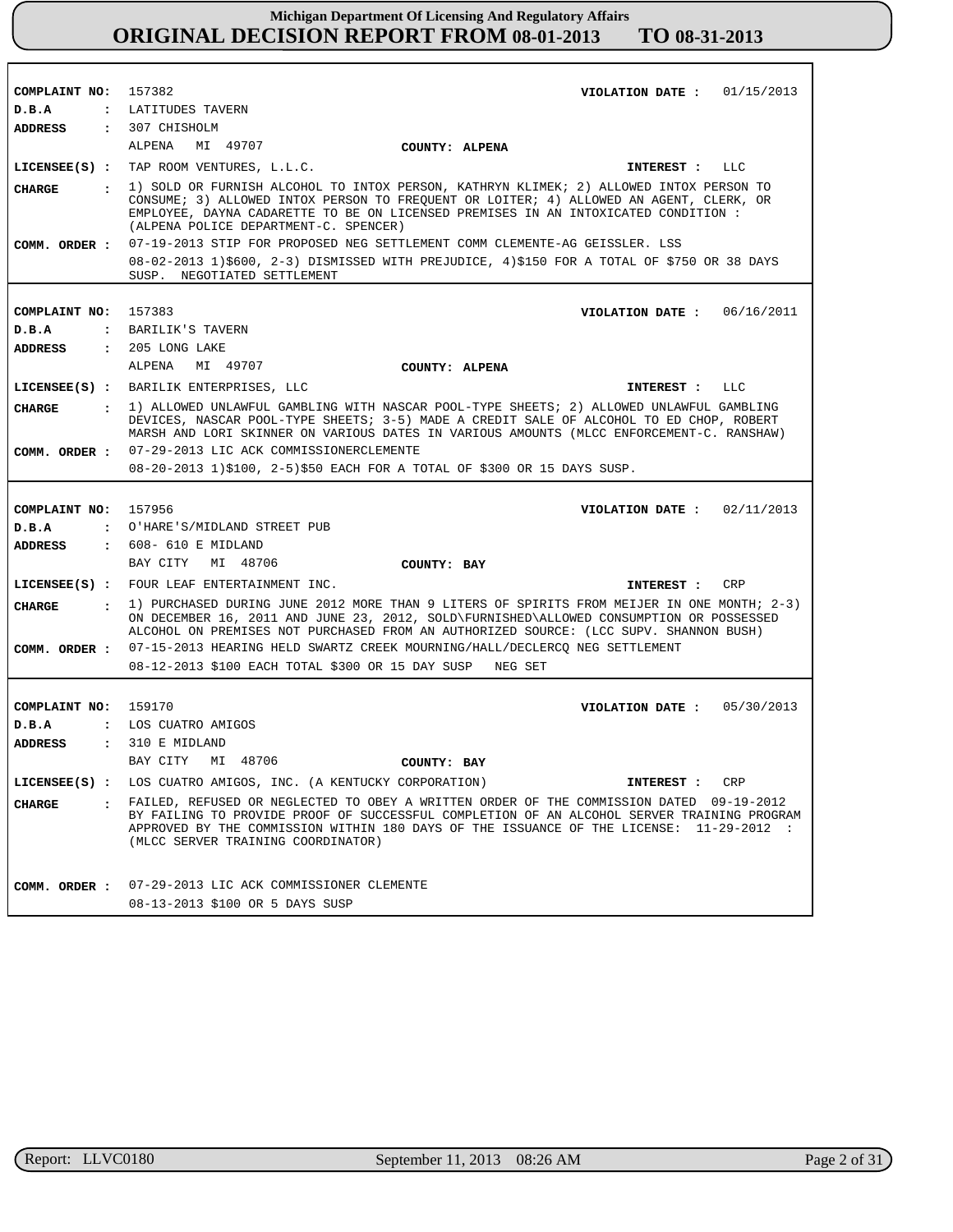| COMPLAINT NO: 159643<br>D.B.A   | VIOLATION DATE: $12/01/2012$<br>: LOS CUATRO AMIGOS                                                                                                                                                                                                                                                                                                                                                                                                                                                                                                                                                                                                                                                    |
|---------------------------------|--------------------------------------------------------------------------------------------------------------------------------------------------------------------------------------------------------------------------------------------------------------------------------------------------------------------------------------------------------------------------------------------------------------------------------------------------------------------------------------------------------------------------------------------------------------------------------------------------------------------------------------------------------------------------------------------------------|
| ADDRESS                         | : 310 E MIDLAND                                                                                                                                                                                                                                                                                                                                                                                                                                                                                                                                                                                                                                                                                        |
|                                 | BAY CITY<br>MI 48706<br>COUNTY: BAY                                                                                                                                                                                                                                                                                                                                                                                                                                                                                                                                                                                                                                                                    |
|                                 | LICENSEE(S) : LOS CUATRO AMIGOS, INC. (A KENTUCKY CORPORATION)<br><b>CRP</b><br>INTEREST :                                                                                                                                                                                                                                                                                                                                                                                                                                                                                                                                                                                                             |
| <b>CHARGE</b>                   | . ALLOWED RIO BAY CITY, LLC WHOS NAME DOES NOT APPEAR ON LICENSE TO DERIVE USE OR BENEFIT :<br>(LCC INV SMITH)                                                                                                                                                                                                                                                                                                                                                                                                                                                                                                                                                                                         |
| COMM. ORDER :                   | 08-19-2013 LIC ACK COMMISSIONER GAFFNEY                                                                                                                                                                                                                                                                                                                                                                                                                                                                                                                                                                                                                                                                |
|                                 | 08-20-2013 100.00 OR 5 DAY SUSP FINE TO BE PAID WITHIN 45 DAYS FROM THE MAILING DATE OF<br>THIS ORDER. ADDTL PENALTY UNLESS THE LICENSEE OF THE SUBJECT ESTABLISHMENT EITHER ASSUMES<br>PROPRIETARY CONTROL OR TRANSFERS OWNERSHIP TO A PERSON APPROVED BY THE MLCC PRIOR TO<br>NOVEMBER 25, 2013, THIS COMMISSIONER ORDERS ALL LICENSES AND PERMITS ISSUED TO THIS<br>LICENSEE AT THE ABOVE NAMED ADDRESS SUSPENDED. IF EFFECTUATED, THIS SUSPENSION SHALL<br>REMAIN IN EFFECT UNTIL THE LICENSEE EITHER ASSUMES PROPRIETARY CONTROL, TRANSFERS<br>OWNERSHIP TO AN MLCC APPROVED PERSON OR UNTIL THE SUBJECT LICENES AND PERMITS TERMINATE<br>UNDER THE PROVISIONS OF ADMINISTRATIVE RULE R 436.1107. |
|                                 |                                                                                                                                                                                                                                                                                                                                                                                                                                                                                                                                                                                                                                                                                                        |
| COMPLAINT NO:                   | 159365<br>VIOLATION DATE: $06/14/2013$                                                                                                                                                                                                                                                                                                                                                                                                                                                                                                                                                                                                                                                                 |
| D.B.A                           | : KNOLL BROTHERS OF MICHIGAN<br>$: 127$ W BUFFALO                                                                                                                                                                                                                                                                                                                                                                                                                                                                                                                                                                                                                                                      |
| ADDRESS                         | MI 49117<br>NEW BUFFALO<br><b>COUNTY: BERRIEN</b>                                                                                                                                                                                                                                                                                                                                                                                                                                                                                                                                                                                                                                                      |
|                                 | LICENSEE(S) : KNOLL BROTHERS OF MICHIGAN, INC. (AN INDIANA CORPORATION)<br>CRP<br>INTEREST :                                                                                                                                                                                                                                                                                                                                                                                                                                                                                                                                                                                                           |
| <b>CHARGE</b><br>$\mathbf{r}$   | SALE TO MINOR DECOY 2013-A-01-08-95 (18) : (MSP NILES POST - TRP BURTON/CLERK BRETT                                                                                                                                                                                                                                                                                                                                                                                                                                                                                                                                                                                                                    |
|                                 | KRAVITS/ID CHECKED)                                                                                                                                                                                                                                                                                                                                                                                                                                                                                                                                                                                                                                                                                    |
| COMM. ORDER :                   | 07-23-2013 LIC ACK COMMISSIONER GAFFNEY                                                                                                                                                                                                                                                                                                                                                                                                                                                                                                                                                                                                                                                                |
|                                 | 08-07-2013 \$500, \$100 WAIVED FOR A TOTAL OF \$400 OR 20 DAYS SUSP - SEC 801(2)                                                                                                                                                                                                                                                                                                                                                                                                                                                                                                                                                                                                                       |
|                                 |                                                                                                                                                                                                                                                                                                                                                                                                                                                                                                                                                                                                                                                                                                        |
| COMPLAINT NO: 157674<br>D.B.A   | VIOLATION DATE: $03/23/2013$<br>: KINDERHOOK KWIK STOP                                                                                                                                                                                                                                                                                                                                                                                                                                                                                                                                                                                                                                                 |
| ADDRESS                         | : 792 S ANGOLA                                                                                                                                                                                                                                                                                                                                                                                                                                                                                                                                                                                                                                                                                         |
|                                 | COLDWATER MI 49036<br>COUNTY: BRANCH                                                                                                                                                                                                                                                                                                                                                                                                                                                                                                                                                                                                                                                                   |
|                                 | LICENSEE(S) : MANGAT KWIK STOP LLC<br>INTEREST : LLC                                                                                                                                                                                                                                                                                                                                                                                                                                                                                                                                                                                                                                                   |
| <b>CHARGE</b><br>$\mathbf{r}$   | SELL, FURNISH TO PERSON UNDER 21 - LAN-301 (18): (MLCC ENFORCEMENT-PERILLOUX/CLERK-NATHAN                                                                                                                                                                                                                                                                                                                                                                                                                                                                                                                                                                                                              |
|                                 | N. WANSCHOTT/ID CHECKED)                                                                                                                                                                                                                                                                                                                                                                                                                                                                                                                                                                                                                                                                               |
| COMM. ORDER :                   | 07-29-2013 LIC ACK COMMISSIONERCLEMENTE<br>08-13-2013 \$500 OR 25 DAYS SUSP - SEC 801(2)                                                                                                                                                                                                                                                                                                                                                                                                                                                                                                                                                                                                               |
|                                 |                                                                                                                                                                                                                                                                                                                                                                                                                                                                                                                                                                                                                                                                                                        |
| COMPLAINT NO: 158748            | VIOLATION DATE: $04/15/2013$                                                                                                                                                                                                                                                                                                                                                                                                                                                                                                                                                                                                                                                                           |
| D.B.A                           | : LEFTYS LOUNGE                                                                                                                                                                                                                                                                                                                                                                                                                                                                                                                                                                                                                                                                                        |
| ADDRESS                         | : 10 S MONROE                                                                                                                                                                                                                                                                                                                                                                                                                                                                                                                                                                                                                                                                                          |
|                                 | COLDWATER<br>MI 49036<br>COUNTY: BRANCH                                                                                                                                                                                                                                                                                                                                                                                                                                                                                                                                                                                                                                                                |
|                                 | LICENSEE(S) : $H \& B$ SPIRITS, INC.<br>INTEREST :<br>CRP                                                                                                                                                                                                                                                                                                                                                                                                                                                                                                                                                                                                                                              |
| <b>CHARGE</b><br>$\mathbf{r}$   | ALLOWED AN AGENT, CLERK OR EMPLOYEE, JACQULINE THRYSILEUS, TO BE ON THE LICENSED PREMISES                                                                                                                                                                                                                                                                                                                                                                                                                                                                                                                                                                                                              |
| COMM. ORDER :                   | IN AN INTOXICATED CONDITION: (COLDWATER POLICE DEPARTMENT-F. PYLES)<br>08-21-2013 HEARING HELD KALAMAZOO CLEMENTE/HALL/DECLERCQ ACK                                                                                                                                                                                                                                                                                                                                                                                                                                                                                                                                                                    |
|                                 | 08-22-2013 \$300 OR 15 DAY SUSP                                                                                                                                                                                                                                                                                                                                                                                                                                                                                                                                                                                                                                                                        |
|                                 |                                                                                                                                                                                                                                                                                                                                                                                                                                                                                                                                                                                                                                                                                                        |
| COMPLAINT NO:                   | 158098<br>VIOLATION DATE: $04/04/2013$                                                                                                                                                                                                                                                                                                                                                                                                                                                                                                                                                                                                                                                                 |
| D.B.A<br>$\ddot{\cdot}$         |                                                                                                                                                                                                                                                                                                                                                                                                                                                                                                                                                                                                                                                                                                        |
| ADDRESS<br>$\ddot{\phantom{a}}$ | 217 AUSTIN                                                                                                                                                                                                                                                                                                                                                                                                                                                                                                                                                                                                                                                                                             |
|                                 | MI 49224<br>ALBION<br>COUNTY: CALHOUN                                                                                                                                                                                                                                                                                                                                                                                                                                                                                                                                                                                                                                                                  |
| $LICENSEE(S)$ :                 | SINGH, GURCHARAN<br>IND<br>INTEREST :                                                                                                                                                                                                                                                                                                                                                                                                                                                                                                                                                                                                                                                                  |
| <b>CHARGE</b><br>$\mathbf{r}$   | NSF CHECK \$1869.16 ***NSF PAID 4/25/13***                                                                                                                                                                                                                                                                                                                                                                                                                                                                                                                                                                                                                                                             |
| COMM. ORDER :                   | 07-29-2013 HEARING HELD LANSING GAFFNEY/HALL/DECLERCQ RULE 15(E)                                                                                                                                                                                                                                                                                                                                                                                                                                                                                                                                                                                                                                       |
|                                 | 08-01-2013 \$150 EACH COMB W/157804 157922 157947 158099 157805. TOTAL \$900 OR 45 DAY SUSP.<br>RULE $15(E)$                                                                                                                                                                                                                                                                                                                                                                                                                                                                                                                                                                                           |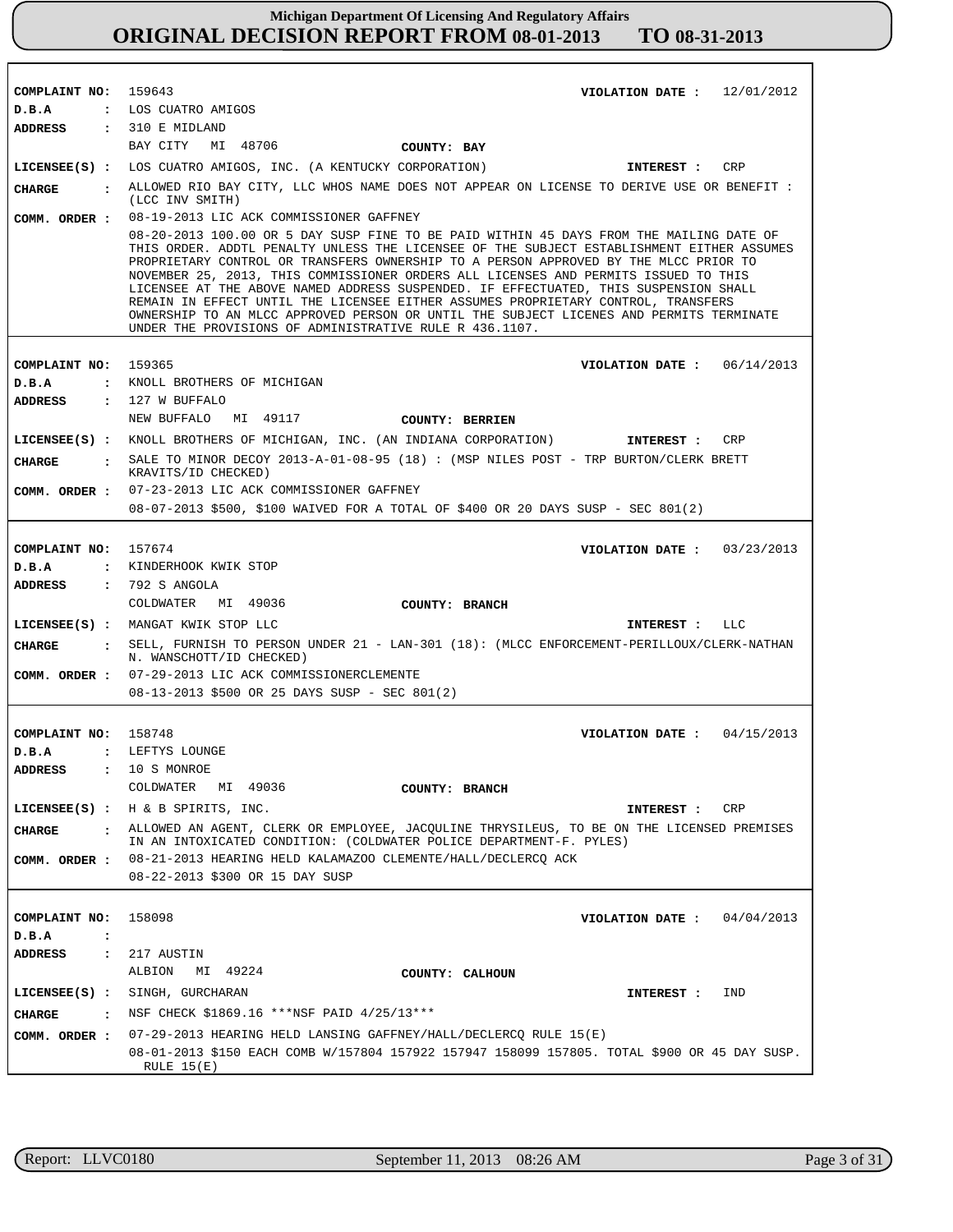| COMPLAINT NO:                          | 157805<br>03/22/2013<br>VIOLATION DATE :                                                                     |
|----------------------------------------|--------------------------------------------------------------------------------------------------------------|
| D.B.A<br>$\ddot{\cdot}$                |                                                                                                              |
| ADDRESS<br>$\ddot{\cdot}$              | 217 AUSTIN                                                                                                   |
|                                        | ALBION                                                                                                       |
|                                        | MI 49224<br>COUNTY: CALHOUN                                                                                  |
| $LICENSEE(S)$ :                        | SINGH, GURCHARAN<br>IND<br>INTEREST :                                                                        |
| <b>CHARGE</b><br>$\sim$ $\sim$         | NSF CHECK \$2170.84 ***NSF PAID 4/9/13***                                                                    |
| COMM. ORDER :                          | 07-29-2013 HEARING HELD LANSING GAFFNEY/HALL/DECLERCQ RULE 15(E)                                             |
|                                        | 08-01-2013 \$150 EACH COMB W/157804 157922 157947 158099 158098. TOTAL \$900 OR 45 DAY SUSP.                 |
|                                        | RULE $15(E)$                                                                                                 |
|                                        |                                                                                                              |
| COMPLAINT NO:                          | 158099<br>04/04/2013<br>VIOLATION DATE :                                                                     |
| D.B.A<br>$\ddot{\cdot}$                |                                                                                                              |
| ADDRESS                                | 217 AUSTIN<br>$\ddot{\phantom{a}}$                                                                           |
|                                        | MI 49224<br>ALBION<br>COUNTY: CALHOUN                                                                        |
| $LICENSEE(S)$ :                        | SINGH, GURCHARAN<br>IND<br>INTEREST :                                                                        |
| <b>CHARGE</b><br>$\ddot{\phantom{a}}$  | NSF CHECK \$4054.16 *** NSF PAID 4/25/13 ***                                                                 |
| COMM. ORDER :                          | 07-29-2013 HEARING HELD LANSING GAFFNEY/HALL/DECLERCQ RULE 15(E)                                             |
|                                        | 08-01-2013 \$150 EACH COMB W/157804 157922 157947 158098 157805. TOTAL \$900 OR 45 DAY SUSP.                 |
|                                        | RULE $15(E)$                                                                                                 |
|                                        |                                                                                                              |
| COMPLAINT NO:                          | 157804<br>VIOLATION DATE: $03/22/2013$                                                                       |
| D.B.A<br>$\ddot{\cdot}$                |                                                                                                              |
| <b>ADDRESS</b>                         | 217 AUSTIN<br>$\ddot{\cdot}$                                                                                 |
|                                        | MI 49224<br>ALBION<br>COUNTY: CALHOUN                                                                        |
| $LICENSEE(S)$ :                        | SINGH, GURCHARAN<br>IND<br>INTEREST :                                                                        |
| <b>CIIARGE</b><br>$\ddot{\phantom{a}}$ | NSF CHECK \$2234.21 ***NSF PAID 4/9/13***                                                                    |
| COMM. ORDER :                          | 07-29-2013 HEARING HELD LANSING GAFFNEY/HALL/DECLERCQ RULE 15(E)                                             |
|                                        | 08-01-2013 \$150 EACH COMB W/158098 157922 157947 158099 157805. TOTAL \$900 OR 45 DAY SUSP.                 |
|                                        | RULE $15(E)$                                                                                                 |
|                                        |                                                                                                              |
| COMPLAINT NO:                          | 157922<br>VIOLATION DATE :<br>03/28/2013                                                                     |
| D.B.A<br>$\ddot{\cdot}$                |                                                                                                              |
| <b>ADDRESS</b><br>$\ddot{\cdot}$       | 217 AUSTIN                                                                                                   |
|                                        | MI 49224<br>ALBION<br>COUNTY: CALHOUN                                                                        |
| $LICENSEE(S)$ :                        | SINGH, GURCHARAN<br>IND<br>INTEREST :                                                                        |
| <b>CHARGE</b><br>$\ddot{\cdot}$        | NSF CHECK \$2655.73 ***NSF PAID 4/16/13***                                                                   |
|                                        | 07-29-2013 HEARING HELD LANSING GAFFNEY/HALL/DECLERCQ RULE 15(E)                                             |
| COMM. ORDER :                          | 08-01-2013 \$150 EACH COMB W/157804 158098 157947 158099 157805. TOTAL \$900 OR 45 DAY SUSP.                 |
|                                        | RULE $15(E)$                                                                                                 |
|                                        |                                                                                                              |
| COMPLAINT NO:                          | 157947<br>VIOLATION DATE :<br>03/29/2013                                                                     |
| D.B.A<br>$\ddot{\cdot}$                |                                                                                                              |
| <b>ADDRESS</b><br>$\ddot{\cdot}$       | 217 AUSTIN                                                                                                   |
|                                        | ALBION<br>MI 49224<br>COUNTY: CALHOUN                                                                        |
|                                        |                                                                                                              |
| $LICENSEE(S)$ :                        | SINGH, GURCHARAN<br>IND<br>INTEREST :                                                                        |
| <b>CHARGE</b><br>$\cdot$               | NSF CHECK \$1497.42 *** NSF PAID 4/17/13 ***                                                                 |
| COMM. ORDER :                          | 07-29-2013 HEARING HELD LANSING GAFFNEY/HALL/DECLERCQ RULE 15(E)                                             |
|                                        | 08-01-2013 \$150 EACH COMB W/157804 157922 158098 158099 157805. TOTAL \$900 OR 45 DAY SUSP.<br>RULE $15(E)$ |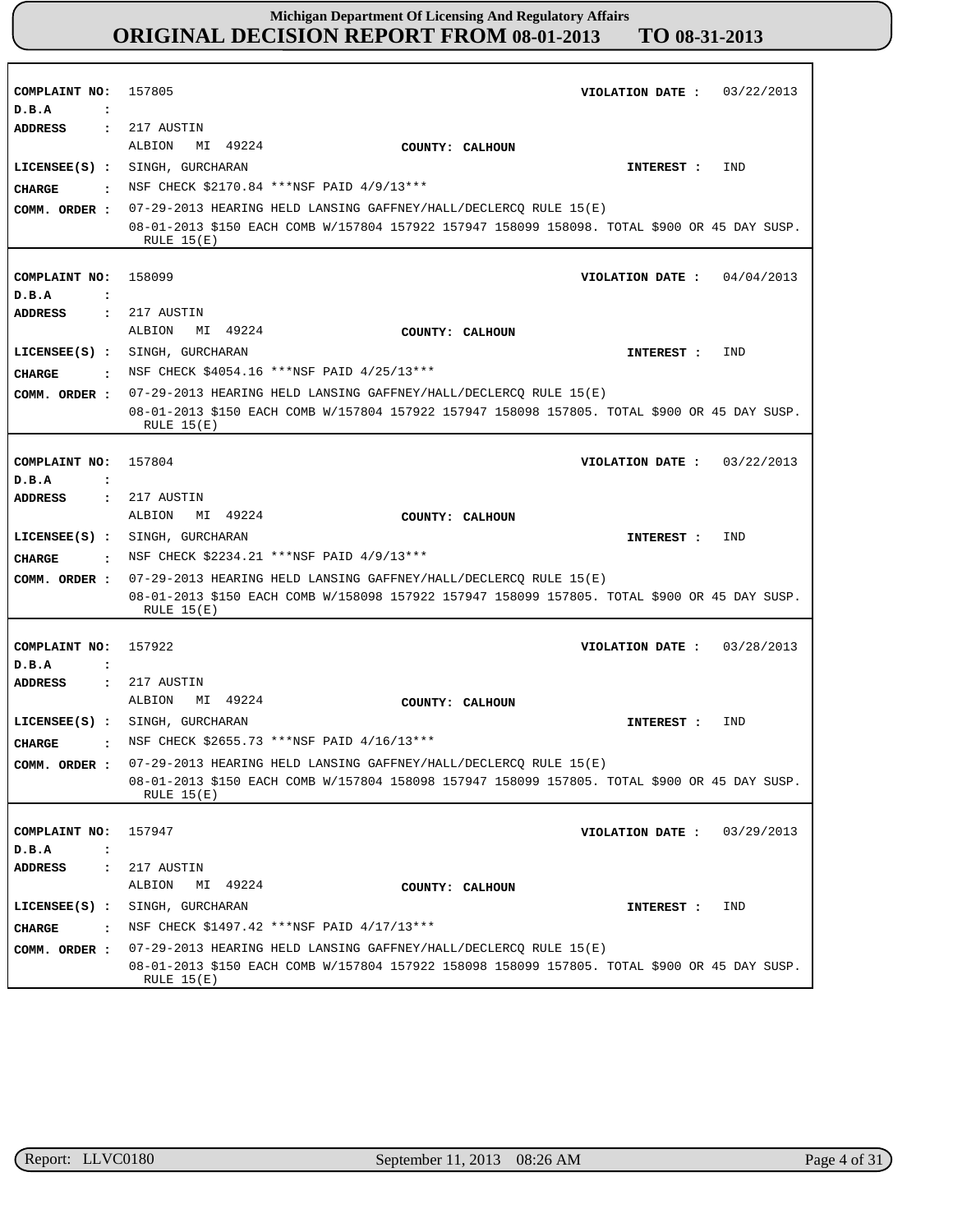| COMPLAINT NO: 159320      | VIOLATION DATE: $06/18/2013$                                                                                                                                                                                                                                                                                                                                                                                                                                                                                                                                                                          |
|---------------------------|-------------------------------------------------------------------------------------------------------------------------------------------------------------------------------------------------------------------------------------------------------------------------------------------------------------------------------------------------------------------------------------------------------------------------------------------------------------------------------------------------------------------------------------------------------------------------------------------------------|
| D.B.A                     | : CASBAR                                                                                                                                                                                                                                                                                                                                                                                                                                                                                                                                                                                              |
|                           | ADDRESS : 22575 BEDFORD                                                                                                                                                                                                                                                                                                                                                                                                                                                                                                                                                                               |
|                           | BATTLE CREEK MI 49017<br>COUNTY: CALHOUN                                                                                                                                                                                                                                                                                                                                                                                                                                                                                                                                                              |
| LICENSEE(S) : CASBAR, LLC | INTEREST : LLC                                                                                                                                                                                                                                                                                                                                                                                                                                                                                                                                                                                        |
| CIIARGE                   | $\pm$ 1) SALE TO MINOR DECOY LAN-298 (19); 2) FAILED TO KEEP A LICENSE, ISSUED BY MLCC, PROPERLY<br>SIGNED, FRAMED AND/OR DISPLAYED; 3) ADVERTISED ALCOHOL ON ITEMS WHICH HAVE VALUE, USE OR<br>PURPOSE OTHER THAN THE ACTUAL ADVERTISING VALUE, WITHOUT WRITTEN APPROVAL OF MLCC : (LCC<br>INV MUGNOLO/CLERK KATHLEEN THERESE KEATING/ID CHECKED)<br>COMM. ORDER : 07-22-2013 LIC ACK COMMISSIONER GAFFNEY                                                                                                                                                                                           |
|                           | 08-07-2013 1)\$500 SEC 801(2), 2)\$50, 3)\$50 FOR A TOTAL OF \$600. THE COMMISSIONER ALSO<br>ORDERS ALL LICENSES AND PERMITS FOR THIS LICENSEE TO REMAIN IN ESCROW UNTIL ALL<br>OUTSTANDING FINES AND FEES ARE PAID IN FULL OR THE LICENSES AND PERMITS ARE TERMINATED<br>PURSUANT TO THE PROVISIONS OF THE ADMIN RULE 436.1107. THE COMMISSIONER FURTHER WARNS THE<br>LICENSEE THAT FAILURE TO MAKE PAYMENT WITHIN THE TIME ALLOTTED MAY RESULT IN AN ADDITIONAL<br>VIOLATION UNDER ADMIN 436.1029, WHICH MAY SUBJECT THE LICENSEE TO ADDITIONAL PENALTIES,<br>INCLUDING REVOCATION OF THE LICENSES. |
|                           |                                                                                                                                                                                                                                                                                                                                                                                                                                                                                                                                                                                                       |
| COMPLAINT NO: 157676      | VIOLATION DATE: $03/23/2013$                                                                                                                                                                                                                                                                                                                                                                                                                                                                                                                                                                          |
| D.B.A                     | : TJ'S PARTY STORE                                                                                                                                                                                                                                                                                                                                                                                                                                                                                                                                                                                    |
| ADDRESS                   | : 171- 175 MEACHEM<br>MI 49015                                                                                                                                                                                                                                                                                                                                                                                                                                                                                                                                                                        |
|                           | BATTLE CREEK<br>COUNTY: CALHOUN                                                                                                                                                                                                                                                                                                                                                                                                                                                                                                                                                                       |
|                           | LICENSEE(S) : SIMRAN LIQUORS INC<br>INTEREST : CRP                                                                                                                                                                                                                                                                                                                                                                                                                                                                                                                                                    |
| CHARGE                    | : SELL, FURNISH TO PERSON UNDER 21 - LAN-303 (18): (MLCC ENFORCEMENT-PERILLOUX; CLERK-ROGER<br>L. GRIFFEN/NO ID CHECKED)                                                                                                                                                                                                                                                                                                                                                                                                                                                                              |
|                           | COMM. ORDER : 07-19-2013 LIC ACK COMMISSIONERCLEMENTE                                                                                                                                                                                                                                                                                                                                                                                                                                                                                                                                                 |
|                           | 08-08-2013 \$500 OR 25 DAYS SUSP - SEC 801(2)                                                                                                                                                                                                                                                                                                                                                                                                                                                                                                                                                         |
|                           |                                                                                                                                                                                                                                                                                                                                                                                                                                                                                                                                                                                                       |
| COMPLAINT NO: 158852      | VIOLATION DATE: $05/15/2013$                                                                                                                                                                                                                                                                                                                                                                                                                                                                                                                                                                          |
| D.B.A                     | : DOWAGIAC LIQUORS                                                                                                                                                                                                                                                                                                                                                                                                                                                                                                                                                                                    |
| ADDRESS                   | : 901 SPRUCE SUITE 4                                                                                                                                                                                                                                                                                                                                                                                                                                                                                                                                                                                  |
|                           | DOWAGIAC<br>MI 49047<br>COUNTY: CASS                                                                                                                                                                                                                                                                                                                                                                                                                                                                                                                                                                  |
|                           | LICENSEE(S) : HB MINI MART, INC.<br>CRP<br>INTEREST :                                                                                                                                                                                                                                                                                                                                                                                                                                                                                                                                                 |
| CIIARGE                   | : NSF CHECK \$2781.80 ***NSF PAID 6/19/13***                                                                                                                                                                                                                                                                                                                                                                                                                                                                                                                                                          |
|                           | COMM. ORDER : 08-21-2013 HEARING HELD KALAMAZOO CLEMENTE/HALL/DECLERCQ ACK                                                                                                                                                                                                                                                                                                                                                                                                                                                                                                                            |
|                           | 08-22-2013 \$250 EACH COMB W/157741 & 158931 TOTAL \$750 OR 37 DAY SUSP                                                                                                                                                                                                                                                                                                                                                                                                                                                                                                                               |
|                           |                                                                                                                                                                                                                                                                                                                                                                                                                                                                                                                                                                                                       |
| COMPLAINT NO: 157741      | VIOLATION DATE: $03/21/2013$                                                                                                                                                                                                                                                                                                                                                                                                                                                                                                                                                                          |
| D.B.A                     | : DOWAGIAC LIQUORS                                                                                                                                                                                                                                                                                                                                                                                                                                                                                                                                                                                    |
| ADDRESS<br>$\ddot{\cdot}$ | 901 SPRUCE SUITE 4                                                                                                                                                                                                                                                                                                                                                                                                                                                                                                                                                                                    |
|                           | DOWAGIAC<br>MI 49047<br>COUNTY: CASS                                                                                                                                                                                                                                                                                                                                                                                                                                                                                                                                                                  |
|                           | LICENSEE(S) : HB MINI MART, INC.<br>CRP<br>INTEREST :                                                                                                                                                                                                                                                                                                                                                                                                                                                                                                                                                 |
| <b>CHARGE</b>             | . NSF CHECK \$5097.14 ***NSF PAID 5/01/13***                                                                                                                                                                                                                                                                                                                                                                                                                                                                                                                                                          |
|                           | COMM. ORDER : 08-21-2013 HEARING HELD KALAMAZOO CLEMENTE/HALL/DECLERCQ ACK                                                                                                                                                                                                                                                                                                                                                                                                                                                                                                                            |
|                           | 08-22-2013 \$250 EACH COMB W/158852 & 158931 TOTAL \$750 OR 37 DAY SUSP                                                                                                                                                                                                                                                                                                                                                                                                                                                                                                                               |
|                           |                                                                                                                                                                                                                                                                                                                                                                                                                                                                                                                                                                                                       |
| COMPLAINT NO: 158931      | VIOLATION DATE: $05/16/2013$                                                                                                                                                                                                                                                                                                                                                                                                                                                                                                                                                                          |
| D.B.A                     | : DOWAGIAC LIQUORS                                                                                                                                                                                                                                                                                                                                                                                                                                                                                                                                                                                    |
| ADDRESS                   | : 901 SPRUCE SUITE 4                                                                                                                                                                                                                                                                                                                                                                                                                                                                                                                                                                                  |
|                           | DOWAGIAC<br>MI 49047<br>COUNTY: CASS                                                                                                                                                                                                                                                                                                                                                                                                                                                                                                                                                                  |
|                           | $LICENSE (S) :$ HB MINI MART, INC.<br>CRP<br>INTEREST :                                                                                                                                                                                                                                                                                                                                                                                                                                                                                                                                               |
| CHARGE                    | : NSF CHECK \$2151.30 ***NSF PAID $6/19/13***$                                                                                                                                                                                                                                                                                                                                                                                                                                                                                                                                                        |
|                           |                                                                                                                                                                                                                                                                                                                                                                                                                                                                                                                                                                                                       |
|                           | COMM. ORDER : 08-21-2013 HEARING HELD KALAMAZOO CLEMENTE/HALL/DECLERCQ<br>08-22-2013 \$250 EACH COMB W/157741 & 158852 TOTAL \$750 OR 37 DAY SUSP                                                                                                                                                                                                                                                                                                                                                                                                                                                     |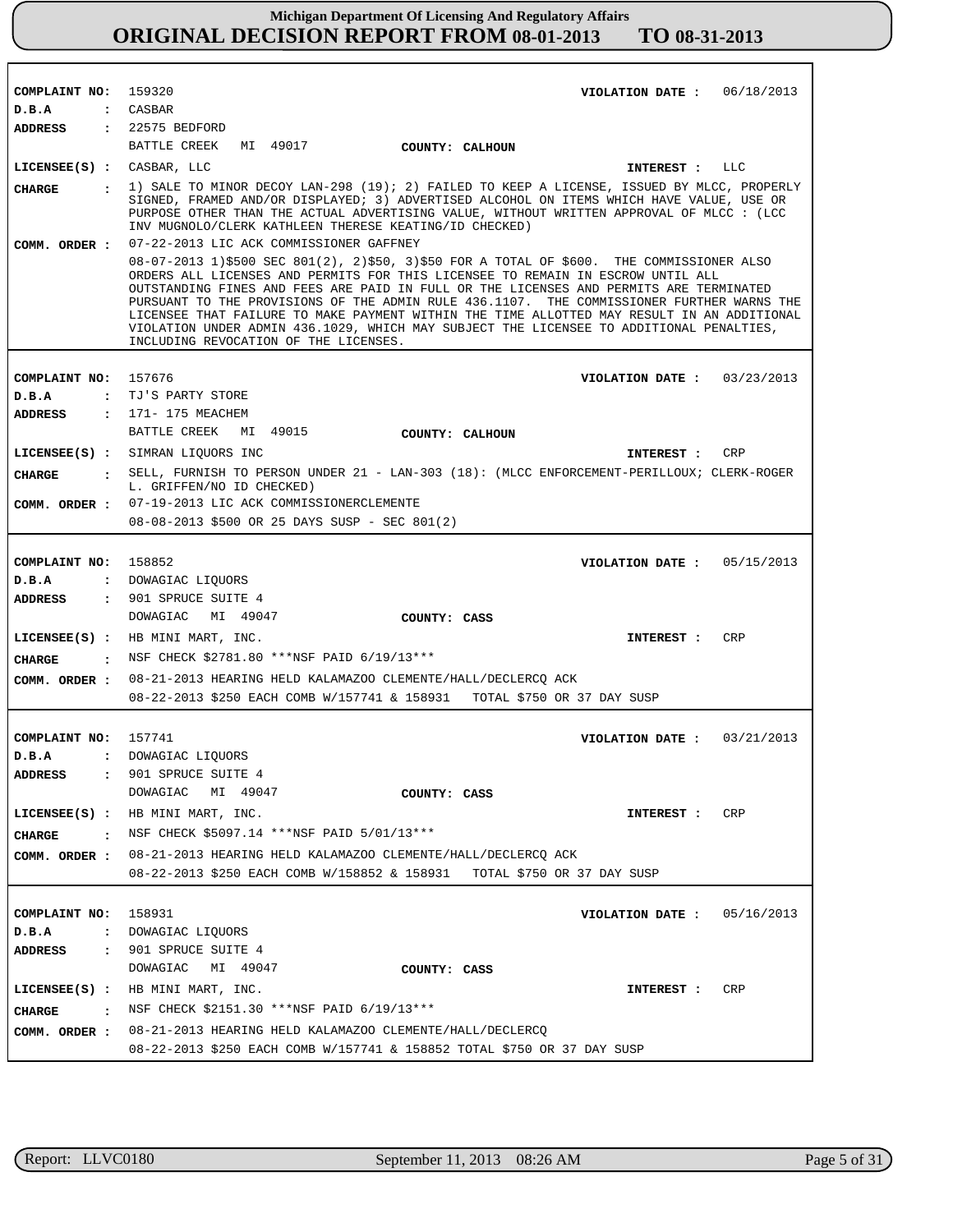| COMPLAINT NO: 159831                   | VIOLATION DATE: $07/10/2013$                                                                                                                                                                                                                                                                                                                                                        |
|----------------------------------------|-------------------------------------------------------------------------------------------------------------------------------------------------------------------------------------------------------------------------------------------------------------------------------------------------------------------------------------------------------------------------------------|
| D.B.A                                  | : BARREL-BACK                                                                                                                                                                                                                                                                                                                                                                       |
| <b>ADDRESS : 4069 N M 75</b>           |                                                                                                                                                                                                                                                                                                                                                                                     |
|                                        | MI 49796<br>WALLOON LAKE<br><b>COUNTY: CHARLEVOIX</b>                                                                                                                                                                                                                                                                                                                               |
|                                        | LICENSEE(S) : MKB RESTAURANT HOLDINGS, LLC<br>INTEREST : LLC                                                                                                                                                                                                                                                                                                                        |
| CHARGE                                 | : NSF CHECK \$2476.93 ** NSF PAID 8/2/13 **                                                                                                                                                                                                                                                                                                                                         |
|                                        | COMM. ORDER : 08-09-2013 LIC ACK COMMISSIONER GAFFNEY                                                                                                                                                                                                                                                                                                                               |
|                                        | 08-28-2013 \$50 OR 3 DAYS SUSP.                                                                                                                                                                                                                                                                                                                                                     |
|                                        |                                                                                                                                                                                                                                                                                                                                                                                     |
|                                        |                                                                                                                                                                                                                                                                                                                                                                                     |
| COMPLAINT NO: 158444                   | VIOLATION DATE: $04/25/2013$                                                                                                                                                                                                                                                                                                                                                        |
| D.B.A                                  | : SNOWBIRD LANES BAR & GRILL                                                                                                                                                                                                                                                                                                                                                        |
| ADDRESS                                | : 3185 N CLARE                                                                                                                                                                                                                                                                                                                                                                      |
|                                        | HARRISON MI 48625<br><b>COUNTY: CLARE</b>                                                                                                                                                                                                                                                                                                                                           |
|                                        | LICENSEE(S) : $J \& W MGT$ , INC.<br>INTEREST : CRP                                                                                                                                                                                                                                                                                                                                 |
| CHARGE                                 | : NSF CHECK \$225.36 ***NSF OUTSTANDING***                                                                                                                                                                                                                                                                                                                                          |
|                                        | COMM. ORDER : 07-25-2013 LIC ACK COMMISSIONERCLEMENTE                                                                                                                                                                                                                                                                                                                               |
|                                        | 08-12-2013 50.00 FURTHER COMM ORDERS THAT ALL LICENSES BE SUSPENDED IF THE ABOVE<br>DISHONORED CHECK, SERVICE CHARGES AND FINE PREVIOUSLY AND CURRENTLY DUE ARE NOT PAID IN<br>FULL WITHIN 45 DAYS FROM THE MAILING DATE OF THIS ORDER. THIS SUSPENSION SHALL REMAIN IN<br>EFFECT UNTIL THE LICENSEE IS IN COMPLIANCE OR THE LICENSES ARE TERMINATED PURUSUANT TO<br>RULE 436.1107. |
|                                        |                                                                                                                                                                                                                                                                                                                                                                                     |
| COMPLAINT NO: 158441                   | VIOLATION DATE: $04/17/2013$                                                                                                                                                                                                                                                                                                                                                        |
| D.B.A                                  | : KELLOGGS BRIDGE ONE STOP SHOP                                                                                                                                                                                                                                                                                                                                                     |
| ADDRESS                                | : 9439 E NORTHDOWN RIVER<br>GRAYLING MI 49738                                                                                                                                                                                                                                                                                                                                       |
|                                        | COUNTY: CRAWFORD                                                                                                                                                                                                                                                                                                                                                                    |
|                                        | LICENSEE(S) : GAFF AND GAFF LIMITED LIABILITY COMPANY<br>INTEREST : LLC                                                                                                                                                                                                                                                                                                             |
| CHARGE                                 | . NSF \$191.58 *** EFT PAID $5/17/13***$                                                                                                                                                                                                                                                                                                                                            |
|                                        | COMM. ORDER : 07-15-2013 LIC ACK COMMISSIONER                                                                                                                                                                                                                                                                                                                                       |
|                                        | 08-20-2013 \$50 OR 3 DAYS SUSP.                                                                                                                                                                                                                                                                                                                                                     |
|                                        |                                                                                                                                                                                                                                                                                                                                                                                     |
| COMPLAINT NO: 159478                   | VIOLATION DATE: $06/26/2013$                                                                                                                                                                                                                                                                                                                                                        |
| D.B.A                                  | : ZERKA'S FOOD STOP                                                                                                                                                                                                                                                                                                                                                                 |
| ADDRESS                                | : 523- 525 W CARPENTER                                                                                                                                                                                                                                                                                                                                                              |
|                                        | FLINT MI 48505<br>COUNTY: GENESEE                                                                                                                                                                                                                                                                                                                                                   |
| LICENSEE(S) : DEEP, INC.               | CRP<br>INTEREST :                                                                                                                                                                                                                                                                                                                                                                   |
| <b>CHARGE</b>                          | . AMANDEEP SINGH, CLERK, SERVANT, AGENT OR EMPLOYEE ENGAGED IN ILLEGAL OCCUPATION/ACT,                                                                                                                                                                                                                                                                                              |
| COMM. ORDER :                          | SPECIFICALLY: SELLING SINGLE CIGARETTES : (MSP 3RD DIST HQ SAGINAW, TRP KAISER)<br>07-25-2013 LIC ACK COMMISSIONERCLEMENTE                                                                                                                                                                                                                                                          |
|                                        |                                                                                                                                                                                                                                                                                                                                                                                     |
|                                        |                                                                                                                                                                                                                                                                                                                                                                                     |
|                                        | 08-08-2013 \$300 OR 15 DAYS SUSP.                                                                                                                                                                                                                                                                                                                                                   |
|                                        |                                                                                                                                                                                                                                                                                                                                                                                     |
| COMPLAINT NO:                          | 158935<br>VIOLATION DATE: $04/29/2013$                                                                                                                                                                                                                                                                                                                                              |
| D.B.A<br>$\ddot{\phantom{a}}$          | CHERRYLAND POST NO. 2780 VETERANS OF FOREIGN WARS OF THE UNITED STATES                                                                                                                                                                                                                                                                                                              |
| <b>ADDRESS</b><br>$\ddot{\phantom{a}}$ | 3400 VETERANS                                                                                                                                                                                                                                                                                                                                                                       |
|                                        | TRAVERSE CITY<br>MI 49684<br>COUNTY: GR TRAVERSE                                                                                                                                                                                                                                                                                                                                    |
| $LICENSEE(S)$ :                        | CHERRYLAND POST NO. 2780 VETERANS OF FOREIGN WARS OF THE UNITED<br>CRP<br>INTEREST :<br><b>STATES</b>                                                                                                                                                                                                                                                                               |
| <b>CHARGE</b><br>$\mathbf{r}$          | ALLOWED CONSUMPTION OF, OR POSSESSED ALCOHOL ON LICENSED PREMISES NOT PURCHASED FROM AN                                                                                                                                                                                                                                                                                             |
|                                        | AUTHORZED SOURCE : (LCC INV OGDEN AND GRAND TRAVERSE COUNTY SD - DET CHRIS BARSHEFF)                                                                                                                                                                                                                                                                                                |
| COMM. ORDER :                          | 07-24-2013 LIC ACK COMMISSIONER GAFFNEY<br>08-07-2013 \$200 OR 10 DAY SUSP                                                                                                                                                                                                                                                                                                          |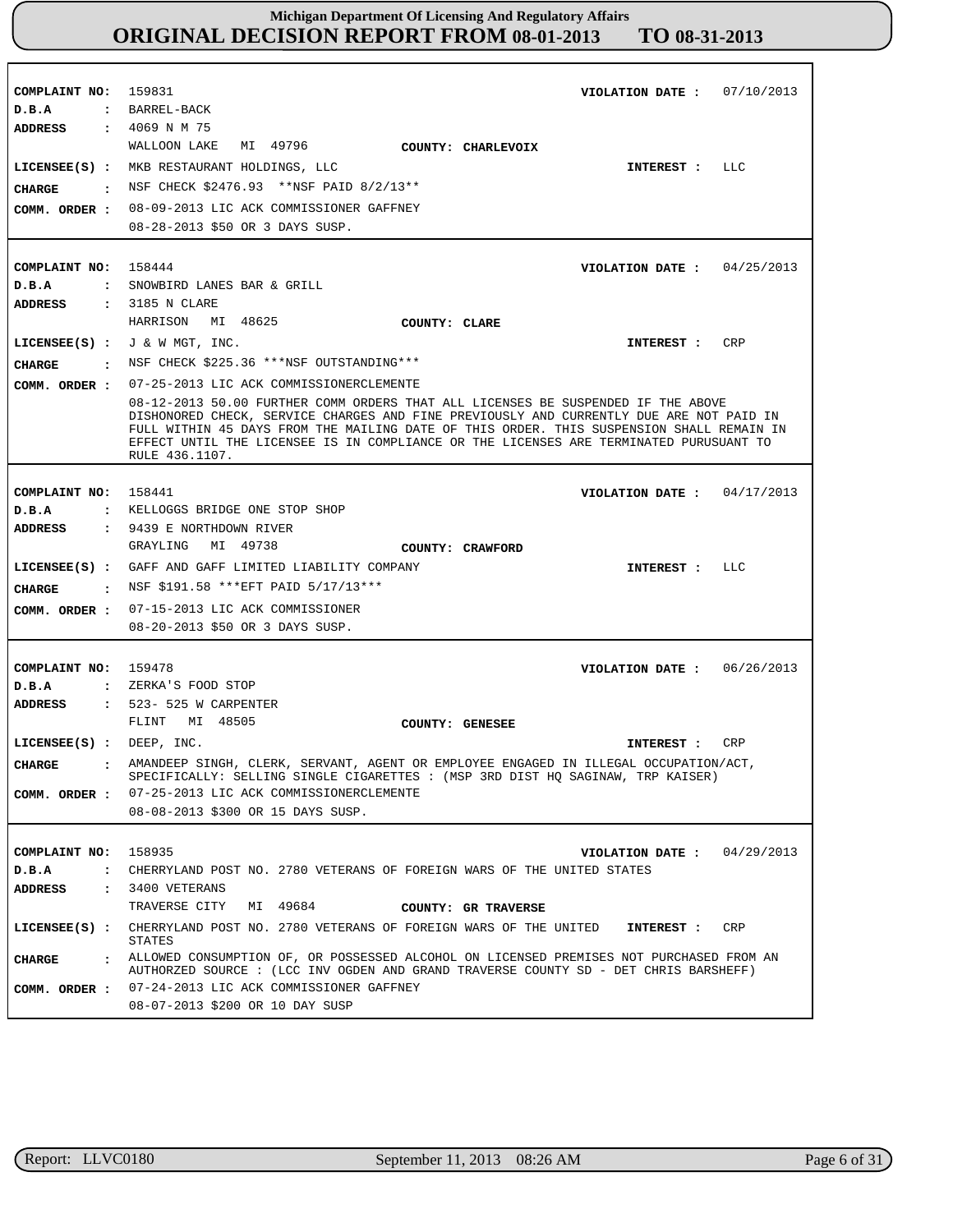| COMPLAINT NO: 157415     |              | VIOLATION DATE: $02/14/2013$                                                                                                                                                                                                                                                                                                                                                                                                                                                                                                            |
|--------------------------|--------------|-----------------------------------------------------------------------------------------------------------------------------------------------------------------------------------------------------------------------------------------------------------------------------------------------------------------------------------------------------------------------------------------------------------------------------------------------------------------------------------------------------------------------------------------|
| D.B.A                    |              | : UNION STREET STATION                                                                                                                                                                                                                                                                                                                                                                                                                                                                                                                  |
| <b>ADDRESS</b>           |              | : 117 S UNION                                                                                                                                                                                                                                                                                                                                                                                                                                                                                                                           |
|                          |              | TRAVERSE CITY MI 49684<br>COUNTY: GR TRAVERSE                                                                                                                                                                                                                                                                                                                                                                                                                                                                                           |
| LICENSEE(S) : CUBBY, LLC |              | INTEREST : LLC                                                                                                                                                                                                                                                                                                                                                                                                                                                                                                                          |
| CHARGE<br>COMM. ORDER :  |              | : 1) SOLD OR FURNISHED ALCOHOL TO WILLIAM MORAN WHO WAS IN A VISIBLY INTOXICATED CONDITION;<br>2) ALLOWED WILLIAM MORAN, WHO WAS VISIBLY INTOXICATED, TO CONSUME ALCHOLIC LIQUOR UPON THE<br>PREMISES; 3) ALLOWED WILLIAM MORAN, WHO WAS VISIBLY INTOXICATED, TO FREQUENT OR LOITER; 4)<br>ALLOWED THE ANNOYING OR MOLESTING OF A CUSTOMER, WILLIMA J. MORAN BY AN EMPLOYEE, NED A.<br>ANDERSON: (WILLIAM MORAN AND TRAVERSE CITY POLICE DEPARTMENT-R. TAYLOR)<br>07-23-2013 STIP FOR PROPOSED NEG SETTLEMENT-COMM CLEMENTE/AG GEISSLER |
|                          |              |                                                                                                                                                                                                                                                                                                                                                                                                                                                                                                                                         |
|                          |              | 08-12-2013 1)\$300, 2-3)DISMISSED WITH PREJUDICE, 4)\$150 FOR A TOTAL OF \$450 OR 23 DAYS<br>SUSP. NEGOTIATED SETTLEMENT                                                                                                                                                                                                                                                                                                                                                                                                                |
| COMPLAINT NO: 158886     |              | VIOLATION DATE: $05/22/2013$                                                                                                                                                                                                                                                                                                                                                                                                                                                                                                            |
| D.B.A                    |              | : MARTIN'S CORNER STORE                                                                                                                                                                                                                                                                                                                                                                                                                                                                                                                 |
|                          |              |                                                                                                                                                                                                                                                                                                                                                                                                                                                                                                                                         |
| ADDRESS                  |              | : 8990 E MONROE<br>WHEELER<br>MI 48662                                                                                                                                                                                                                                                                                                                                                                                                                                                                                                  |
|                          |              | COUNTY: GRATIOT                                                                                                                                                                                                                                                                                                                                                                                                                                                                                                                         |
|                          |              | LICENSEE(S) : MARTIN'S CORNER STORE, INC.<br>INTEREST : CRP                                                                                                                                                                                                                                                                                                                                                                                                                                                                             |
| CHARGE                   |              | . SALE TO MINOR DECOY LAN-299 (18) : (LCC INV HINTZ/CLERK MARIA MICHELLE MARTIN/ID CHECKED)                                                                                                                                                                                                                                                                                                                                                                                                                                             |
|                          |              | COMM. ORDER : 08-12-2013 HEARING HELD LANSING MOURNING/GEISSLER/DECLERCQ ACK                                                                                                                                                                                                                                                                                                                                                                                                                                                            |
|                          |              | 08-30-2013 \$400, \$100 WAIVED FOR A TOTAL OF \$300 OR 15 DAYS SUSP.                                                                                                                                                                                                                                                                                                                                                                                                                                                                    |
|                          |              |                                                                                                                                                                                                                                                                                                                                                                                                                                                                                                                                         |
| COMPLAINT NO: 157682     |              | VIOLATION DATE: $03/28/2013$                                                                                                                                                                                                                                                                                                                                                                                                                                                                                                            |
| D.B.A                    |              | : EDGEWOOD SUPER LIQUOR                                                                                                                                                                                                                                                                                                                                                                                                                                                                                                                 |
| ADDRESS                  |              | : 815 W EDGEWOOD SUITE B                                                                                                                                                                                                                                                                                                                                                                                                                                                                                                                |
|                          |              | LANSING MI 48911<br>COUNTY: INGHAM                                                                                                                                                                                                                                                                                                                                                                                                                                                                                                      |
|                          |              | LICENSEE(S) : GOLDEN TEMPLE, INC.<br>CRP<br>INTEREST :                                                                                                                                                                                                                                                                                                                                                                                                                                                                                  |
| <b>CHARGE</b>            |              | : 1-4) ALLOWED NARCOTICS PARAPHERNALIA TO BE USED, STORED, EXCHANGED OR SOLD ON THE LICENSED<br>PREMISES, SPECIFICALLY: GRINDERS, GLASS BOWLS, DIGITAL SCALES AND SMALL PIPES : (MICHIGAN<br>STATE POLICE-HOLTON/HUTCHINSON)                                                                                                                                                                                                                                                                                                            |
|                          |              | COMM. ORDER : 07-08-2013 HEARING HELD LANSING MOURNING/HALL/DECLERCQ ADVISEMENT                                                                                                                                                                                                                                                                                                                                                                                                                                                         |
|                          |              | 08-12-2013 1-4)\$100 EACH FOR A TOTAL OF \$400 OR 20 DAYS SUSP.                                                                                                                                                                                                                                                                                                                                                                                                                                                                         |
|                          |              |                                                                                                                                                                                                                                                                                                                                                                                                                                                                                                                                         |
| COMPLAINT NO: 158853     |              | VIOLATION DATE: $05/17/2013$                                                                                                                                                                                                                                                                                                                                                                                                                                                                                                            |
| D.B.A                    |              | : HOUSE OF EDEN ROCK                                                                                                                                                                                                                                                                                                                                                                                                                                                                                                                    |
| ADDRESS                  |              | : 203- 205 S WASHINGTON                                                                                                                                                                                                                                                                                                                                                                                                                                                                                                                 |
|                          |              | LANSING MI 48933<br>COUNTY: INGHAM                                                                                                                                                                                                                                                                                                                                                                                                                                                                                                      |
| $LICENSEE(S)$ :          |              | API EAST OF EDEN, INC.<br>CRP<br>INTEREST :                                                                                                                                                                                                                                                                                                                                                                                                                                                                                             |
| CHARGE                   | $\mathbf{r}$ | NSF CHECK \$631.38 ***NSF PAID 6/4/13***                                                                                                                                                                                                                                                                                                                                                                                                                                                                                                |
|                          |              |                                                                                                                                                                                                                                                                                                                                                                                                                                                                                                                                         |
| COMM. ORDER :            |              | 08-12-2013 HEARING HELD LANSING MOURNING/GEISSLER/DECLERCQ RULE 15(E)<br>08-30-2013 \$300 OR 15 DAYS SUSP. FURTHER, THE ALJ ORDERS THAT THE LICENSEE PAY FOR<br>PURCHASES OF ALCOHOLIC LIQUOR FROM THE COMMISSION BY CERTIFIED CHECK, CASHIER'S CHECK, OR<br>MONEY ORDER FOR A PERIOD OF 12 MONTHS FROM THE DATE OF THIS ORDER. RULE 15(E)                                                                                                                                                                                              |
|                          |              |                                                                                                                                                                                                                                                                                                                                                                                                                                                                                                                                         |
| COMPLAINT NO:            |              | 159762<br>06/08/2013<br>VIOLATION DATE :                                                                                                                                                                                                                                                                                                                                                                                                                                                                                                |
| D.B.A                    |              | : FRAT. ORDER OF EAGLES AERIE 1039, INC.                                                                                                                                                                                                                                                                                                                                                                                                                                                                                                |
| ADDRESS                  | $\mathbf{r}$ | 4700 N GRAND RIVER                                                                                                                                                                                                                                                                                                                                                                                                                                                                                                                      |
|                          |              | LANSING<br>MI 48906<br>COUNTY: INGHAM                                                                                                                                                                                                                                                                                                                                                                                                                                                                                                   |
|                          |              |                                                                                                                                                                                                                                                                                                                                                                                                                                                                                                                                         |
|                          |              | LICENSEE(S) : FRATERNAL ORDER OF EAGLES, AERIE NO. 1039, INC.<br>CLB<br>INTEREST :                                                                                                                                                                                                                                                                                                                                                                                                                                                      |
| <b>CHARGE</b>            | $\mathbf{r}$ | SOLD ALCOHOL TO VAIOUR INDIVIDUALS WHOE WERE NOT BONA FIDE MEMBERS OF THE CLUB: (LCC INVS<br>PERILLOUX AND HINTZ)                                                                                                                                                                                                                                                                                                                                                                                                                       |

п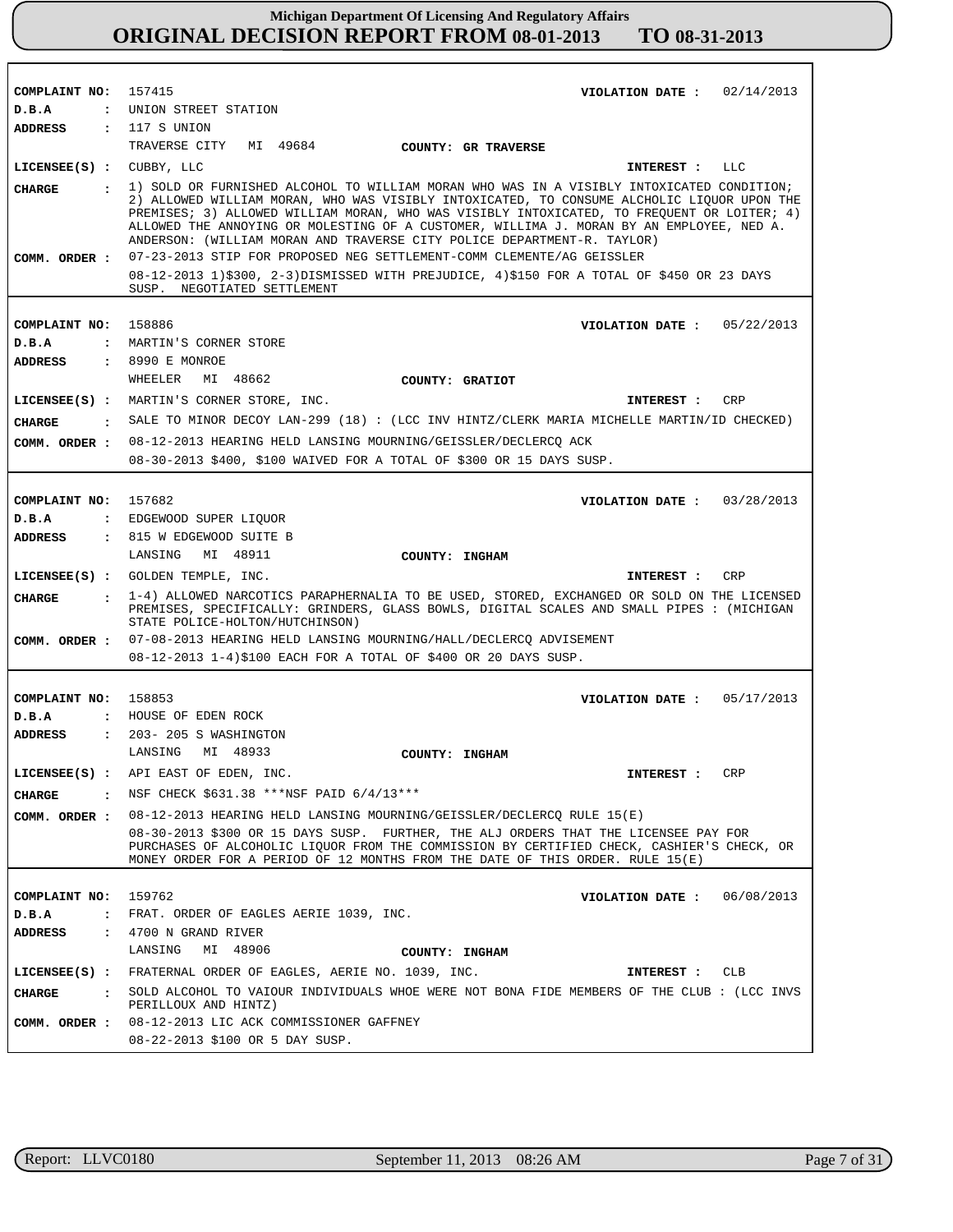| COMPLAINT NO: 159266                   | VIOLATION DATE: $06/05/2013$                                                                                                                                                       |
|----------------------------------------|------------------------------------------------------------------------------------------------------------------------------------------------------------------------------------|
| D.B.A                                  | : BELDING PARTY STORE                                                                                                                                                              |
| <b>ADDRESS</b>                         | $: 304$ N BRIDGE                                                                                                                                                                   |
|                                        | BELDING MI 48809<br>COUNTY: IONIA                                                                                                                                                  |
|                                        | LICENSEE(S) : BELDING PARTY STORRE LLC<br>INTEREST : LLC                                                                                                                           |
| CIIARGE                                | : SALE TO MINOR DECOY 2013-1 (17) : (IONIA COUNTY SD DEPS ZWART & CRUTTENDEN/CLREK JENNIFER<br>RENEE VANDENBRANDE/ID NOT CHECKED)                                                  |
|                                        | COMM. ORDER : 08-12-2013 LIC ACK COMMISSIONER                                                                                                                                      |
|                                        | 08-19-2013 \$800 OR 40 DAYS SUSP - SEC 801(2)                                                                                                                                      |
|                                        |                                                                                                                                                                                    |
| COMPLAINT NO:                          | 159331<br>VIOLATION DATE: $06/20/2013$                                                                                                                                             |
| D.B.A                                  | : OAKWOOD LOUNGE                                                                                                                                                                   |
| ADDRESS                                | : 124-126 E MAIN                                                                                                                                                                   |
|                                        | PEWAMO MI 48873<br>COUNTY: IONIA                                                                                                                                                   |
|                                        | LICENSEE(S) : OAKWOOD LOUNGE INC.<br>CRP<br>INTEREST :                                                                                                                             |
| CIIARGE<br>$\mathbf{r}$                | 1) SALE TO MINOR DECOY #2 (17); 2) FAILED TO COOPERATE WITH AND/OR OBSTRUCTED LAW                                                                                                  |
|                                        | ENFORCEMENT OFFICERS IN THE COURSE OF INSPECTING OR INVESTIGATING THE LICENSED PREMISES :<br>(IONIA COUNTY SD DPS CRUTTENDEN AND ZWART/CLERK SHELBY LEIGH CARROLL/ID CHECKED)      |
|                                        | COMM. ORDER : 07-26-2013 LIC ACK COMMISSIONERCLEMENTE                                                                                                                              |
|                                        | $08-08-2013$ \$500 SEC 801(2), 2)\$100 FOR A TOTAL OF \$600 OR 30 DAYS SUSP.                                                                                                       |
|                                        |                                                                                                                                                                                    |
| COMPLAINT NO: 159645                   | VIOLATION DATE: $07/06/2013$                                                                                                                                                       |
| D.B.A                                  | : HEART O' THE LAKES                                                                                                                                                               |
| ADDRESS                                | $: 500$ CASE                                                                                                                                                                       |
|                                        | MI 49230<br>BROOKLYN<br>COUNTY: JACKSON                                                                                                                                            |
|                                        | LICENSEE(S) : MIKE HILL ENTERPRISES, INC.<br>INTEREST : CRP                                                                                                                        |
| CIIARGE                                | . SALE TO MINOR DECOY HARMON (18): (COLUMBIA TWP PD, OFC RODDEN/CLERK DAWN MARIE BAUER/ID<br>CHECKED)                                                                              |
|                                        | COMM. ORDER : 07-29-2013 LIC ACK COMMISSIONERCLEMENTE                                                                                                                              |
|                                        | 08-13-2013 \$400, \$100 WAIVED FOR A TOTAL OF \$300 OR 15 DAYS SUSP - SEC 801(2)                                                                                                   |
|                                        |                                                                                                                                                                                    |
| COMPLAINT NO: 153819                   | VIOLATION DATE : $04/12/2012$                                                                                                                                                      |
| D.B.A                                  | : KEEDER'S SHOW BAR                                                                                                                                                                |
| <b>ADDRESS</b>                         | : 736 PAGE                                                                                                                                                                         |
|                                        | JACKSON MI 49203<br>COUNTY: JACKSON                                                                                                                                                |
|                                        | LICENSEE(S) : KEEDER'S ENTERTAINMENT EMPORIUM, INC.<br>CRP<br>INTEREST :                                                                                                           |
| CIIARGE                                | . PERMITTED OR ALLOWED ON THE LICENSED PREMISES, C. DLUGOKINSKI WHO WAS UNDER 18 YEARS OLD<br>TO WORK OR ENTERTAIN ON A PAID OR VOLUNTARY BASIS: (JACKSON POLICE DEPARTMENT-MILLS) |
| COMM. ORDER :                          | 08-12-2013 HEARING HELD LANSING MOURNING/GEISSLER/DECLERCQ DISMISSED                                                                                                               |
|                                        | 08-30-2013 DISMISSED WITH PREJUDICE.                                                                                                                                               |
|                                        |                                                                                                                                                                                    |
| COMPLAINT NO:                          | 158307<br>04/18/2013<br>VIOLATION DATE :                                                                                                                                           |
| D.B.A<br>$\ddot{\phantom{a}}$          | SAUK TRAIL VETERANS CLUB AND MEMORIAL FOUNDATION POST 246 OF THE AMERICAN LEG.                                                                                                     |
| <b>ADDRESS</b><br>$\ddot{\phantom{a}}$ | 439 E PROSPECT                                                                                                                                                                     |
|                                        | JACKSON MI 49203<br>COUNTY: JACKSON                                                                                                                                                |
| $LICENSEE(S)$ :                        | SAUK TRAIL VETERANS CLUB AND MEMORIAL FOUNDATION POST 246 OF THE<br>CLB<br>INTEREST :<br>AMERICAN LEGION, INC.                                                                     |
| <b>CHARGE</b><br>$\ddot{\phantom{a}}$  | NSF CHECK \$632.86 ***NSF PAID 5/13/13***                                                                                                                                          |
| COMM. ORDER :                          | 08-12-2013 HEARING HELD LANSING MOURNING/GEISSLER/DECLERCQ RULE 15(E)                                                                                                              |
|                                        | 08-30-2013 \$300 OR 15 DAYS SUSP. FURTHER, THE ALJ ORDERS THAT THE LICENSEE PAY FOR                                                                                                |
|                                        | PURCHASES OF ALCOHOLIC LIQUOR FROM THE COMMISSION BY CERTIFIED CHECK, CASHIER'S CHECK, OR<br>MONEY ORDER FOR A PERIOD OF 12 MONTHS FROM THE DATE OF THIS ORDER. RULE 15(E)         |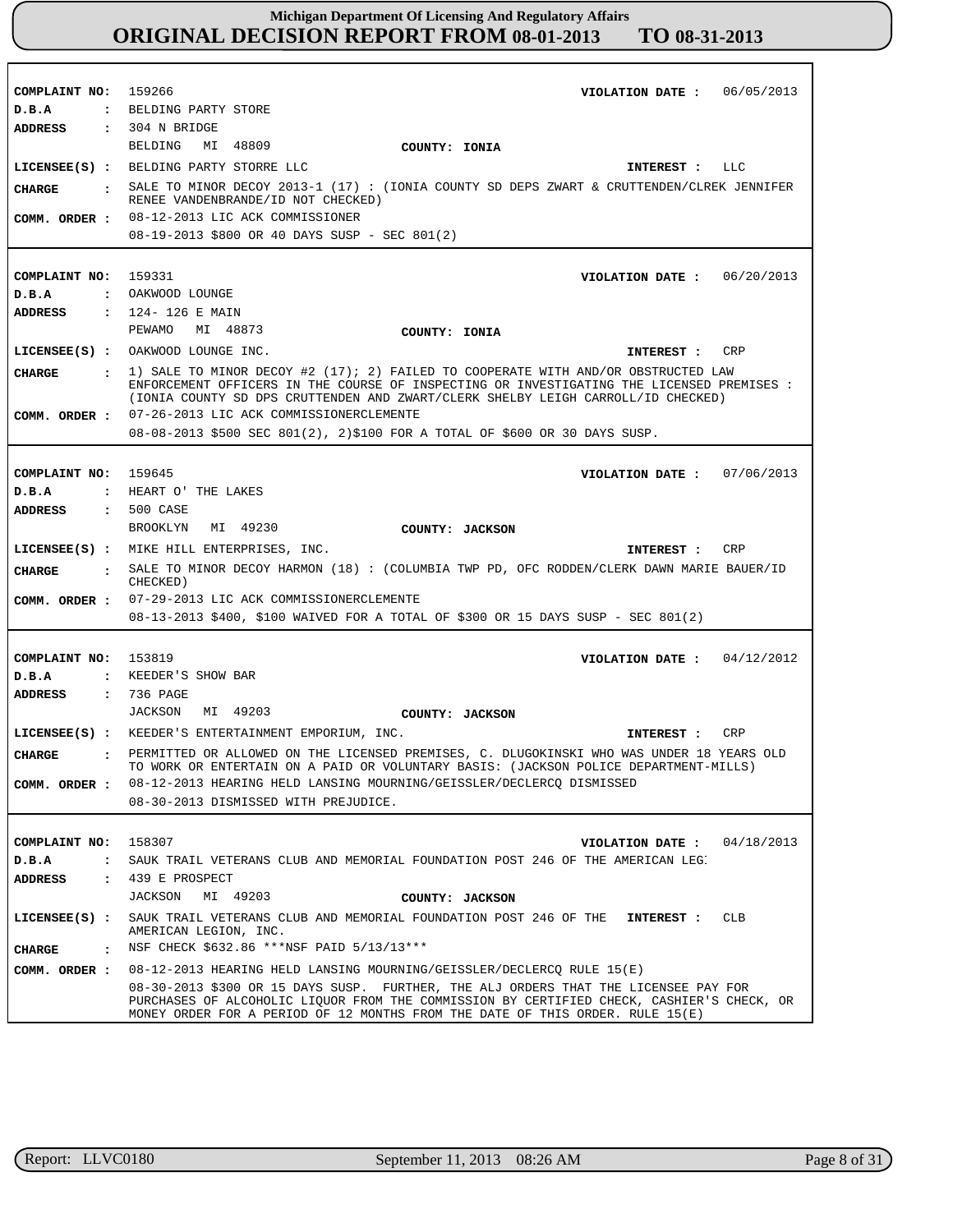| COMPLAINT NO: 158556          | VIOLATION DATE: $05/01/2013$                                                                                                                                                                                                                                                                                                                                                                                                                                                                                                                                                                                                                                                                                                                             |
|-------------------------------|----------------------------------------------------------------------------------------------------------------------------------------------------------------------------------------------------------------------------------------------------------------------------------------------------------------------------------------------------------------------------------------------------------------------------------------------------------------------------------------------------------------------------------------------------------------------------------------------------------------------------------------------------------------------------------------------------------------------------------------------------------|
| D.B.A                         | : VEACH'S OFFICE BAR                                                                                                                                                                                                                                                                                                                                                                                                                                                                                                                                                                                                                                                                                                                                     |
| ADDRESS : 213 N JACKSON       |                                                                                                                                                                                                                                                                                                                                                                                                                                                                                                                                                                                                                                                                                                                                                          |
|                               | JACKSON MI 49201<br>COUNTY: JACKSON                                                                                                                                                                                                                                                                                                                                                                                                                                                                                                                                                                                                                                                                                                                      |
|                               | LICENSEE(S) : VEACH VENTURES, LLC<br>LLC<br>INTEREST :                                                                                                                                                                                                                                                                                                                                                                                                                                                                                                                                                                                                                                                                                                   |
| CHARGE                        | : NSF CHECK \$2269.24 ***NSF OUTSTANDING***                                                                                                                                                                                                                                                                                                                                                                                                                                                                                                                                                                                                                                                                                                              |
|                               | COMM. ORDER: 08-12-2013 HEARING HELD LANSING MOURNING/GEISSLER/DECLERCQ RULE 15(E)                                                                                                                                                                                                                                                                                                                                                                                                                                                                                                                                                                                                                                                                       |
|                               | 08-30-2013 300.00 FURTHER THE ALJ ORDERS THAT ALL LICENSES AND PERMITS ISSUED BY THE COMM<br>TO THIS LICENSEE AT THE ABOVE NAMED LOCATION BE SUSPENDED IF THE ABOVE DISHONORED CHECK,<br>SERVICE CHARGE, AND TOTAL FINE PREVIOUSLY AND CURRENTLY DUE ARE NOT PAID WITHIN 45 DAYS<br>FROM THE MAILING DATE OF THIS ORDER. THIS SUSPENSION SHALL REMAIN IN EFFECT UNTIL THE<br>LICENSEE IS IN COMPLIANCE WITH THIS ORDER OR THE LICENSES AND PERMITS ARE TERMINATED<br>PURSUANT TO RULE 436.1107 FURTHER THE ALJ MORDERS THE LICENSEE AVE THE ABOVE NAMED<br>LOCATION PAY FOR PURCHASES OF ALCOHOLIC LIQUOR FROM THE COMM BY CERTIFIED CHECK, CASHIER'S<br>CHECK OR MONEY ORDER FOR A PERIOD OF TWENTY-FOUR MONTHS FROM THE MAILING DATE OF THIS<br>ORDER. |
|                               |                                                                                                                                                                                                                                                                                                                                                                                                                                                                                                                                                                                                                                                                                                                                                          |
| COMPLAINT NO: 156650          | VIOLATION DATE: $01/19/2013$                                                                                                                                                                                                                                                                                                                                                                                                                                                                                                                                                                                                                                                                                                                             |
| D.B.A                         | : KEEDER'S SHOW BAR                                                                                                                                                                                                                                                                                                                                                                                                                                                                                                                                                                                                                                                                                                                                      |
| ADDRESS                       | : 736 PAGE<br>JACKSON MI 49203                                                                                                                                                                                                                                                                                                                                                                                                                                                                                                                                                                                                                                                                                                                           |
|                               | COUNTY: JACKSON                                                                                                                                                                                                                                                                                                                                                                                                                                                                                                                                                                                                                                                                                                                                          |
|                               | LICENSEE(S) : KEEDER'S ENTERTAINMENT EMPORIUM, INC.<br>INTEREST : CRP<br>. FAILURE TO COMPLY WITH ALL STATE AND LOCAL BUILDING, PLUMBING, ZONING, SANITATION, AND                                                                                                                                                                                                                                                                                                                                                                                                                                                                                                                                                                                        |
| <b>CHARGE</b>                 | HEALTH LAWS AND ORDINANCES, SPECIFICALLY ALLOWING SMOKING ON THE LICENSED PREMISES:<br>(JACKSON POLICE DEPARTMENT-CHRISTENSEN AND MILLS)                                                                                                                                                                                                                                                                                                                                                                                                                                                                                                                                                                                                                 |
| COMM. ORDER :                 | 08-12-2013 HEARING HELD LANSING MOURNING/GEISSLER/DECLERCO DISMISSED                                                                                                                                                                                                                                                                                                                                                                                                                                                                                                                                                                                                                                                                                     |
|                               | 04-25-2013 HEARING HELD LANSING GAFFNEY/HETZEL/DECLERCQ HEARING ADJORNED ON RECORD NO<br>TESTIMONY TAKEN AG TO RESEARCH COMPLAINT<br>08-30-2013 DISMISSED WITH PREJUDICE.                                                                                                                                                                                                                                                                                                                                                                                                                                                                                                                                                                                |
|                               |                                                                                                                                                                                                                                                                                                                                                                                                                                                                                                                                                                                                                                                                                                                                                          |
| COMPLAINT NO: 159525          | VIOLATION DATE: $06/29/2013$                                                                                                                                                                                                                                                                                                                                                                                                                                                                                                                                                                                                                                                                                                                             |
| D.B.A<br>ADDRESS              | : BRONCO MART<br>: 2905 STADIUM                                                                                                                                                                                                                                                                                                                                                                                                                                                                                                                                                                                                                                                                                                                          |
|                               | KALAMAZOO MI 49008<br>COUNTY: KALAMAZOO                                                                                                                                                                                                                                                                                                                                                                                                                                                                                                                                                                                                                                                                                                                  |
| LICENSEE(S) : D LAXMI, INC.   | <b>CRP</b><br>INTEREST :                                                                                                                                                                                                                                                                                                                                                                                                                                                                                                                                                                                                                                                                                                                                 |
| CHARGE                        | : SALE TO MINOR DECOY GR-317 (18) : (LCC INV REEDER/CLERK G. NAVEEN KUMAR/ID CHECKED)                                                                                                                                                                                                                                                                                                                                                                                                                                                                                                                                                                                                                                                                    |
|                               | COMM. ORDER : 07-24-2013 LIC ACK COMMISSIONERCLEMENTE                                                                                                                                                                                                                                                                                                                                                                                                                                                                                                                                                                                                                                                                                                    |
|                               | 08-08-2013 \$700 OR 35 DAYS SUSP - SEC 801(2)                                                                                                                                                                                                                                                                                                                                                                                                                                                                                                                                                                                                                                                                                                            |
|                               |                                                                                                                                                                                                                                                                                                                                                                                                                                                                                                                                                                                                                                                                                                                                                          |
| COMPLAINT NO:                 | 159468<br>07/02/2013<br>VIOLATION DATE :                                                                                                                                                                                                                                                                                                                                                                                                                                                                                                                                                                                                                                                                                                                 |
| D.B.A<br>$\ddot{\phantom{a}}$ | STORY'S GROCERY                                                                                                                                                                                                                                                                                                                                                                                                                                                                                                                                                                                                                                                                                                                                          |
| ADDRESS                       | : R 5 7525 E N                                                                                                                                                                                                                                                                                                                                                                                                                                                                                                                                                                                                                                                                                                                                           |
|                               | KALAMAZOO MI 49048<br>COUNTY: KALAMAZOO                                                                                                                                                                                                                                                                                                                                                                                                                                                                                                                                                                                                                                                                                                                  |
|                               | LICENSEE(S) : STORY'S GROCERY, INC.<br>INTEREST : CRP                                                                                                                                                                                                                                                                                                                                                                                                                                                                                                                                                                                                                                                                                                    |
| <b>CHARGE</b><br>$\mathbf{r}$ | 1) FAILED TO MAINTAIN RECORDS SUFFICIENT TO DETERMINE OWNERSHIP OF LICENSED BUSINESS AND<br>TO WHOM THE PROFITS OR LOSSES OF THE BUSINESS ACCRUED; 2) SOLD OR TRANSFERRED LICENSE OR<br>AN INTEREST IN LICENSE TO JOSEPH FORMAN AND/OR FORMAN ENTERPRISES, INC WITHOUT THE PRIOR<br>APPROVAL OF MLCC; 3) ALLOWED A PERSON OR CORPORATION, JOSEPH FORMAN AND/OR FORMAN<br>ENTERPRISES, INC WHOSE NAME DOES NOT APPEAR ON THE LICENSE TO DERIVE USE OR BENEFIT : (LCC<br>INV REEDER)                                                                                                                                                                                                                                                                       |
| COMM. ORDER :                 | 08-12-2013 LIC ACK COMMISSIONER GAFFNEY                                                                                                                                                                                                                                                                                                                                                                                                                                                                                                                                                                                                                                                                                                                  |
|                               | 08-21-2013 100.00 FOR CHARGE 1 AND 150 FOR CHARGE 2 AND 3 TOTAL 400.00 OR 20 DAY SUSP FINE                                                                                                                                                                                                                                                                                                                                                                                                                                                                                                                                                                                                                                                               |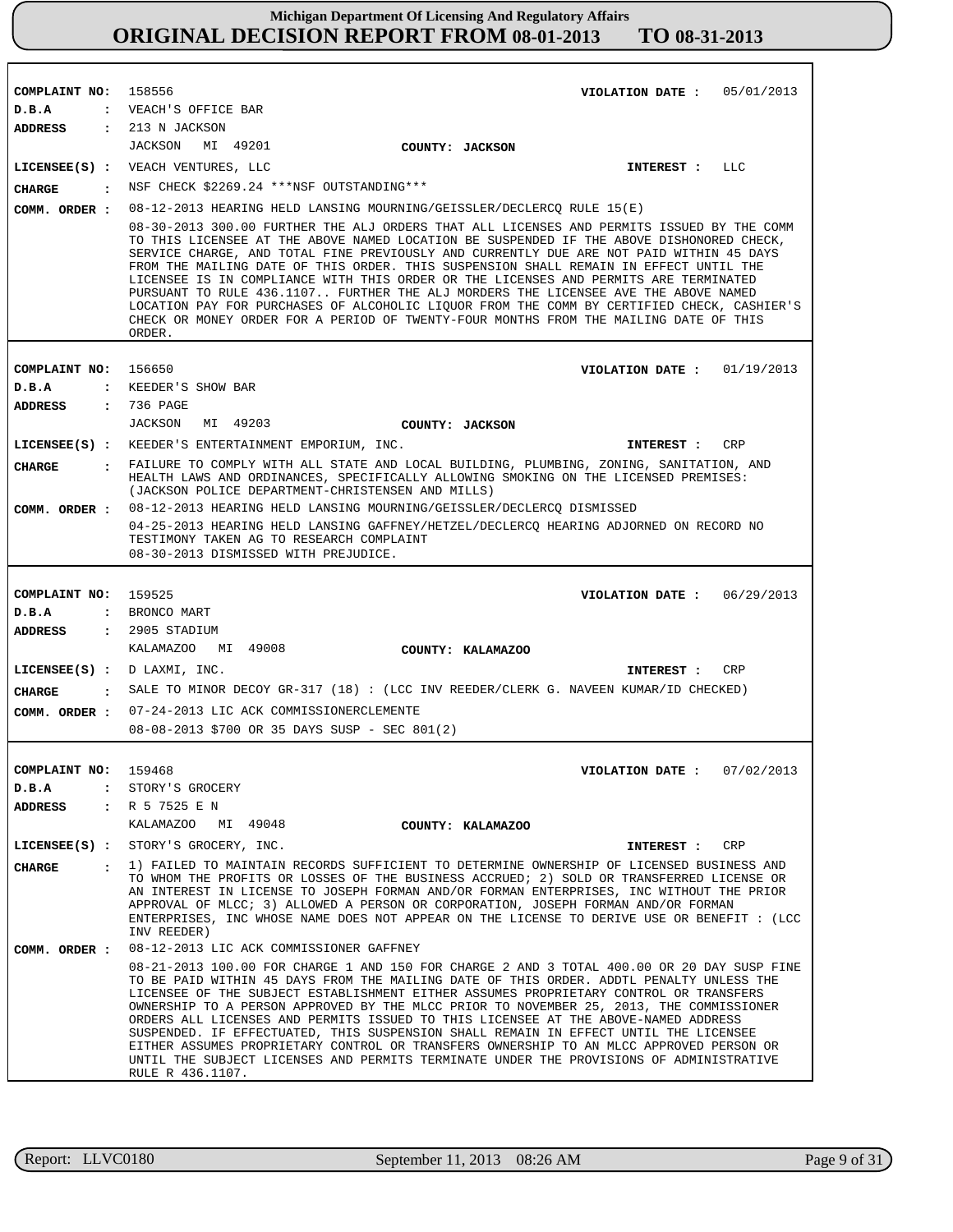| COMPLAINT NO: 159524<br>D.B.A | VIOLATION DATE: $06/29/2013$<br>$:$ WALGREEN'S #10081                                                                                                                  |
|-------------------------------|------------------------------------------------------------------------------------------------------------------------------------------------------------------------|
| ADDRESS                       | : 5933 S WESTNEDGE                                                                                                                                                     |
|                               | PORTAGE MI 49002<br>COUNTY: KALAMAZOO                                                                                                                                  |
|                               | LICENSEE(S) : WALGREEN CO. (AN ILLINOIS PUBLIC CORPORATION)<br>CRP                                                                                                     |
|                               | INTEREST :                                                                                                                                                             |
| CHARGE                        | . SALE TO MINOR DECOY GR-317 (18) : (LCC INV REEDER/CLERK JOSEPH DANIEL CARPENTER/ID<br>CHECKED)                                                                       |
|                               | COMM. ORDER : 07-23-2013 LIC ACK COMMISSIONER GAFFNEY                                                                                                                  |
|                               | 08-07-2013 \$500 OR 25 DAY SUSP 801(2)                                                                                                                                 |
|                               |                                                                                                                                                                        |
| COMPLAINT NO: 159503          | VIOLATION DATE: $06/19/2013$                                                                                                                                           |
| D.B.A                         | : THE EURO BISTRO                                                                                                                                                      |
| ADDRESS                       | : 6450 SE TWENTY EIGHTH                                                                                                                                                |
|                               | GRAND RAPIDS<br>MI 49546<br><b>COUNTY: KENT</b>                                                                                                                        |
|                               | CRP<br>LICENSEE(S) : TUSCAN MEDITERRANEAN CUISINE, INC.<br>INTEREST :                                                                                                  |
|                               | CHARGE : NSF CHECK \$219.47 ***NSF PAID***                                                                                                                             |
|                               | COMM. ORDER : 07-31-2013 LIC ACK COMMISSIONERCLEMENTE                                                                                                                  |
|                               | 08-23-2013 \$50 OR 3 DAYS SUSP.                                                                                                                                        |
|                               |                                                                                                                                                                        |
| COMPLAINT NO: 158395          | VIOLATION DATE: 05/07/2013                                                                                                                                             |
| D.B.A<br>$\mathbf{r}$         |                                                                                                                                                                        |
| ADDRESS                       | : 2049-51- 2053 S DIVISION                                                                                                                                             |
|                               | GRAND RAPIDS MI 49507<br>COUNTY: KENT                                                                                                                                  |
|                               | LICENSEE(S) : L FORD GROUP LLC<br>INTEREST : LLC                                                                                                                       |
| CHARGE                        |                                                                                                                                                                        |
|                               |                                                                                                                                                                        |
|                               | . SALE TO MINOR DECOYS TOBIN (18) & PURLEE (19) : (GRAND RAPIDS PD DET WATSON & OFC<br>WAICHUM/CLERK SHANNON SAWYER/ID NOT CHECKED)                                    |
|                               | COMM. ORDER : 07-24-2013 LIC ACK COMMISSIONERCLEMENTE                                                                                                                  |
|                               | 08-13-2013 1-2)\$250 EACH FOR A TOTAL OF \$500 OR 25 DAYS SUSP - SEC 801(2)                                                                                            |
|                               |                                                                                                                                                                        |
| COMPLAINT NO: 158988          | 06/03/2013<br>VIOLATION DATE :                                                                                                                                         |
| D.B.A                         | : SPIKE-N-MIKES                                                                                                                                                        |
| ADDRESS                       | $: 967 E$ FULTON                                                                                                                                                       |
|                               | GRAND RAPIDS<br>MI 49503<br>COUNTY: KENT                                                                                                                               |
|                               | LICENSEE(S) : DHOORH LIQUOR & FOOD, INC.<br>CRP<br>INTEREST :                                                                                                          |
| CHARGE<br>$\cdot$             | REUBEN RICHARDSON, THE CLERK, SERVANT, AGENT OR EMPLOYEE ENGAGED IN ILLEGAL<br>OCCUPATION/ACT, SPECIFICALLY: SALE OF TOBACCO TO A MINOR : (GRAND RAPIDS PD DET WATSON, |
|                               | OFC GIBBONS)                                                                                                                                                           |
| COMM. ORDER :                 | 07-17-2013 LIC ACK COMMISSIONERCLEMENTE                                                                                                                                |
|                               | 08-20-2013 \$200 OR 10 DAYS SUSP.                                                                                                                                      |
|                               |                                                                                                                                                                        |
| COMPLAINT NO: 159774          | VIOLATION DATE: $07/08/2013$                                                                                                                                           |
| D.B.A<br>$\ddot{\phantom{a}}$ | T J'S PARTY STORE                                                                                                                                                      |
| ADDRESS                       | $: 2882$ SE SHAFFER                                                                                                                                                    |
|                               | KENTWOOD MI 49512<br>COUNTY: KENT                                                                                                                                      |
| $LICENSEE(S)$ :               | YOUNG-KOR, LLC<br>LLC<br>INTEREST :                                                                                                                                    |
| CHARGE                        | : NSF CHECK $$2734.90$ **NSF PAID $7/26/13**$                                                                                                                          |
| COMM. ORDER :                 | 08-06-2013 LIC ACK COMMISSIONER GAFFNEY                                                                                                                                |

г

٦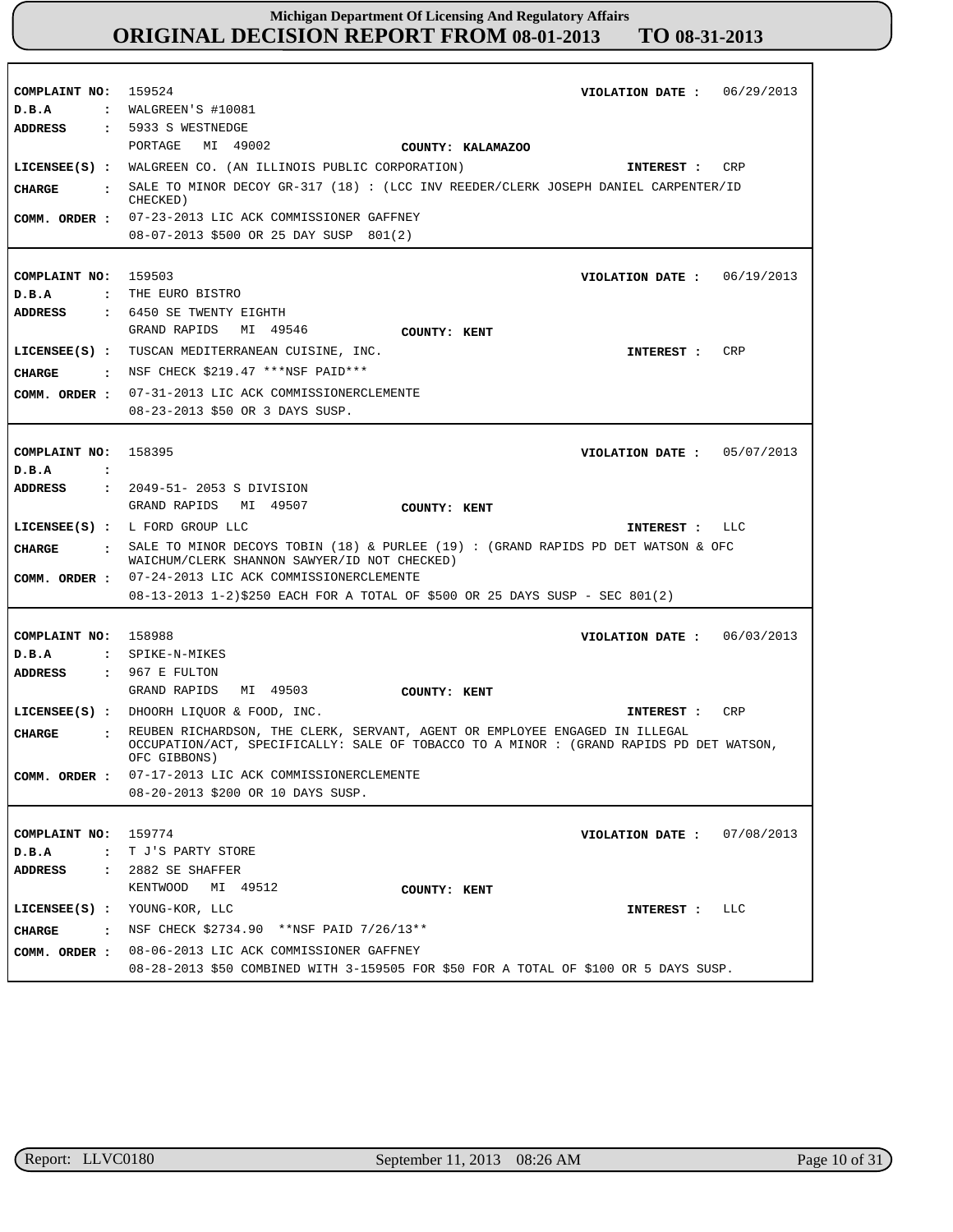| COMPLAINT NO: 159505           | VIOLATION DATE: $06/24/2013$                                                                                                                                                                                                                             |
|--------------------------------|----------------------------------------------------------------------------------------------------------------------------------------------------------------------------------------------------------------------------------------------------------|
| D.B.A                          | : T J'S PARTY STORE                                                                                                                                                                                                                                      |
| ADDRESS                        | $: 2882$ SE SHAFFER                                                                                                                                                                                                                                      |
|                                | KENTWOOD MI 49512<br>COUNTY: KENT                                                                                                                                                                                                                        |
|                                | LICENSEE(S) : YOUNG-KOR, LLC<br>LLC<br>INTEREST :                                                                                                                                                                                                        |
| CHARGE<br>$\ddot{\phantom{a}}$ | NSF CHECK \$2303.42 **NSF PAID 7/18/13**                                                                                                                                                                                                                 |
|                                | 08-06-2013 LIC ACK COMMISSIONER GAFFNEY                                                                                                                                                                                                                  |
| COMM. ORDER :                  | 08-28-2013 \$50 COMBINED WITH 3-159774 FOR \$50 FOR A TOTAL OF \$100 OR 5 DAYS SUSP.                                                                                                                                                                     |
|                                |                                                                                                                                                                                                                                                          |
| COMPLAINT NO: 159325           | VIOLATION DATE: $06/01/2013$                                                                                                                                                                                                                             |
| D.B.A                          | : POINDEXTER'S SPECIALTY MARKETPLACE                                                                                                                                                                                                                     |
| <b>ADDRESS</b>                 | : 12 E BRIDGE SUITE A                                                                                                                                                                                                                                    |
|                                | ROCKFORD MI 49341<br>COUNTY: KENT                                                                                                                                                                                                                        |
|                                |                                                                                                                                                                                                                                                          |
|                                | LICENSEE(S) : POINDEXTER'S SPECIALTY MARKETPLACE LLC<br>INTEREST : LLC                                                                                                                                                                                   |
| <b>CHARGE</b>                  | : SALE TO MINOR DECOY GR-298 (20): (LCC INVS SIMPLIS AND MANN/CLERK SAM PARKS/ID NOT<br>CHECKED)                                                                                                                                                         |
|                                | COMM. ORDER : 07-19-2013 LIC ACK COMMISSIONER GAFFNEY                                                                                                                                                                                                    |
|                                | 08-07-2013 \$500 OR 25 DAYS SUSP - SEC 801(2)                                                                                                                                                                                                            |
|                                |                                                                                                                                                                                                                                                          |
| COMPLAINT NO: 158442           | VIOLATION DATE: $04/23/2013$                                                                                                                                                                                                                             |
| D.B.A                          | : LAKE STREET STATION                                                                                                                                                                                                                                    |
| <b>ADDRESS</b>                 | : 38-42 S LAKE                                                                                                                                                                                                                                           |
|                                | SAND LAKE<br>MI 49343<br>COUNTY: KENT                                                                                                                                                                                                                    |
|                                | LICENSEE(S) : LAKE STREET STATION, INC.<br>INTEREST :<br>CRP                                                                                                                                                                                             |
| <b>CHARGE</b>                  | $\cdot$ NSF CHECK \$472.83 NSF PAID 5/28/13***                                                                                                                                                                                                           |
| COMM. ORDER :                  | 07-31-2013 LIC ACK COMMISSIONERCLEMENTE                                                                                                                                                                                                                  |
|                                | 08-20-2013 \$250 OR 12 DAYS SUSP. THE COMMISSIONER ALSO ORDERS THAT THE LICENSEE PAY FOR<br>PURCHSASES OF ALCOHOLIC LIQUOR FROM THE MLCC WITH A CASHIER'S CHECK, CERTIFIED CHECK OR<br>MONEY ORDER FOR A PERIOD OF 6 MONTHS FROM THE DATE OF THIS ORDER. |
|                                |                                                                                                                                                                                                                                                          |
| COMPLAINT NO:                  | 159469<br>VIOLATION DATE: $06/24/2013$                                                                                                                                                                                                                   |
| D.B.A                          | : SPARTA LIQUOR STORE                                                                                                                                                                                                                                    |
| <b>ADDRESS</b>                 | : 48 N UNION                                                                                                                                                                                                                                             |
|                                | SPARTA MI 49345<br>COUNTY: KENT                                                                                                                                                                                                                          |
|                                | LICENSEE(S) : BK REALTY, LLC<br>INTEREST : LLC                                                                                                                                                                                                           |
| <b>CHARGE</b>                  | 1) ALLOWED J & SON ENTERPRISES, LLC WHOSE NAME DOES NOT APPEAR ON LICENSE TO DERIVE USE<br>AND BENFIT; 2) SOLD OR TRANSFERRED LICENSE OR AN INTEREST IN LICENSE TO J & SON                                                                               |
| COMM. ORDER :                  | ENTERPRISES, LLC, WITHOUT PRIOR MLCC APPROVAL : (LCC INV KLINGBEIL)<br>08-14-2013 LIC ACK COMMISSIONER GAFFNEY                                                                                                                                           |
|                                | 08-29-2013 THE COMMISSIONER ORDERS CHARGE 1 AND 2 STATED IN THIS COMPLAINT DISMISSED WITH                                                                                                                                                                |
|                                | PREJUDICE.                                                                                                                                                                                                                                               |
|                                |                                                                                                                                                                                                                                                          |
| COMPLAINT NO:                  | 159283<br>VIOLATION DATE: $06/15/2013$                                                                                                                                                                                                                   |
| D.B.A                          | : MONTEREY GRILLE                                                                                                                                                                                                                                        |
| ADDRESS                        | : 1820 SW FORTY FOURTH                                                                                                                                                                                                                                   |
|                                | WYOMING MI 49509<br>COUNTY: KENT                                                                                                                                                                                                                         |
|                                | LICENSEE(S) : TIME OUT GR LLC<br>INTEREST : LLC                                                                                                                                                                                                          |
| <b>CHARGE</b>                  | . ALLOWED AND AGENT, CLERK OR EMPLOYEE, MARK HAASE, TO BE ON LICENSED PREMISES IN AN<br>INTOXICATED CONDITION : (WYOMING PD SGT WATERS AND OFC CLORE)                                                                                                    |
|                                | COMM. ORDER: 08-15-2013 STIP FOR PROPOSED NEG SETTLEMENT COMM GAFFNEY-AG GEISSLER.                                                                                                                                                                       |
|                                |                                                                                                                                                                                                                                                          |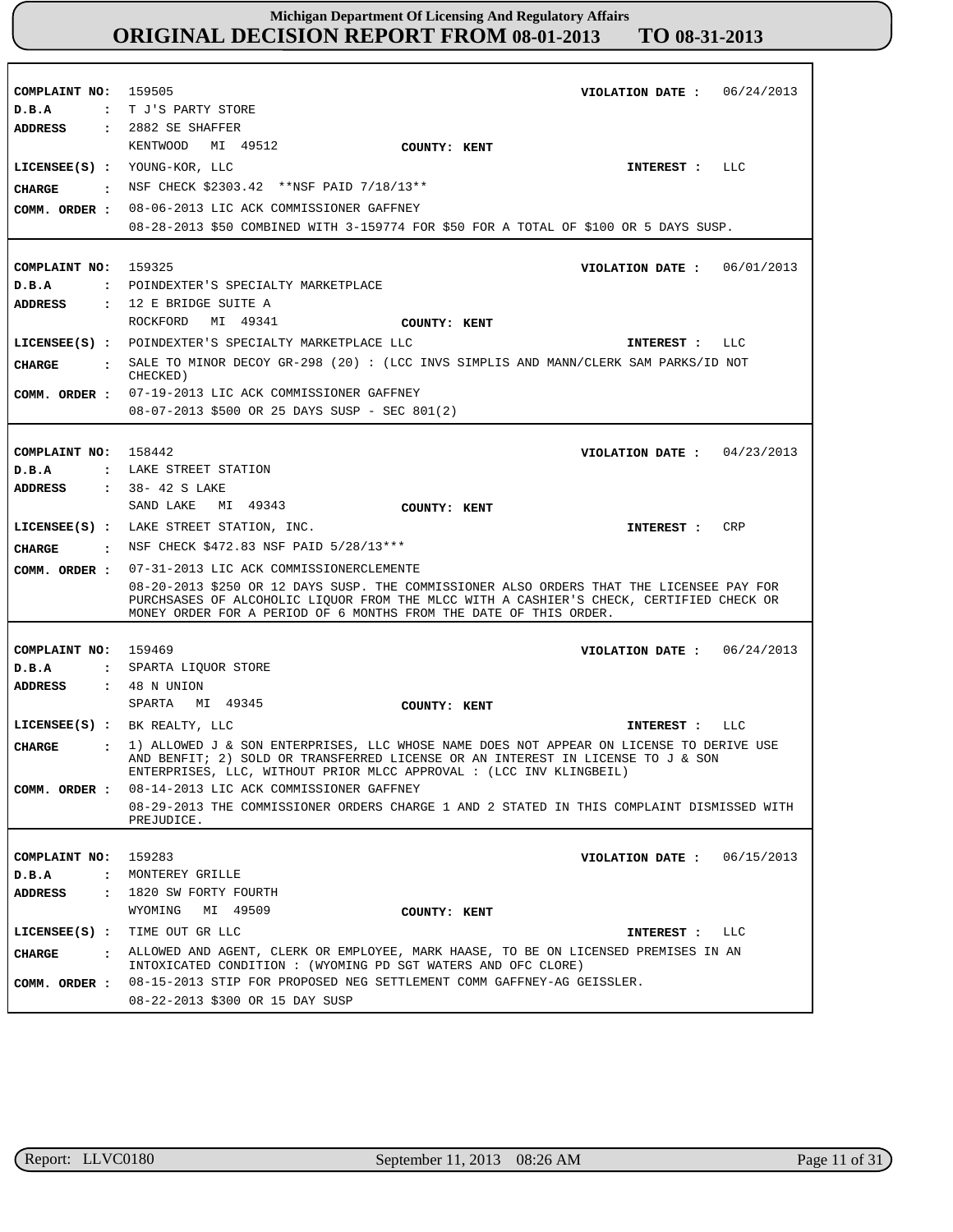| COMPLAINT NO: 159246               | VIOLATION DATE: $06/04/2013$                                                                                                                                                                                                                                                                                                                                                                                                                                                                                                                                                                                                                                                                    |
|------------------------------------|-------------------------------------------------------------------------------------------------------------------------------------------------------------------------------------------------------------------------------------------------------------------------------------------------------------------------------------------------------------------------------------------------------------------------------------------------------------------------------------------------------------------------------------------------------------------------------------------------------------------------------------------------------------------------------------------------|
| D.B.A                              | : KOMMUNITY KRACKER BARREL                                                                                                                                                                                                                                                                                                                                                                                                                                                                                                                                                                                                                                                                      |
| <b>ADDRESS</b>                     | : 200 N MAIN                                                                                                                                                                                                                                                                                                                                                                                                                                                                                                                                                                                                                                                                                    |
|                                    | MI 48003<br>ALMONT<br>COUNTY: LAPEER                                                                                                                                                                                                                                                                                                                                                                                                                                                                                                                                                                                                                                                            |
| $LICENSEE(S)$ : WSE, INC.          | INTEREST : CRP                                                                                                                                                                                                                                                                                                                                                                                                                                                                                                                                                                                                                                                                                  |
| <b>CHARGE</b>                      | : NSF CHECK \$3171.40                                                                                                                                                                                                                                                                                                                                                                                                                                                                                                                                                                                                                                                                           |
| COMM. ORDER :                      | 07-25-2013 LIC ACK COMMISSIONERCLEMENTE                                                                                                                                                                                                                                                                                                                                                                                                                                                                                                                                                                                                                                                         |
|                                    | 08-08-2013 300.00 COMM FURTHER ORDERS THAT ALL LICENSES AND PERMITS ISSUED BY THE<br>COMMISSION TO THIS LICENSEE BE SUSPENDED IF THE ABOVE DISHONORED CHECK, SERVICE CHARGES<br>AND TOTAL FINE PREVIOUSLY AND CURRENTLY DUE ARE NOT PAID WITHIN 45 DAYS FROM THE MAILING<br>DATE OF THIS ORDER. THIS SUSPENSION SHALL REMAIN IN EFFECT UNTIL THE LICENSEE IS IN<br>COMPLIANCE WITH THIS ORDER OR THE LICENSES AND PERMITS ARE TERMINATED, PURUSANT TO RULE<br>436.1107. THE COMM ALSO ORDERS THAT THE LICENSEE PAY FOR PURCHASES OF ALCOHOLIC LIQUOR<br>FROM THE MLCC WITH A CASHIER'S CHECK, CERTIFIED CHECK OR MONEY ORDER FOR A PERIOD OF<br>TWENTY FOUR MONTHS FROM THE DATE OF THIS ORDER. |
| COMPLAINT NO: 157905               | VIOLATION DATE: $03/28/2013$                                                                                                                                                                                                                                                                                                                                                                                                                                                                                                                                                                                                                                                                    |
| D.B.A                              | : JC'S GRILL & BAR                                                                                                                                                                                                                                                                                                                                                                                                                                                                                                                                                                                                                                                                              |
| ADDRESS                            | : 4488 FIRST                                                                                                                                                                                                                                                                                                                                                                                                                                                                                                                                                                                                                                                                                    |
|                                    | COLUMBIAVILLE MI 48421<br><b>COUNTY: LAPEER</b>                                                                                                                                                                                                                                                                                                                                                                                                                                                                                                                                                                                                                                                 |
|                                    | LICENSEE(S) : TAIT ENTERPRISES, INC.<br>CRP<br>INTEREST :                                                                                                                                                                                                                                                                                                                                                                                                                                                                                                                                                                                                                                       |
| CHARGE                             | : LICENSEE FAILED TO PROVIDE A CERTIFCATE OF GOOD STANDING FROM THE CORPORATION DIVISION OF                                                                                                                                                                                                                                                                                                                                                                                                                                                                                                                                                                                                     |
|                                    | COMMERCIAL SERVICES WITHIN 21 DAYS OF NOTICE OF DISSOLUTION OF CORPORATE CHARTER LETTER<br>DATED NOVEMBER 15, 2013 FROM MLCC : (MLCC ENFORCEMENT-A. JENSEN)                                                                                                                                                                                                                                                                                                                                                                                                                                                                                                                                     |
| COMM. ORDER :                      | 08-20-2013 HEARING HELD PORT HURON GAFFNEY/HETZEL/GIBSON RULE 15(E)                                                                                                                                                                                                                                                                                                                                                                                                                                                                                                                                                                                                                             |
|                                    | 08-22-2013 \$100 NO ALTERNATIVE. LICENSES & PERMITS ARE TO REMAIN IN ESCROW UNTIL ALL<br>OUTSTANDING FINES & FEES ARE PAID IN FULL OR THE LICENSES & PERMITS ARE TERMINATED                                                                                                                                                                                                                                                                                                                                                                                                                                                                                                                     |
|                                    |                                                                                                                                                                                                                                                                                                                                                                                                                                                                                                                                                                                                                                                                                                 |
| COMPLAINT NO: 153747               | VIOLATION DATE: $07/19/2012$                                                                                                                                                                                                                                                                                                                                                                                                                                                                                                                                                                                                                                                                    |
| D.B.A<br>$\ddot{\cdot}$<br>ADDRESS | : 440 N SAGINAW                                                                                                                                                                                                                                                                                                                                                                                                                                                                                                                                                                                                                                                                                 |
|                                    | LAPEER MI 48446<br>COUNTY: LAPEER                                                                                                                                                                                                                                                                                                                                                                                                                                                                                                                                                                                                                                                               |
|                                    | LICENSEE(S) : HILL ROSE, INC.<br>INTEREST : CRP                                                                                                                                                                                                                                                                                                                                                                                                                                                                                                                                                                                                                                                 |
| <b>CHARGE</b>                      | . ALLOW ON THE LICENSED PREMISES FIGHTS OR BRAWLS: (LAPEER CITY POLICE DEPARTMENT-                                                                                                                                                                                                                                                                                                                                                                                                                                                                                                                                                                                                              |
|                                    | HINSBERGER)                                                                                                                                                                                                                                                                                                                                                                                                                                                                                                                                                                                                                                                                                     |
| COMM. ORDER :                      | 08-20-2013 HEARING HELD PORT HURON GAFFNEY/HETZEL/GIBSON RULE 15(E) COSTS \$88.50<br>08-22-2013 \$300 NO ALTERNATIVE. LICENSES & PERMITS TO REMAIN IN ESCROW UNTIL ALL<br>OUTSTANDING FINES & FEES ARE PAID IN FULL OR LICENSES & PERMTIS ARE TERMINATED.<br>\$88.50<br>W/FEES<br>TOTAL \$388.50 RULE 15(E)                                                                                                                                                                                                                                                                                                                                                                                     |
|                                    |                                                                                                                                                                                                                                                                                                                                                                                                                                                                                                                                                                                                                                                                                                 |
| COMPLAINT NO:                      | 159290<br>VIOLATION DATE: $06/14/2013$<br>MICHIGAN INTERNATIONAL SPEEDWAY                                                                                                                                                                                                                                                                                                                                                                                                                                                                                                                                                                                                                       |
| D.B.A<br>$\ddot{\cdot}$            | : 13175 BROOKLYN                                                                                                                                                                                                                                                                                                                                                                                                                                                                                                                                                                                                                                                                                |
| ADDRESS                            | BROOKLYN<br>MI 49230                                                                                                                                                                                                                                                                                                                                                                                                                                                                                                                                                                                                                                                                            |
|                                    | COUNTY: LENAWEE<br>LICENSEE(S) : AMERICROWN SERVICE CORPORATION (A DELAWARE CORPORATION)<br>CRP                                                                                                                                                                                                                                                                                                                                                                                                                                                                                                                                                                                                 |
|                                    | <b>INTEREST :</b><br>SALE TO MINOR DECOY UCB 13-2 (18) : (LENAWEE COUNTY SD DET GRECA AND DEP SHARP/CLERK                                                                                                                                                                                                                                                                                                                                                                                                                                                                                                                                                                                       |
| CHARGE<br>$\sim$ $\sim$ $\sim$     | SAMANTHA JANE JACKSON/ID CHECKED)                                                                                                                                                                                                                                                                                                                                                                                                                                                                                                                                                                                                                                                               |
| COMM. ORDER :                      | 07-23-2013 LIC ACK COMMISSIONER GAFFNEY                                                                                                                                                                                                                                                                                                                                                                                                                                                                                                                                                                                                                                                         |
|                                    | 08-07-2013 \$500 WAIVE \$100 TOTAL \$400 OR 20 DAY SUSP 801(2)                                                                                                                                                                                                                                                                                                                                                                                                                                                                                                                                                                                                                                  |
|                                    |                                                                                                                                                                                                                                                                                                                                                                                                                                                                                                                                                                                                                                                                                                 |
| COMPLAINT NO:                      | 158397<br>VIOLATION DATE: $05/03/2013$                                                                                                                                                                                                                                                                                                                                                                                                                                                                                                                                                                                                                                                          |
| D.B.A<br>$\mathbf{r}$              | BORCHARDT BROTHERS MARKET                                                                                                                                                                                                                                                                                                                                                                                                                                                                                                                                                                                                                                                                       |
| ADDRESS                            | : 248 W MAIN                                                                                                                                                                                                                                                                                                                                                                                                                                                                                                                                                                                                                                                                                    |
|                                    | MORENCI<br>MI 49256<br>COUNTY: LENAWEE                                                                                                                                                                                                                                                                                                                                                                                                                                                                                                                                                                                                                                                          |
|                                    | LICENSEE(S) : BORCHARDT BROS., INC.<br>INTEREST : CRP                                                                                                                                                                                                                                                                                                                                                                                                                                                                                                                                                                                                                                           |
| CHARGE                             | : SALE TO MINOR DECOY UCB# 13-1 (19) : (LENAWEE COUNTY SD DEPS GRECA & SHARP/CLERK AMANDA<br>SUE COREY/ID CHECKED)                                                                                                                                                                                                                                                                                                                                                                                                                                                                                                                                                                              |
| COMM. ORDER :                      | 08-19-2013 HEARING HELD PITTSFIELD MOURNING/ASEVEDO/GIBSON ACK COSTS \$51.20                                                                                                                                                                                                                                                                                                                                                                                                                                                                                                                                                                                                                    |
|                                    | 08-30-2013 \$800 OR 40 DAY SUSP & \$51.20 W/FEES<br>TOTAL \$851.20<br>SEC.801(2)                                                                                                                                                                                                                                                                                                                                                                                                                                                                                                                                                                                                                |

Report: LLVC0180 September 11, 2013 08:26 AM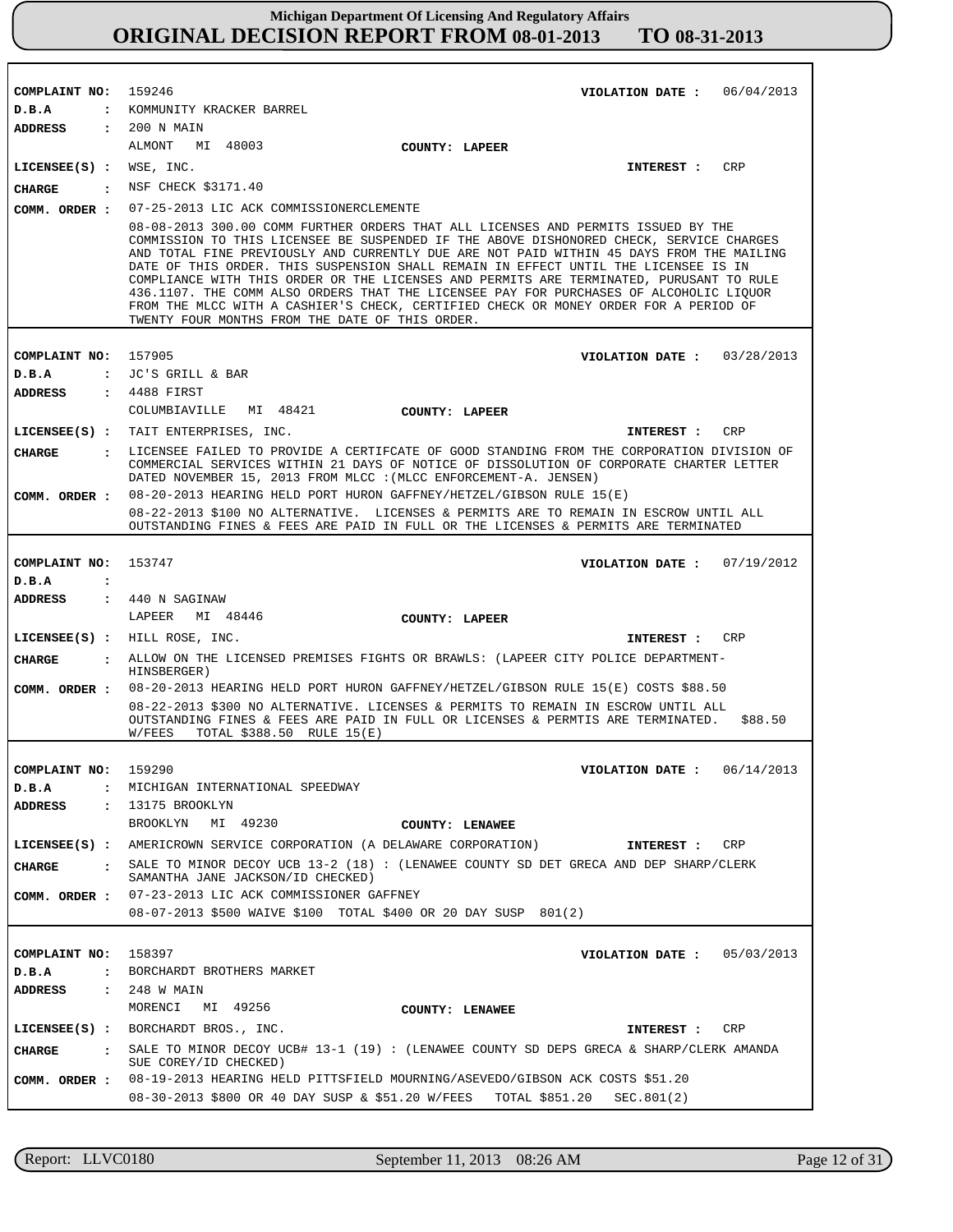| COMPLAINT NO:                        | 158634<br>05/15/2013<br>VIOLATION DATE :                                                                                                                                                                                       |  |
|--------------------------------------|--------------------------------------------------------------------------------------------------------------------------------------------------------------------------------------------------------------------------------|--|
| D.B.A                                | : BRIGHTON BP<br>: 3452 OLD US 23                                                                                                                                                                                              |  |
| ADDRESS                              | BRIGHTON MI 48114                                                                                                                                                                                                              |  |
|                                      | COUNTY: LIVINGSTON                                                                                                                                                                                                             |  |
|                                      | LICENSEE(S) : BRIGHTON BP, INC.<br>INTEREST :<br>CRP                                                                                                                                                                           |  |
| CHARGE                               | . 1-4) ALLOWED NARCOTICS PARAPHERNALIA TO BE USED, STORED, EXCHANGED OR SOLD ON LICENSED<br>PREMISES, SPECIFICALLY: GRINDERS, GLASS BOWLS, DIGITAL SCALES AND SMALL PIPES : (MSP<br>LANSING POST - TRPS HOLTON AND HUTCHINSON) |  |
| COMM. ORDER :                        | 08-19-2013 HEARING HELD PITTSFIELD MOURNING/ASEVEDO/GIBSON NEG SETTLEMENT                                                                                                                                                      |  |
|                                      | 08-30-2013 1)\$300 2)DISMISSED WITH PREJUDICE 3)DISMISSED WITH PREJUDICE 4)\$300<br>TOTAL<br>\$600 OR 30 DAY SUSP<br>NEG SET                                                                                                   |  |
| COMPLAINT NO:                        | 159421<br>06/07/2013<br>VIOLATION DATE :                                                                                                                                                                                       |  |
| D.B.A                                | : PINCKNEY MARATHON                                                                                                                                                                                                            |  |
| <b>ADDRESS</b>                       | : 103 W MAIN                                                                                                                                                                                                                   |  |
|                                      | PINCKNEY<br>MI 48169<br>COUNTY: LIVINGSTON                                                                                                                                                                                     |  |
|                                      | LICENSEE(S) : PINCKNEY MARATHON INC.<br><b>CRP</b><br>INTEREST :                                                                                                                                                               |  |
| CHARGE                               | : SOLD OR FURNISHED ALCOHOL TO MINOR J. KAMINSKI (17): (PINCKNEY PD OFC TRENKLE)                                                                                                                                               |  |
| COMM. ORDER :                        | 08-06-2013 LIC ACK COMMISSIONERCLEMENTE                                                                                                                                                                                        |  |
|                                      | 08-13-2013 \$500 OR 25 DAYS SUSP - SEC 801(2)                                                                                                                                                                                  |  |
|                                      |                                                                                                                                                                                                                                |  |
| COMPLAINT NO:                        | 158223<br>04/18/2013<br>VIOLATION DATE :                                                                                                                                                                                       |  |
| D.B.A<br>$\mathbf{z}$                | 7-ELEVEN FOOD STORE                                                                                                                                                                                                            |  |
| ADDRESS                              | $: 18711$ FIFTEEN MILE                                                                                                                                                                                                         |  |
|                                      | CLINTON TOWNSHIP MI 48035<br>COUNTY: MACOMB                                                                                                                                                                                    |  |
| LICENSEE(S) :                        | 7-ELEVEN, INC. (A TEXAS CORPORATION)<br>CLC<br>INTEREST :                                                                                                                                                                      |  |
|                                      | CLI<br>ANGLIN, CHARLES H<br>INTEREST :                                                                                                                                                                                         |  |
|                                      | GENNARI, BARBARA JEAN<br>CLI<br>INTEREST :                                                                                                                                                                                     |  |
|                                      | GENNARI, JOSEPH M<br>INTEREST :<br>CLI                                                                                                                                                                                         |  |
|                                      | JAROH, STEVEN M<br>CLI<br>INTEREST :<br>RAJCO, INC.<br>CLC                                                                                                                                                                     |  |
|                                      | INTEREST :<br>ROOSEN, ANNE M<br>CLI<br>INTEREST :                                                                                                                                                                              |  |
|                                      | ROOSEN, JOHN K<br>INTEREST :<br>CLI                                                                                                                                                                                            |  |
|                                      | RTA SHINES, INC.<br>CLC<br>INTEREST :                                                                                                                                                                                          |  |
|                                      | SHARMA, RAJESH K<br>CLI<br>INTEREST :                                                                                                                                                                                          |  |
| <b>CHARGE</b><br>$\mathbf{r}$        | SALE TO MINOR - DECOY X-205 W/DOB 6/11/93 (19): (MLCC-INV HAMPTON/DECOY/CK HINAL<br>SUBHASH/NO ID)                                                                                                                             |  |
| COMM. ORDER :                        | 08-12-2013 HEARING HELD STERLING HEIGHTS GAFFNEY/MOODY-FREEZA/GIBSON NEG SETTLEMENT                                                                                                                                            |  |
|                                      | 08-16-2013 \$500 OR 25 DAY SUSP SEC.801(2) NEG SET                                                                                                                                                                             |  |
| COMPLAINT NO:                        | 157234<br>VIOLATION DATE: $02/16/2013$                                                                                                                                                                                         |  |
| D.B.A<br>$\ddot{\phantom{a}}$        | BELLA LIQUOR GALLERY                                                                                                                                                                                                           |  |
| ADDRESS<br>$\mathbf{r}$              | 50978 ROMEO PLANK                                                                                                                                                                                                              |  |
|                                      | MI 48044<br>MACOMB<br>COUNTY: MACOMB                                                                                                                                                                                           |  |
|                                      | LICENSEE(S) : ATTO USA DEVELOPMENT, LLC<br>LLC<br>INTEREST :                                                                                                                                                                   |  |
| CHARGE<br>$\mathbf{r}$               | SALE TO MINOR DECOY $X-211$ (20): (LCC INV JENSEN/CLERK BAN YOUSIF ATTO/ID CHECKED)                                                                                                                                            |  |
| COMM. ORDER :                        | 08-16-2013 \$700 OR 35 DAY SUSP SEC.801(2) NEG SET                                                                                                                                                                             |  |
|                                      |                                                                                                                                                                                                                                |  |
| COMPLAINT NO:                        | 158614<br>VIOLATION DATE : $05/09/2013$                                                                                                                                                                                        |  |
| D.B.A<br>$\ddot{\phantom{a}}$        | TOWN & COUNTRY PARTY SHOPPE                                                                                                                                                                                                    |  |
| <b>ADDRESS</b><br>$\mathbf{r}$       | 36005-36011- 36021 GREEN                                                                                                                                                                                                       |  |
|                                      | NEW BALTIMORE MI 48047<br>COUNTY: MACOMB                                                                                                                                                                                       |  |
| LICENSEE(S) : <b>AA&amp;Z</b> , INC. | CRP<br>INTEREST :                                                                                                                                                                                                              |  |
| <b>CHARGE</b><br>$\mathbf{r}$        | SALE TO MINOR DECOY HOJNACKI (18) : (NEW BALTIMORE PD OFC JOHANNES/CLERK NADA ASHAC                                                                                                                                            |  |
|                                      | ZORA/ID NOT CHECKED)                                                                                                                                                                                                           |  |
| COMM. ORDER :                        | 08-19-2013 HEARING HELD STERLING HEIGHTS GAFFNEY/GEISSLER/GIBSON NEG SETTLEMENT<br>08-29-2013 \$500 WAIVE \$100<br>TOTAL \$400 OR 20 DAY SUSP<br>$SEC.801(2)$ NEG SET                                                          |  |

Report: LLVC0180 September 11, 2013 08:26 AM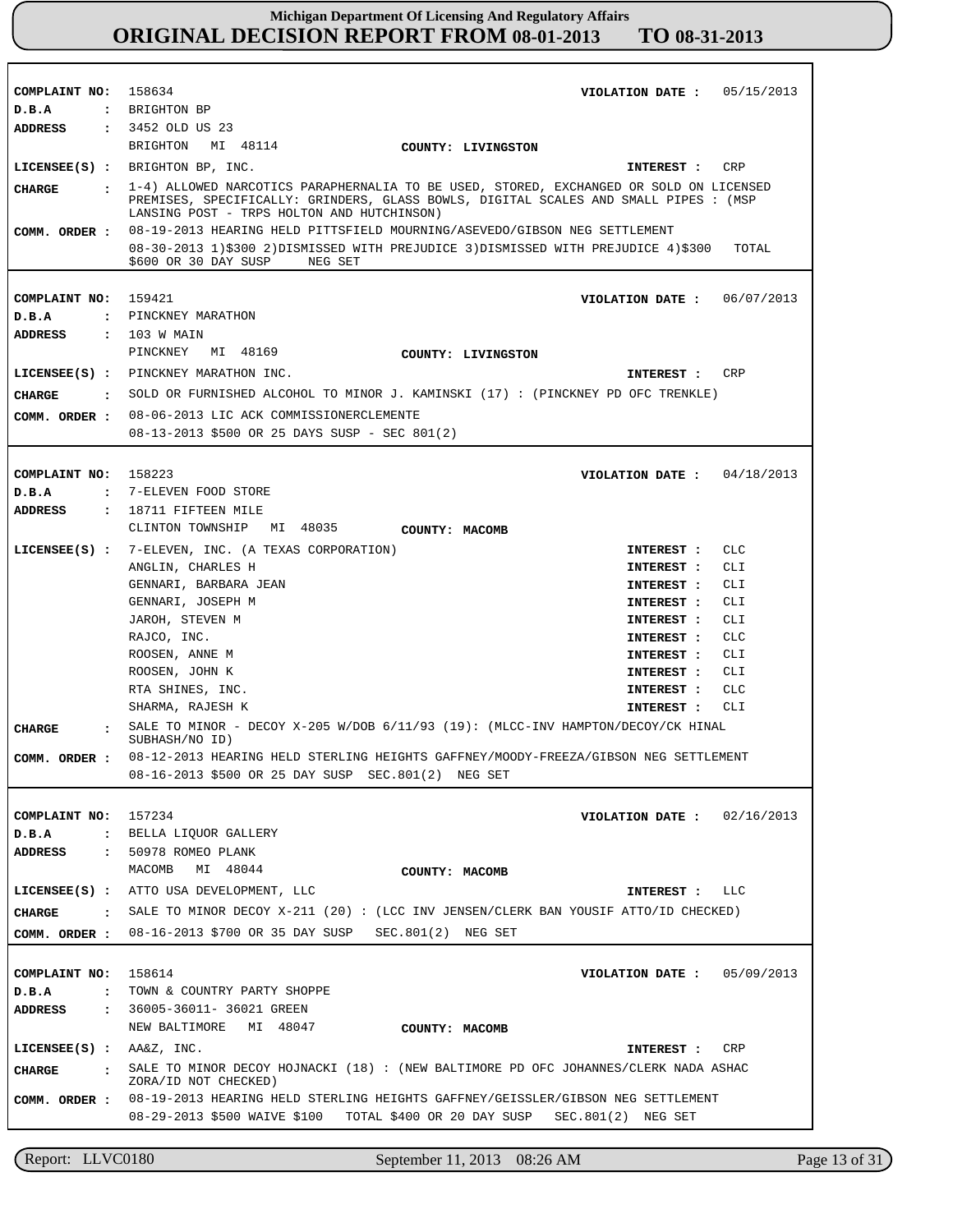| COMPLAINT NO: 158617<br>D.B.A<br><b>ADDRESS</b> | VIOLATION DATE: 05/09/2013<br>$\cdot$ CVS/PHARMACY #8261<br>: 37100 GREEN                                                                                        |
|-------------------------------------------------|------------------------------------------------------------------------------------------------------------------------------------------------------------------|
| $LICENSEE(S)$ :                                 | NEW BALTIMORE<br>MI 48047<br>COUNTY: MACOMB<br>WOODWARD DETROIT CVS, L.L.C.<br>LLC<br>INTEREST :                                                                 |
| CHARGE                                          | SALE TO MINOR DECOY HOJNACKI (18) : (NEW BALTIMORE PD OFC JOHANNES/CLERK AMY LEE                                                                                 |
| COMM. ORDER :                                   | PADILLA/ID NOT CHECKED)<br>08-19-2013 HEARING HELD STERLING HEIGHTS GAFFNEY/GEISSLER/GIBSON NEG SETTLEMENT<br>08-22-2013 \$600 OR 30 DAY SUSP SEC.801(2) NEG SET |
|                                                 |                                                                                                                                                                  |
| COMPLAINT NO: 158807                            | VIOLATION DATE : $05/10/2013$                                                                                                                                    |
| D.B.A<br>ADDRESS                                | : BIG VALLEY<br>$: 13927$ NINETEEN MILE                                                                                                                          |
|                                                 | STERLING HEIGHTS MI 48313<br>COUNTY: MACOMB                                                                                                                      |
|                                                 | LICENSEE $(S)$ : JAVA DA HUT L.L.C.<br>LLC<br>INTEREST :                                                                                                         |
| CHARGE<br>$\sim$ $\sim$                         | NSF CHECK \$826.50 ***NSF PAID 5/31/13***                                                                                                                        |
| COMM. ORDER :                                   | 08-12-2013 HEARING HELD STERLING HEIGHTS GAFFNEY/MOODY-FREEZA/GIBSON RULE 15(E)                                                                                  |
|                                                 | 08-16-2013 \$50 EACH COMB W/158928 TOTAL \$100 OR 3 DAY SUSP RULE 15(E)                                                                                          |
| COMPLAINT NO: 158928                            | VIOLATION DATE: $05/15/2013$                                                                                                                                     |
| D.B.A                                           | : BIG VALLEY                                                                                                                                                     |
| <b>ADDRESS</b>                                  | $: 13927$ NINETEEN MILE                                                                                                                                          |
|                                                 | STERLING HEIGHTS MI 48313<br>COUNTY: MACOMB                                                                                                                      |
|                                                 | LICENSEE $(S)$ : JAVA DA HUT L.L.C.<br>LLC<br>INTEREST :                                                                                                         |
| CHARGE<br>$\sim$ $\sim$ $\sim$                  | NSF CHECK \$3969.25 ***NSF PAID 6/10/13***                                                                                                                       |
| COMM. ORDER :                                   | 08-12-2013 HEARING HELD STERLING HEIGHTS GAFFNEY/MOODY-FREEZA/GIBSON RULE 15(E)<br>08-16-2013 \$50 EACH COMB W/158807 TOTAL \$100 OR 3 DAY SUSP RULE 15(E)       |
|                                                 |                                                                                                                                                                  |
| COMPLAINT NO:                                   | 158102<br>04/10/2013<br>VIOLATION DATE :                                                                                                                         |
| D.B.A<br>$\ddot{\phantom{a}}$                   | KNIGHTS OF COLUMBUS, ST. JOSEPH CHALDEAN COUNCIL NO. 9154                                                                                                        |
| <b>ADDRESS</b><br>$\sim$ $\sim$                 | 38435 MOUND<br>STERLING HEIGHTS MI 48310<br>COUNTY: MACOMB                                                                                                       |
|                                                 | LICENSEE(S) : KNIGHTS OF COLUMBUS, ST. JOSEPH CHALDEAN COUNCIL NO. 9154<br><b>CLB</b><br><b>INTEREST :</b>                                                       |
| <b>CHARGE</b>                                   | : NSF CHECK \$7710.69 ***NSF OUTSTANDING***                                                                                                                      |
| COMM. ORDER :                                   | 08-19-2013 HEARING HELD STERLING HEIGHTS GAFFNEY/GEISSLER/GIBSON NEG SETTLEMENT                                                                                  |
|                                                 | 08-22-2013 \$150 OR 8 DAYS SUSP. NEGOTIATED SETTLEMENT                                                                                                           |
| COMPLAINT NO:                                   | 158301<br>VIOLATION DATE :<br>04/12/2013                                                                                                                         |
| D.B.A                                           | : WILD BILL'S STEAK HOUSE                                                                                                                                        |
| ADDRESS<br>$\ddot{\phantom{a}}$                 | 23365 HOOVER                                                                                                                                                     |
|                                                 | MI 48089<br>WARREN<br>COUNTY: MACOMB                                                                                                                             |
| $LICENSEE(S)$ :                                 | MJD LAND MANAGEMENT, L.L.C.<br><b>LLC</b><br>INTEREST :                                                                                                          |
| <b>CHARGE</b><br>$\cdot$                        | SALE TO MINOR DECOYS LE-100 (19) & LE-113 (18) : (WARREN PD OFC KIRBY/CLERK PATRICK SEAN<br>ASSESSOR/ID NOT CHECKED)                                             |
| COMM. ORDER :                                   | 08-08-2013 LIC ACK COMMISSIONER GAFFNEY<br>08-28-2013 1-2)\$500 EACH FOR A TOTAL OF \$1000 OR 50 DAYS SUSP.                                                      |
|                                                 |                                                                                                                                                                  |
| COMPLAINT NO: 158327                            | 04/24/2013<br>VIOLATION DATE :                                                                                                                                   |
| D.B.A                                           | : ANDREW'S LIQUOR SHOPPE                                                                                                                                         |
| ADDRESS                                         | : 63160 VAN DYKE                                                                                                                                                 |
|                                                 | MI 48095<br>WASHINGTON<br>COUNTY: MACOMB                                                                                                                         |
| $LICENSEE(S)$ :                                 | ANDREW'S LIQUOR SHOPPE, INC.<br>CRP<br>INTEREST :                                                                                                                |
| CHARGE<br>$\ddot{\mathbf{r}}$                   | NSF CHECK \$1525.87 *** NSF PAID 5/16/13***                                                                                                                      |
| COMM. ORDER :                                   | 08-12-2013 HEARING HELD STERLING HEIGHTS GAFFNEY/MOODY-FREEZA/GIBSON RULE 15(E)<br>08-16-2013 \$50 OR 3 DAY SUSP<br>RULE $15(E)$                                 |
|                                                 |                                                                                                                                                                  |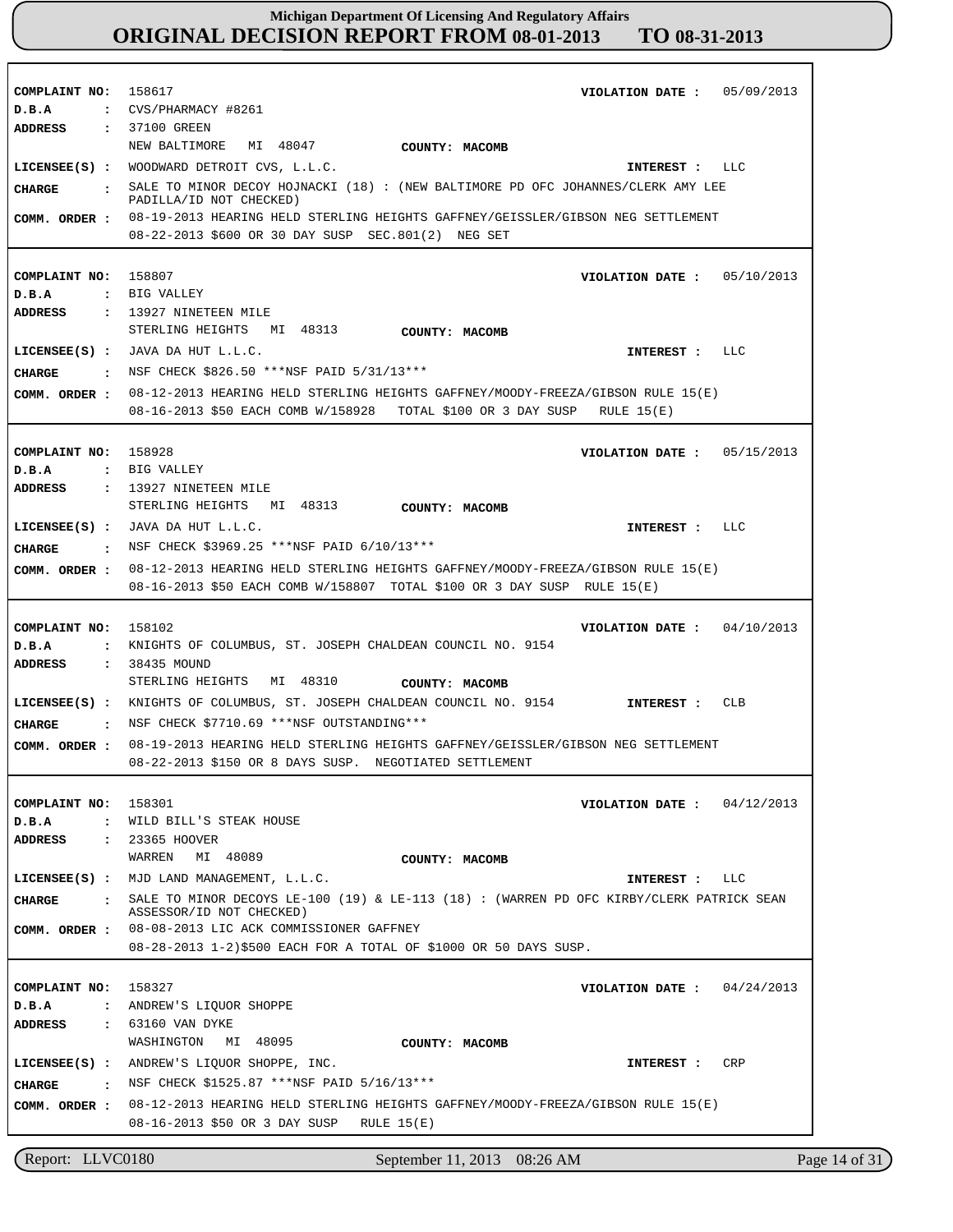| COMPLAINT NO:                 | 159801<br>VIOLATION DATE: $07/11/2013$                                                                                                                                                                                                                                                                                                                                                                                                                                                                                                                                                                                                                                                |  |  |
|-------------------------------|---------------------------------------------------------------------------------------------------------------------------------------------------------------------------------------------------------------------------------------------------------------------------------------------------------------------------------------------------------------------------------------------------------------------------------------------------------------------------------------------------------------------------------------------------------------------------------------------------------------------------------------------------------------------------------------|--|--|
| D.B.A                         | : SAZ'S PIZZA & ICE CREAM                                                                                                                                                                                                                                                                                                                                                                                                                                                                                                                                                                                                                                                             |  |  |
| ADDRESS                       | : 720 S US 41                                                                                                                                                                                                                                                                                                                                                                                                                                                                                                                                                                                                                                                                         |  |  |
|                               | STEPHENSON MI 49887<br><b>COUNTY: MENOMINEE</b>                                                                                                                                                                                                                                                                                                                                                                                                                                                                                                                                                                                                                                       |  |  |
|                               | LICENSEE(S) : SAZ'S PIZZA & ICE CREAM LLC<br>INTEREST :<br>LLC                                                                                                                                                                                                                                                                                                                                                                                                                                                                                                                                                                                                                        |  |  |
| <b>CHARGE</b>                 | : FAILED, REFUSED OR NEGLECTED TO OBEY A WRITTEN ORDER OF THE COMMISSION DATED 10-5-2012<br>BY FAILING TO PROVIDE PROOF OF SUCCESSFUL COMPLETION OF AN ALCOHOL SERVER TRAINING PROGRAM<br>APPROVED BY THE COMMISSION WITHIN 180 DAYS OF THE ISSUANCE OF THE LICENSE: 01-10-2013 :<br>(MLCC SERVER TRAINING COORDINATOR)                                                                                                                                                                                                                                                                                                                                                               |  |  |
|                               | COMM. ORDER : 08-07-2013 LIC ACK COMMISSIONER CLEMENTE<br>08-13-2013 \$50 OR 3 DAYS SUSP.                                                                                                                                                                                                                                                                                                                                                                                                                                                                                                                                                                                             |  |  |
| COMPLAINT NO:                 | 159763<br>VIOLATION DATE: $05/02/2013$                                                                                                                                                                                                                                                                                                                                                                                                                                                                                                                                                                                                                                                |  |  |
| D.B.A                         | : WESTOWN GROCERY                                                                                                                                                                                                                                                                                                                                                                                                                                                                                                                                                                                                                                                                     |  |  |
| ADDRESS                       | $: 1013$ ISABELLA                                                                                                                                                                                                                                                                                                                                                                                                                                                                                                                                                                                                                                                                     |  |  |
|                               | MIDLAND<br>MI 48640<br>COUNTY: MIDLAND                                                                                                                                                                                                                                                                                                                                                                                                                                                                                                                                                                                                                                                |  |  |
|                               | LICENSEE(S) : WESTOWN A GREAT COUNTRY STORE, LLC<br>INTEREST : LLC                                                                                                                                                                                                                                                                                                                                                                                                                                                                                                                                                                                                                    |  |  |
| <b>CHARGE</b>                 | 1) SOLD OR TRANSFERRED IN THE AGGREGATE MORE THAN 10% MEMBER INTEREST OF THE LICENSED                                                                                                                                                                                                                                                                                                                                                                                                                                                                                                                                                                                                 |  |  |
|                               | LIMITED LIABILITY COMPANY TO WESTOWN GROCERY & DELI, INC., WITHOUT MLCC APPROVAL; 2)<br>ALLOWED WESTOWN GROCERY & DELI, INC., WHOSE NAME DOES NOT APPEAR ON THE LICENSE TO DERIVE<br>USE AND BENEFIT : (LCC INV SMITH)                                                                                                                                                                                                                                                                                                                                                                                                                                                                |  |  |
| COMM. ORDER :                 | 08-06-2013 LIC ACK COMMISSIONER GAFFNEY                                                                                                                                                                                                                                                                                                                                                                                                                                                                                                                                                                                                                                               |  |  |
|                               | 08-08-2013 150.00 FOR EACH CHARGE TOTAL 300.00 OR 15 DAY SUSP FINE TO BE PAID WITHIN 45<br>DAYS FROM THE MAILING DATE OF THIS ORDER. ADDTL PENALTY UNLESS THE LICENSEE EITHER ASSUMES<br>PROPRIETARY CONTROL OR TRANSFERS OWNERSHIP TO A PERSON APPROVED BY THE MLCC TO NOVEMBER<br>25, 2013, THIS COMMISSIONER ORDERS ALL LICENSES ISSUED TO THIS LICENSEE AT THE ABOVE NAMED<br>ADDRESS SUSPENDED. IF EFFECTUATED, THIS SUPENSION SHALL REMAIN IN EFFECT UNTIL THE<br>LICENESEE EITHER ASSUMES PROPRIETARY CONTROL, TRANSFERS OWNERSHIP TO AN MLCC APPROVED<br>PERSON OR UNTIL THE SUBJECT LICENSE AND PERMITS TERMINATE UNDER THE PROVISIONS OF<br>ADMINISTRATIVE RULE R 436.1107. |  |  |
|                               |                                                                                                                                                                                                                                                                                                                                                                                                                                                                                                                                                                                                                                                                                       |  |  |
| COMPLAINT NO:                 | 159541<br>VIOLATION DATE: $05/18/2013$                                                                                                                                                                                                                                                                                                                                                                                                                                                                                                                                                                                                                                                |  |  |
| D.B.A                         | : FRATERNAL ORDER OF THE EAGLES HURON VALLEY AERIE NO. 3732                                                                                                                                                                                                                                                                                                                                                                                                                                                                                                                                                                                                                           |  |  |
| ADDRESS                       | $: 13636$ TELEGRAPH                                                                                                                                                                                                                                                                                                                                                                                                                                                                                                                                                                                                                                                                   |  |  |
|                               | FLAT ROCK<br>MI 48134<br>COUNTY: MONROE                                                                                                                                                                                                                                                                                                                                                                                                                                                                                                                                                                                                                                               |  |  |
|                               | LICENSEE(S) : FRATERNAL ORDER OF THE EAGLES HURON VALLEY AERIE NO. 3732<br>CLB<br>INTEREST :                                                                                                                                                                                                                                                                                                                                                                                                                                                                                                                                                                                          |  |  |
| <b>CHARGE</b><br>$\mathbf{r}$ | SOLD ALCOHOL TO ANNE FLYNN-SLOAT, WHO WAS NOT A BONA FIDE MEMBER OF THE CLUB: (LCC INVS<br>FLYNN-SLOAT AND SHEPARD-ESTILL)                                                                                                                                                                                                                                                                                                                                                                                                                                                                                                                                                            |  |  |
| COMM. ORDER :                 | 08-07-2013 LIC ACK COMMISSIONER GAFFNEY                                                                                                                                                                                                                                                                                                                                                                                                                                                                                                                                                                                                                                               |  |  |
|                               | 08-28-2013 \$100 OR 5 DAYS SUSP.                                                                                                                                                                                                                                                                                                                                                                                                                                                                                                                                                                                                                                                      |  |  |
|                               |                                                                                                                                                                                                                                                                                                                                                                                                                                                                                                                                                                                                                                                                                       |  |  |
| COMPLAINT NO: 159512          | VIOLATION DATE: $06/25/2013$                                                                                                                                                                                                                                                                                                                                                                                                                                                                                                                                                                                                                                                          |  |  |
| D.B.A                         | : JULIE'S PARTY STORE                                                                                                                                                                                                                                                                                                                                                                                                                                                                                                                                                                                                                                                                 |  |  |
| <b>ADDRESS</b>                | : 4739 DEWEY                                                                                                                                                                                                                                                                                                                                                                                                                                                                                                                                                                                                                                                                          |  |  |
|                               | NEWPORT MI 48166<br>COUNTY: MONROE                                                                                                                                                                                                                                                                                                                                                                                                                                                                                                                                                                                                                                                    |  |  |
|                               | LICENSEE(S) : $QASSIS$ , LILA<br>IND<br>INTEREST :                                                                                                                                                                                                                                                                                                                                                                                                                                                                                                                                                                                                                                    |  |  |
| <b>CHARGE</b>                 | . NSF CHECK $$261.34$ **NSF PAID $7/11/13**$                                                                                                                                                                                                                                                                                                                                                                                                                                                                                                                                                                                                                                          |  |  |
|                               | COMM. ORDER : 07-29-2013 LIC ACK COMMISSIONERCLEMENTE                                                                                                                                                                                                                                                                                                                                                                                                                                                                                                                                                                                                                                 |  |  |
|                               | 08-08-2013 DISMISSED.                                                                                                                                                                                                                                                                                                                                                                                                                                                                                                                                                                                                                                                                 |  |  |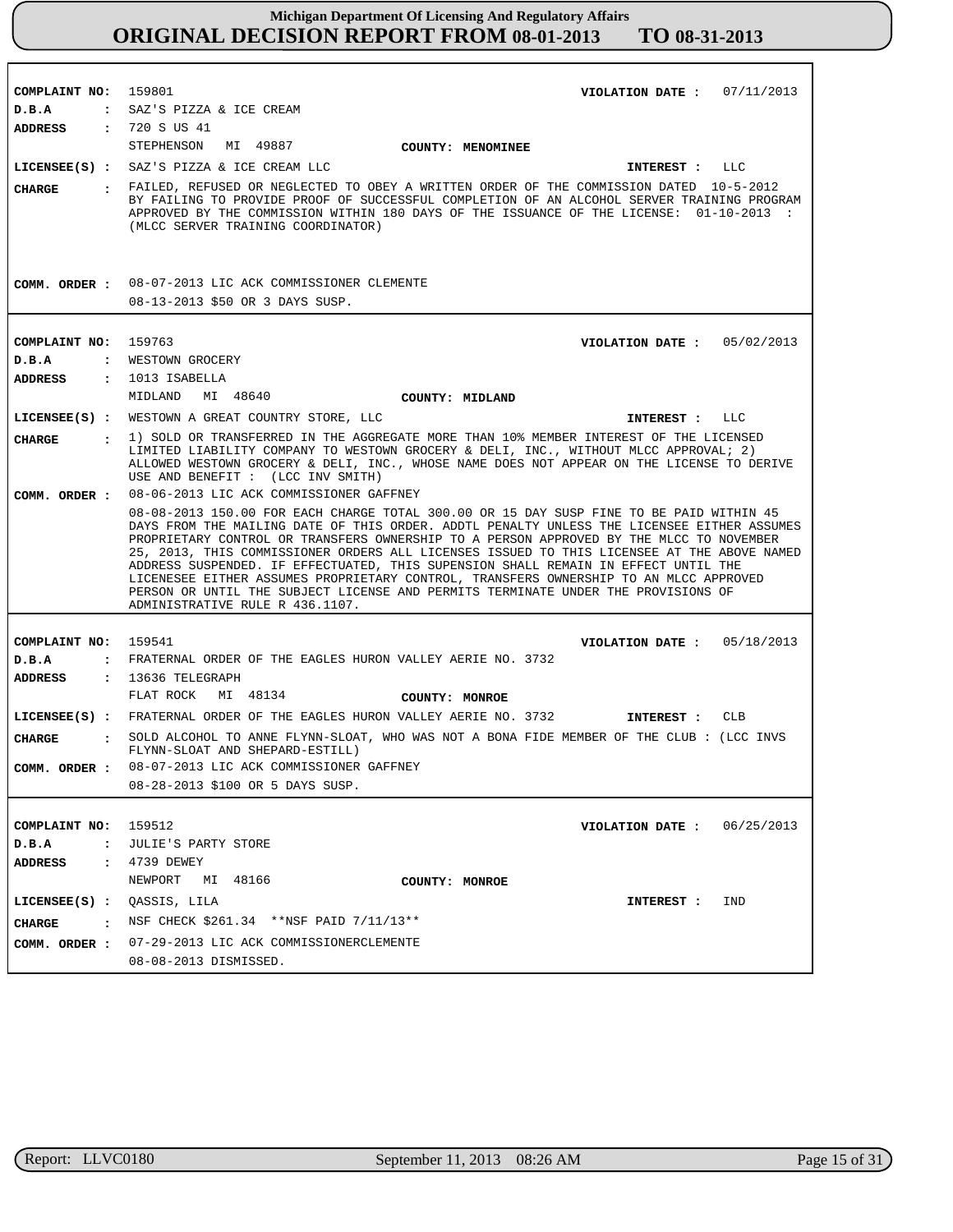| COMPLAINT NO: 159527             | VIOLATION DATE: $06/12/2013$                                                                                                                                                                                                                                                                                                                                                                                        |  |  |
|----------------------------------|---------------------------------------------------------------------------------------------------------------------------------------------------------------------------------------------------------------------------------------------------------------------------------------------------------------------------------------------------------------------------------------------------------------------|--|--|
| D.B.A                            | : LG'S RESTAURANT                                                                                                                                                                                                                                                                                                                                                                                                   |  |  |
| ADDRESS : 403 S MAIN             |                                                                                                                                                                                                                                                                                                                                                                                                                     |  |  |
|                                  | CRYSTAL MI 48818<br>COUNTY: MONTCALM                                                                                                                                                                                                                                                                                                                                                                                |  |  |
|                                  | LICENSEE(S) : LG'S RESTAURANT, L.L.C.<br>INTEREST : LLC                                                                                                                                                                                                                                                                                                                                                             |  |  |
| CHARGE                           | : FAILED, REFUSED OR NEGLECTED TO OBEY A WRITTEN ORDER OF THE COMMISSION DATED 10-24-2012<br>BY FAILING TO PROVIDE PROOF OF SUCCESSFUL COMPLETION OF AN ALCOHOL SERVER TRAINING PROGRAM<br>APPROVED BY THE COMMISSION WITHIN 180 DAYS OF THE ISSUANCE OF THE LICENSE: 12-11-2012 :<br>(MLCC SERVER TRAINING COORDINATOR)                                                                                            |  |  |
|                                  | COMM. ORDER : 07-31-2013 LIC ACK COMMISSIONER CLEMENTE                                                                                                                                                                                                                                                                                                                                                              |  |  |
|                                  | 08-13-2013 \$50 OR 3 DAYS SUSP.                                                                                                                                                                                                                                                                                                                                                                                     |  |  |
|                                  |                                                                                                                                                                                                                                                                                                                                                                                                                     |  |  |
| COMPLAINT NO: 158992             | VIOLATION DATE: $05/31/2013$                                                                                                                                                                                                                                                                                                                                                                                        |  |  |
| D.B.A                            | : MOSS RIDGE GOLF CLUB                                                                                                                                                                                                                                                                                                                                                                                              |  |  |
| ADDRESS                          | : 13545 APPLE                                                                                                                                                                                                                                                                                                                                                                                                       |  |  |
|                                  | RAVENNA MI 49451<br>COUNTY: MUSKEGON                                                                                                                                                                                                                                                                                                                                                                                |  |  |
|                                  | LICENSEE(S) : MOSS RIDGE FOOD AND BEVERAGE COMPANY, INC.<br>INTEREST : CRP                                                                                                                                                                                                                                                                                                                                          |  |  |
| CIIARGE                          | : SALE TO MINOR DECOY MEDENDORP (17) : (MUSKEGON COUNTY SD OFC GABRIEL, OFC STEVENS/CLERK                                                                                                                                                                                                                                                                                                                           |  |  |
|                                  | OLIVER SHEPARDSON/ID NOT CHECKED)<br>COMM. ORDER : 07-29-2013 LIC ACK COMMISSIONERCLEMENTE                                                                                                                                                                                                                                                                                                                          |  |  |
|                                  | 08-23-2013 \$800 OR 40 DAYS SUSP - SEC 801(2)                                                                                                                                                                                                                                                                                                                                                                       |  |  |
|                                  |                                                                                                                                                                                                                                                                                                                                                                                                                     |  |  |
| COMPLAINT NO: 159771             | VIOLATION DATE: 06/28/2013                                                                                                                                                                                                                                                                                                                                                                                          |  |  |
| D.B.A                            | : RAGEN'S CORNER STORE                                                                                                                                                                                                                                                                                                                                                                                              |  |  |
|                                  | ADDRESS : 6390 N COMSTOCK                                                                                                                                                                                                                                                                                                                                                                                           |  |  |
|                                  | HESPERIA MI 49421<br>COUNTY: NEWAYGO                                                                                                                                                                                                                                                                                                                                                                                |  |  |
|                                  | LICENSEE(S) : RAGEN, BEVERLY J<br>IND<br>INTEREST :                                                                                                                                                                                                                                                                                                                                                                 |  |  |
| <b>CHARGE</b>                    | : NSF CHECK \$521.91                                                                                                                                                                                                                                                                                                                                                                                                |  |  |
|                                  | COMM. ORDER : 07-29-2013 LIC ACK COMMISSIONERCLEMENTE                                                                                                                                                                                                                                                                                                                                                               |  |  |
|                                  | 08-08-2013 50.00 FURTHER THE COMMISSIONER ORDERS THAT ALL LICENSES AND PERMITS ISSUED BY                                                                                                                                                                                                                                                                                                                            |  |  |
|                                  | THE COMMISSION TO THIS LICENSEE AT THE ABOVE NAMED LOCATION BE SUSPENDEND IF THE ABOVE<br>DISHONORED CEHCK, SERVICE CHARGES AND TOTAL FINE PREVIOUSLY AND CURRENTLY DUE ARE NOT PAID<br>WITHIN 45 DAYS FROM THE MAILING DATE OF THIS ORDER. THIS SUSPENSION SHALL REMAIN IN EFFECT<br>UNTIL THE LICENSEE IS IN COMPLIANCE WITH THIS ORDER OR THE LICENSES AND PERMITS ARE<br>TERMINATED, PURUSANT TO RULE 436.1107. |  |  |
|                                  |                                                                                                                                                                                                                                                                                                                                                                                                                     |  |  |
| COMPLAINT NO: 158845<br>D.B.A    | VIOLATION DATE: $05/23/2013$<br>ON THE BORDER                                                                                                                                                                                                                                                                                                                                                                       |  |  |
| <b>ADDRESS</b>                   | 3930 BALDWIN<br>$\mathbf{r}$                                                                                                                                                                                                                                                                                                                                                                                        |  |  |
|                                  | AUBURN HILLS MI 48326<br>COUNTY: OAKLAND                                                                                                                                                                                                                                                                                                                                                                            |  |  |
|                                  | LICENSEE(S) : OTB ACQUISITION LLC (A DELAWARE LIMITED LIABILITY COMPANY)<br><b>INTEREST :</b><br>LLC                                                                                                                                                                                                                                                                                                                |  |  |
| CIIARGE<br>$\ddot{\phantom{a}}$  | SALE TO MINOR DECOY FAST (18) : (AUBURN HILLS PD OFCS BECKER & MILLER/CLERK KAYANN                                                                                                                                                                                                                                                                                                                                  |  |  |
|                                  | GERBER/ID NOT CHECKED)<br>COMM. ORDER: 08-20-2013 \$450 OR 23 DAY SUSP SEC.801(2) NEG SET                                                                                                                                                                                                                                                                                                                           |  |  |
|                                  |                                                                                                                                                                                                                                                                                                                                                                                                                     |  |  |
| COMPLAINT NO:                    | 155196<br>VIOLATION DATE: $08/08/2012$                                                                                                                                                                                                                                                                                                                                                                              |  |  |
| D.B.A<br>$\ddot{\cdot}$          | CVS/PHARMACY #8101                                                                                                                                                                                                                                                                                                                                                                                                  |  |  |
| <b>ADDRESS</b><br>$\ddot{\cdot}$ | 900 W NINE MILE                                                                                                                                                                                                                                                                                                                                                                                                     |  |  |
|                                  | FERNDALE<br>MI 48220<br>COUNTY: OAKLAND                                                                                                                                                                                                                                                                                                                                                                             |  |  |
| $LICENSEE(S)$ :                  | WOODWARD DETROIT CVS, L.L.C.<br>INTEREST : LLC                                                                                                                                                                                                                                                                                                                                                                      |  |  |
| <b>CHARGE</b><br>$\mathbf{r}$    | SELL, FURNISH TO PERSON UNDER 21 - DECOY AMIKER(20): (FERNDALE POLICE DEPARTMENT-<br>SIMPSON/AVERILL; CLERK-BRANDON R. POLLARD/ID CHECKED)                                                                                                                                                                                                                                                                          |  |  |
| COMM. ORDER :                    | 07-24-2013 HEARING HELD SOUTHFIELD GAFFNEY/MOODY-FREEZA/GIBSON NEG SETTLEMENT COST \$11.65                                                                                                                                                                                                                                                                                                                          |  |  |
|                                  | 08-01-2013 \$600 OR 30 DAY SUSP & \$11.65 W/FEES TOTAL \$611.65 801(2)<br>NEG SET                                                                                                                                                                                                                                                                                                                                   |  |  |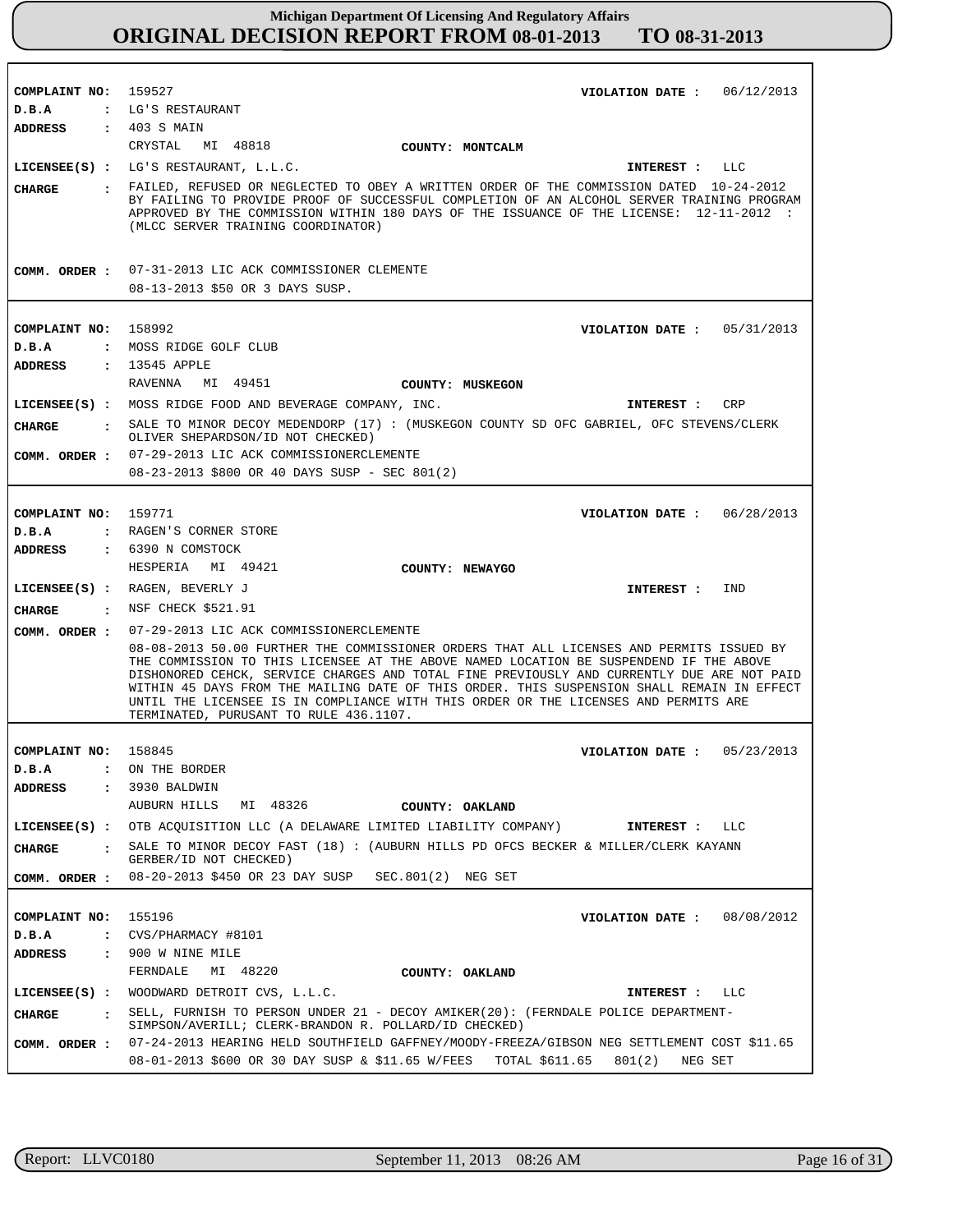| COMPLAINT NO: 154168                  |                      | VIOLATION DATE: 08/08/2012<br>: HEIGHTS FOOD CENTER                                                                                                                             |
|---------------------------------------|----------------------|---------------------------------------------------------------------------------------------------------------------------------------------------------------------------------|
| D.B.A<br>ADDRESS                      |                      | : 510 WOODWARD HEIGHTS                                                                                                                                                          |
|                                       |                      | FERNDALE MI 48220                                                                                                                                                               |
|                                       |                      | COUNTY: OAKLAND<br>LICENSEE(S) : HEIGHTS FOOD CENTER, INC.<br>CRP                                                                                                               |
|                                       |                      | <b>INTEREST :</b>                                                                                                                                                               |
| CIIARGE                               | $\ddot{\phantom{a}}$ | SELL, FURNISH TO PERSON UNDER 21 - DECOY AMIKER (20): (FERNDALE POLICE DEPARTMENT-<br>SIMPSON/AVERILL; CLERK-BASHAR N. MURAD/ID CHECKED)                                        |
| COMM. ORDER :                         |                      | 07-24-2013 HEARING HELD SOUTHFIELD GAFFNEY/MOODY-FREEZA/GIBSON ACK COST \$11.65                                                                                                 |
|                                       |                      | 08-01-2013 \$400 WAIVE \$100 \$300 OR 15 DAY SUSP<br>801(2)                                                                                                                     |
|                                       |                      |                                                                                                                                                                                 |
| COMPLAINT NO: 159261                  |                      | VIOLATION DATE: $05/31/2013$                                                                                                                                                    |
| D.B.A                                 |                      | : PHIL'S STORE                                                                                                                                                                  |
| <b>ADDRESS</b>                        |                      | : 20015 HICKORY RIDGE                                                                                                                                                           |
|                                       |                      | HOLLY MI 48442<br>COUNTY: OAKLAND                                                                                                                                               |
|                                       |                      | LICENSEE(S) : PHIL'S STORE, LLC<br>INTEREST : LLC                                                                                                                               |
|                                       |                      | CHARGE : NSF CHECK \$1280.92 ***NSF PAID 7/15/13***                                                                                                                             |
| COMM. ORDER :                         |                      | 07-22-2013 LIC ACK COMMISSIONER GAFFNEY                                                                                                                                         |
|                                       |                      | 08-07-2013 \$25 COMBINED WITH 158598 FOR \$25 COMBINED WITH 159247 FOR \$25 COMBINED WITH<br>158597 FOR \$25 COMBINED WITH 159262 FOR \$25 FOR A TOTAL OF \$125 OR 6 DAYS SUSP. |
|                                       |                      |                                                                                                                                                                                 |
| COMPLAINT NO: 158598                  |                      | VIOLATION DATE: $04/29/2013$                                                                                                                                                    |
| D.B.A                                 |                      | : PHIL'S STORE                                                                                                                                                                  |
| <b>ADDRESS</b>                        |                      | $\cdot$ 20015 HICKORY RIDGE                                                                                                                                                     |
|                                       |                      | HOLLY MI 48442<br>COUNTY: OAKLAND                                                                                                                                               |
|                                       |                      | LICENSEE(S) : PHIL'S STORE, LLC<br>INTEREST : LLC                                                                                                                               |
| CHARGE                                |                      | $\cdot$ NSF CHECK \$843.51 ***NSF PAID 5/28/13***                                                                                                                               |
| COMM. ORDER :                         |                      | 07-22-2013 LIC ACK COMMISSIONER GAFFNEY                                                                                                                                         |
|                                       |                      | 08-07-2013 \$25 COMBINED WITH 158597 FOR \$25 COMBINED WITH 159247 FOR \$25 COMBINED WITH<br>159261 FOR \$25 COMBINED WITH 159262 FOR \$25 FOR A TOTAL OF \$125 OR 6 DAYS SUSP. |
|                                       |                      |                                                                                                                                                                                 |
| COMPLAINT NO: 158597                  |                      | VIOLATION DATE: $04/25/2013$                                                                                                                                                    |
| D.B.A                                 |                      | : PHIL'S STORE                                                                                                                                                                  |
| <b>ADDRESS</b>                        |                      | : 20015 HICKORY RIDGE                                                                                                                                                           |
|                                       |                      | HOLLY MI 48442<br>COUNTY: OAKLAND                                                                                                                                               |
|                                       |                      | LICENSEE(S) : PHIL'S STORE, LLC<br>INTEREST : LLC                                                                                                                               |
| CHARGE                                |                      | . NSF CHECK \$732.94 ***NSF PAID 5/28/13***                                                                                                                                     |
| COMM. ORDER :                         |                      | 07-22-2013 LIC ACK COMMISSIONER GAFFNEY                                                                                                                                         |
|                                       |                      | 08-07-2013 \$25 COMBINED WITH 158598 FOR \$25 COMBINED WITH 159247 FOR \$25 COMBINED WITH                                                                                       |
|                                       |                      | 159261 FOR \$25 COMBINED WITH 159262 FOR \$25 FOR A TOTAL OF \$125 OR 6 DAYS SUSP.                                                                                              |
|                                       |                      |                                                                                                                                                                                 |
| COMPLAINT NO:                         |                      | 159487<br>06/10/2013<br>VIOLATION DATE :<br>: PHIL'S STORE                                                                                                                      |
| D.B.A<br><b>ADDRESS</b>               | $\mathbf{z}$         | 20015 HICKORY RIDGE                                                                                                                                                             |
|                                       |                      | HOLLY<br>MI 48442                                                                                                                                                               |
|                                       |                      | COUNTY: OAKLAND                                                                                                                                                                 |
| LICENSEE(S) :                         |                      | PHIL'S STORE, LLC<br>LLC<br>INTEREST :                                                                                                                                          |
| <b>CHARGE</b><br>$\sim$ $\sim$ $\sim$ |                      | NSF CHECK \$639.84 *** NSF PAID 7/15/13***                                                                                                                                      |
| COMM. ORDER :                         |                      | 07-31-2013 LIC ACK COMMISSIONERCLEMENTE                                                                                                                                         |
|                                       |                      | 08-20-2013 \$50 OR 3 DAYS SUSP.                                                                                                                                                 |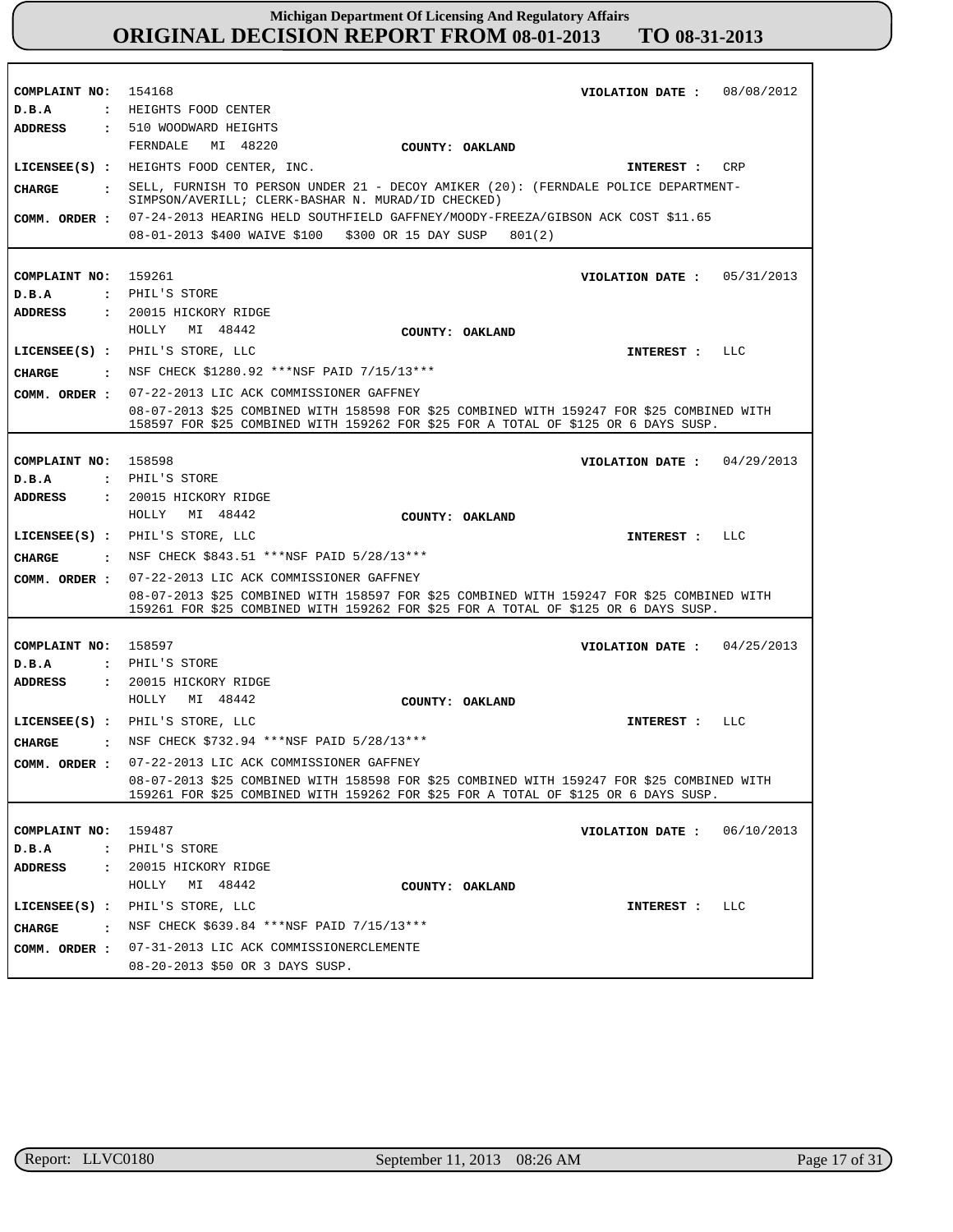| COMPLAINT NO: 159262<br>D.B.A  |                      | VIOLATION DATE: 06/03/2013<br>: PHIL'S STORE                                                                                                                                                                                                                                                                             |  |
|--------------------------------|----------------------|--------------------------------------------------------------------------------------------------------------------------------------------------------------------------------------------------------------------------------------------------------------------------------------------------------------------------|--|
|                                |                      | ADDRESS : 20015 HICKORY RIDGE                                                                                                                                                                                                                                                                                            |  |
|                                |                      | HOLLY MI 48442<br>COUNTY: OAKLAND                                                                                                                                                                                                                                                                                        |  |
|                                |                      |                                                                                                                                                                                                                                                                                                                          |  |
|                                |                      | LICENSEE(S) : PHIL'S STORE, LLC<br>INTEREST : LLC                                                                                                                                                                                                                                                                        |  |
| CHARGE                         |                      | . NSF CHECK \$1051.39 ***NSF PAID 7/15/13***                                                                                                                                                                                                                                                                             |  |
| COMM. ORDER :                  |                      | 07-22-2013 LIC ACK COMMISSIONER GAFFNEY                                                                                                                                                                                                                                                                                  |  |
|                                |                      | 08-07-2013 \$25 COMBINED WITH 158598 FOR \$25 COMBINED WITH 159247 FOR \$25 COMBINED WITH<br>159261 FOR \$25 COMBINED WITH 158597 FOR \$25 FOR A TOTAL OF \$125 OR 6 DAYS SUSP.                                                                                                                                          |  |
|                                |                      |                                                                                                                                                                                                                                                                                                                          |  |
| COMPLAINT NO: 159247           |                      | VIOLATION DATE: $05/17/2013$                                                                                                                                                                                                                                                                                             |  |
| D.B.A                          |                      | : PHIL'S STORE                                                                                                                                                                                                                                                                                                           |  |
| ADDRESS                        |                      | : 20015 HICKORY RIDGE                                                                                                                                                                                                                                                                                                    |  |
|                                |                      | HOLLY MI 48442<br>COUNTY: OAKLAND                                                                                                                                                                                                                                                                                        |  |
|                                |                      | LICENSEE(S) : PHIL'S STORE, LLC<br>INTEREST : LLC                                                                                                                                                                                                                                                                        |  |
|                                |                      | CHARGE : NSF CHECK \$1184.60 *** NSF PAID 7/15/13***                                                                                                                                                                                                                                                                     |  |
| COMM. ORDER :                  |                      | 07-22-2013 LIC ACK COMMISSIONER GAFFNEY                                                                                                                                                                                                                                                                                  |  |
|                                |                      | 08-07-2013 \$25 COMBINED WITH 158598 FOR \$25 COMBINED WITH 158597 FOR \$25 COMBINED WITH                                                                                                                                                                                                                                |  |
|                                |                      | 159261 FOR \$25 COMBINED WITH 159262 FOR \$25 FOR A TOTAL OF \$125 OR 6 DAYS SUSP.                                                                                                                                                                                                                                       |  |
|                                |                      |                                                                                                                                                                                                                                                                                                                          |  |
| COMPLAINT NO: 158010           |                      | VIOLATION DATE : $04/12/2013$                                                                                                                                                                                                                                                                                            |  |
| D.B.A                          |                      | : PALATE                                                                                                                                                                                                                                                                                                                 |  |
| ADDRESS                        |                      | : 449 N MAIN                                                                                                                                                                                                                                                                                                             |  |
|                                |                      | MILFORD MI 48381<br>COUNTY: OAKLAND                                                                                                                                                                                                                                                                                      |  |
|                                |                      | LICENSEE $(S)$ : PALATE L.L.C.<br>INTEREST : LLC                                                                                                                                                                                                                                                                         |  |
| CHARGE                         |                      | : (1) ALLOWED MINOR J. GALINSKI TO CONSUME OR POSSESS ALCOHOL FOR PERSONAL CONSUMPTION ON<br>THE LICENSED PREMISES; (2) FAILED TO COOPERATE W/ LAW ENFORCEMENT: (MILFORD PD OFC POLLACK<br>& SGT. TISLER/WITNESSES: J. GLINSKI, J. PUTNAM AND S. POWELL)                                                                 |  |
| COMM. ORDER :                  |                      | 08-07-2013 HEARING HELD SOUTHFIELD GAFFNEY/MCDOWELL/GIBSON NEG SETTLEMENT                                                                                                                                                                                                                                                |  |
|                                |                      | 08-07-2013 300.00 OR 15 DAY SUSP FINE TO BE PAID WITHIN 45 DAYS FROM THE MAILING DATE OF<br>THIS ORDER. CHARGE 1 DISMISSED.                                                                                                                                                                                              |  |
|                                |                      |                                                                                                                                                                                                                                                                                                                          |  |
| COMPLAINT NO: 158571           |                      | VIOLATION DATE: $04/30/2013$                                                                                                                                                                                                                                                                                             |  |
| D.B.A                          |                      | : OLE OLE SOUTHWESTERN BAR AND GRILL                                                                                                                                                                                                                                                                                     |  |
| ADDRESS                        |                      | : 1103 E LAKE<br>NOVI MI 48377<br>COUNTY: OAKLAND                                                                                                                                                                                                                                                                        |  |
| LICENSEE(S) : SMARA, INC       |                      | INTEREST :<br>CRP                                                                                                                                                                                                                                                                                                        |  |
|                                |                      |                                                                                                                                                                                                                                                                                                                          |  |
| <b>CHARGE</b>                  |                      | : FAILED, REFUSED OR NEGLECTED TO OBEY A WRITTEN ORDER OF THE COMMISSION DATED 08-29-2012<br>BY FAILING TO PROVIDE PROOF OF SUCCESSFUL COMPLETION OF AN ALCOHOL SERVER TRAINING PROGRAM<br>APPROVED BY THE COMMISSION WITHIN 180 DAYS OF THE ISSUANCE OF THE LICENSE: 10-29-2012 :<br>(MLCC SERVER TRAINING COORDINATOR) |  |
| COMM. ORDER :                  |                      | 08-07-2013 HEARING HELD SOUTHFIELD GAFFNEY/MCDOWELL/DECLERCQ NEG SETTLEMENT                                                                                                                                                                                                                                              |  |
|                                |                      | 08-07-2013 \$50 OR 3 DAYS SUSP. NEGOTIATED SETTLEMENT                                                                                                                                                                                                                                                                    |  |
|                                |                      |                                                                                                                                                                                                                                                                                                                          |  |
| COMPLAINT NO: 159242           |                      | VIOLATION DATE :<br>05/31/2013                                                                                                                                                                                                                                                                                           |  |
| D.B.A                          | $\mathbf{z}$         | ANDIAMO-THE SECOND CITY                                                                                                                                                                                                                                                                                                  |  |
| ADDRESS                        | $\ddot{\phantom{a}}$ | 42705 GRAND RIVER BUILDING 100                                                                                                                                                                                                                                                                                           |  |
|                                |                      | MI 48375<br>NOVI<br>COUNTY: OAKLAND                                                                                                                                                                                                                                                                                      |  |
| $LICENSEE(S)$ :                |                      | JCTD LLC<br>INTEREST : LLC                                                                                                                                                                                                                                                                                               |  |
| CHARGE<br>$\sim$ $\sim$ $\sim$ |                      | NSF CHECK \$359.73 ** NSF PAID 6/26/13 **                                                                                                                                                                                                                                                                                |  |
| COMM. ORDER :                  |                      | 07-26-2013 LIC ACK COMMISSIONERCLEMENTE                                                                                                                                                                                                                                                                                  |  |
|                                |                      | 08-08-2013 \$150 COMBINED WITH 3-159243 FOR \$150 FOR A TOTAL OF \$300 OR 15 DAYS SUSP.                                                                                                                                                                                                                                  |  |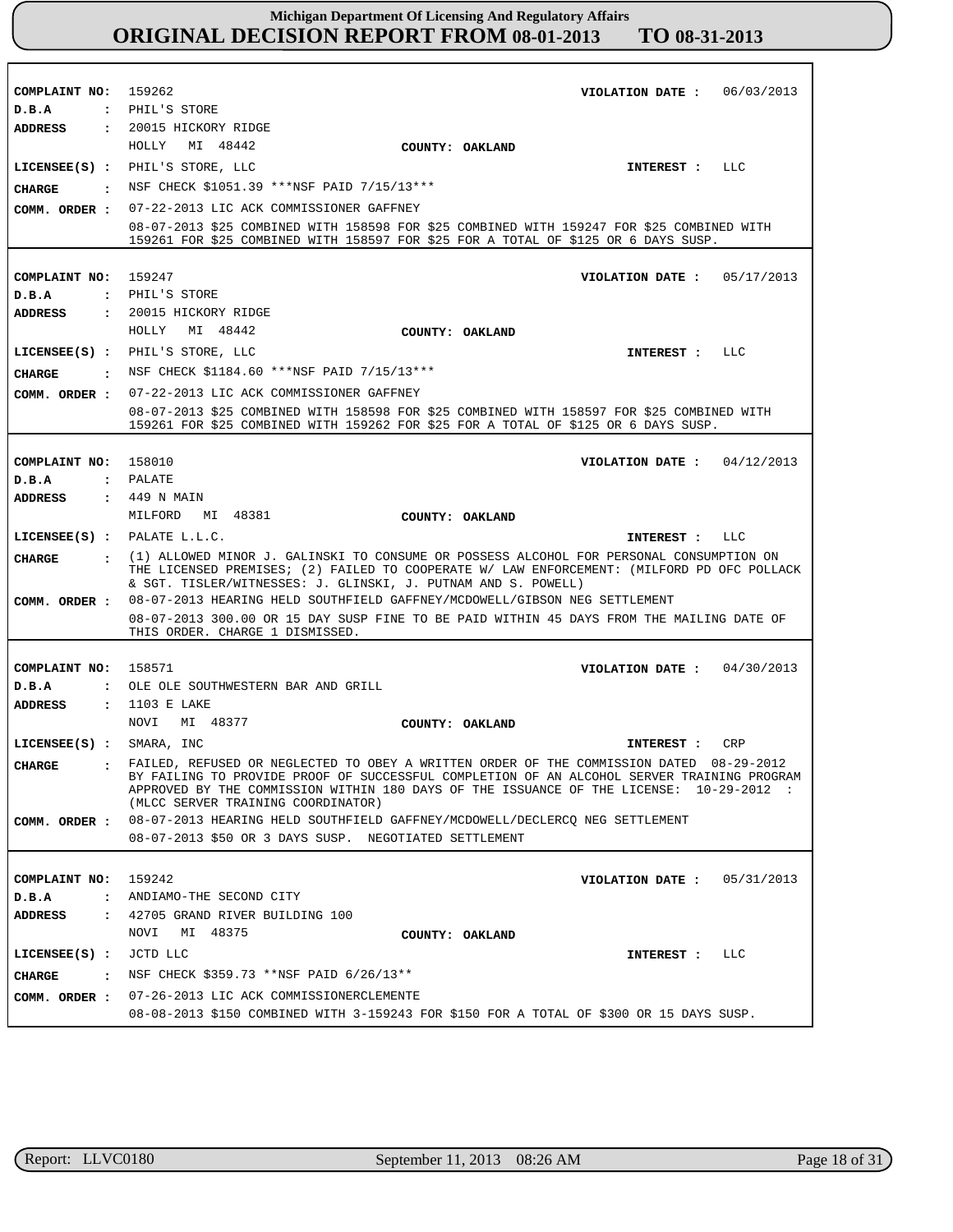| COMPLAINT NO:                 | 159243<br>05/30/2013<br>VIOLATION DATE :                                                                                      |
|-------------------------------|-------------------------------------------------------------------------------------------------------------------------------|
| D.B.A                         | : ANDIAMO-THE SECOND CITY                                                                                                     |
| ADDRESS                       | : 42705 GRAND RIVER BUILDING 100                                                                                              |
|                               | NOVI<br>MI 48375<br>COUNTY: OAKLAND                                                                                           |
| LICENSEE(S) : JCTD LLC        | INTEREST : LLC                                                                                                                |
| CHARGE                        | : NSF CHECK \$389.72 ** NSF PAID 6/26/13**                                                                                    |
|                               | COMM. ORDER : 07-26-2013 LIC ACK COMMISSIONERCLEMENTE                                                                         |
|                               | 08-08-2013 \$150 COMBINED WITH 3-159242 FOR \$150 TOTAL OF \$300 OR 15 DAYS SUSP.                                             |
|                               |                                                                                                                               |
|                               |                                                                                                                               |
| COMPLAINT NO:                 | 158569<br>VIOLATION DATE: $04/04/2013$                                                                                        |
| D.B.A                         | : MAMA MIA'S TUSCAN GRILLE                                                                                                    |
| ADDRESS                       | : 543 N MAIN SUITE 311                                                                                                        |
|                               | ROCHESTER MI 48307<br>COUNTY: OAKLAND                                                                                         |
| LICENSEE $(s)$ : 543 PCR, LLC | LLC<br>INTEREST :                                                                                                             |
| CIIARGE                       | : FAILED, REFUSED OR NEGLECTED TO OBEY A WRITTEN ORDER OF THE COMMISSION DATED 08-22-2012                                     |
|                               | BY FAILING TO PROVIDE PROOF OF SUCCESSFUL COMPLETION OF AN ALCOHOL SERVER TRAINING PROGRAM                                    |
|                               | APPROVED BY THE COMMISSION WITHIN 180 DAYS OF THE ISSUANCE OF THE LICENSE: 10-03-2012 :<br>(MLCC SERVER TRAINING COORDINATOR) |
|                               | COMM. ORDER: 08-07-2013 HEARING HELD SOUTHFIELD GAFFNEY/MCDOWELL/DECLERCQ NEG SETTLEMENT                                      |
|                               | 08-08-2013 \$200 OR 10 DAYS SUSP.                                                                                             |
|                               |                                                                                                                               |
|                               |                                                                                                                               |
| COMPLAINT NO: 159510          | VIOLATION DATE: $06/21/2013$                                                                                                  |
| D.B.A                         | : G & P MARKET                                                                                                                |
| <b>ADDRESS</b>                | : 1801 N MAIN                                                                                                                 |
|                               | ROYAL OAK<br>MI 48073<br>COUNTY: OAKLAND                                                                                      |
| $LICENSEE(S)$ : SAMONA, INC.  | <b>CRP</b><br>INTEREST :                                                                                                      |
| <b>CHARGE</b>                 | : NSF CHECK \$4183.84, CHECK PAID 7-15-13.                                                                                    |
| COMM. ORDER :                 | 08-05-2013 LIC ACK COMMISSIONERCLEMENTE                                                                                       |
|                               | 08-20-2013 DISMISSED.                                                                                                         |
|                               |                                                                                                                               |
|                               |                                                                                                                               |
| COMPLAINT NO: 158447          | VIOLATION DATE: $05/08/2013$                                                                                                  |
| D.B.A<br>$\mathbf{r}$         | TROY PARTY STORE                                                                                                              |
| ADDRESS                       | : 6990 JOHN R                                                                                                                 |
|                               | MI 48085<br>TROY<br>COUNTY: OAKLAND                                                                                           |
|                               | LICENSEE(S) : CZARYD ENTERPRISES, INC.<br>CRP<br>INTEREST :                                                                   |
| <b>CHARGE</b><br>$\mathbf{r}$ | SALE TO MINOR DECOY $X-300$ (18): (LCC INV WARDZINSKI/CLERK DANIEL RYDZEWSKI/ID CHECKED)                                      |
| COMM. ORDER :                 | 08-12-2013 HEARING HELD STERLING HEIGHTS GAFFNEY/MOODY-FREEZA/GIBSON NEG SETTLEMENT                                           |
|                               | 08-16-2013 \$750 OR 35 DAY SUSP SEC.801(2) NEG SET                                                                            |
|                               |                                                                                                                               |
| COMPLAINT NO:                 | 159781<br>07/16/2013<br>VIOLATION DATE :                                                                                      |
| D.B.A                         | : RED WAGON SHOPPE                                                                                                            |
| ADDRESS<br>$\mathbf{r}$       | 1613 LIVERNOIS                                                                                                                |
|                               |                                                                                                                               |
|                               | TROY MI 48083<br>COUNTY: OAKLAND                                                                                              |
| $LICENSEE(S)$ :               | LUV SUN, INC.<br>CRP<br>INTEREST :                                                                                            |
| <b>CHARGE</b>                 | . SALE TO MINOR DECOY X-301 (18): (LCC INV. JENSEN/CLERK SANDY DAWOOD/ID NOT CHECKED)                                         |
|                               | COMM. ORDER : 08-15-2013 LIC ACK COMMISSIONERCLEMENTE                                                                         |
|                               | 08-30-2013 \$400 WAIVE \$100 TOTAL \$300 OR 15 DAY SUSP<br>SEC.801(2)                                                         |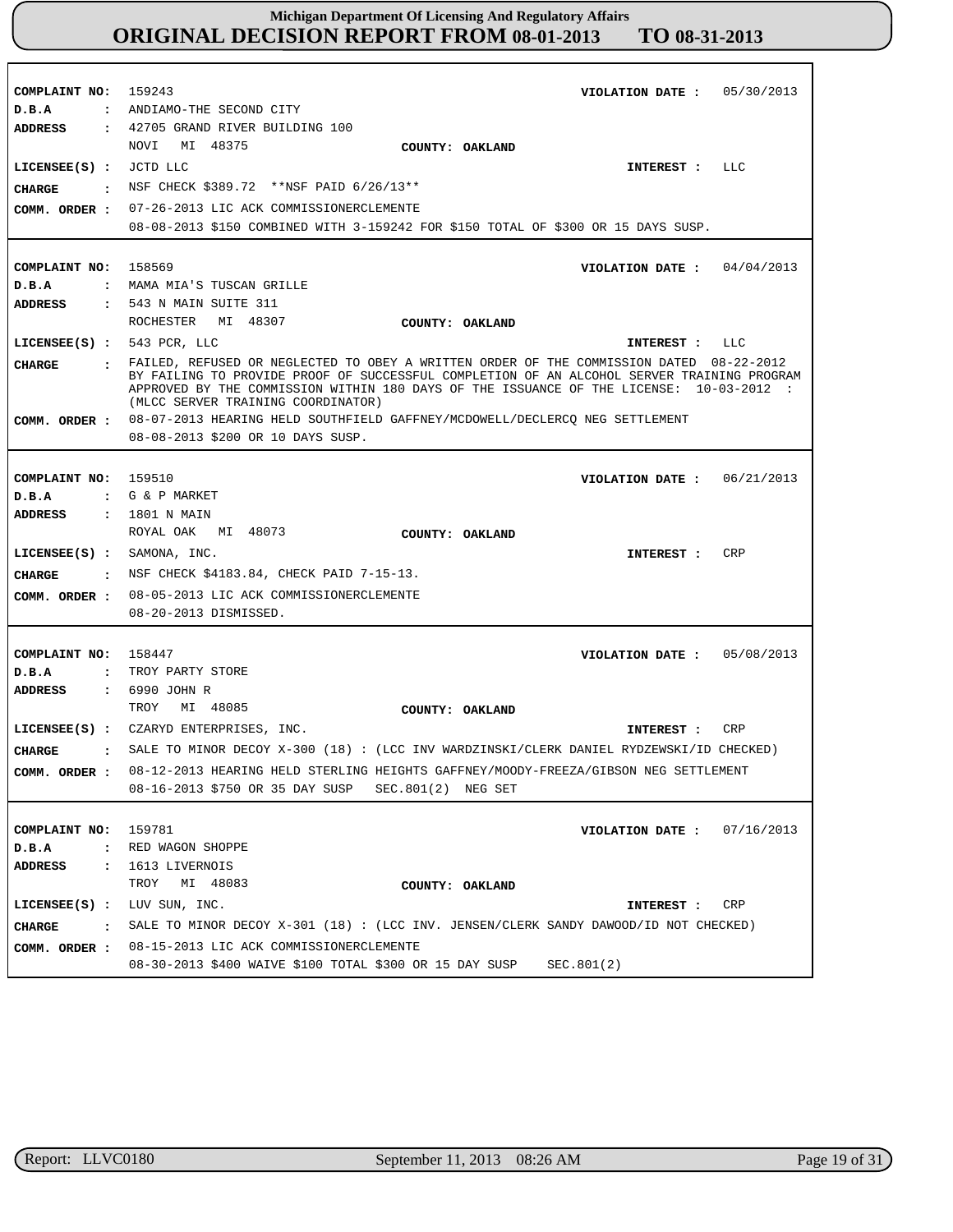| COMPLAINT NO: 158449<br>D.B.A<br>ADDRESS<br><b>CHARGE</b><br>$\mathbf{r}$<br>COMM. ORDER : | VIOLATION DATE: 05/08/2013<br>: BOTTLE & CORK WINE SHOP<br>: 1660 JOHN R<br>MI 48084<br>TROY<br>COUNTY: OAKLAND<br>LICENSEE(S) : BOTTLE & CORK WINE SHOP, INC.<br>CRP<br>INTEREST :<br>SALE TO MINOR DECOY X-304 (19) : (LCC INV WEBSTER/CLERK FADI ESMET KABOTA/ID CHECKED)<br>07-29-2013 LIC ACK COMMISSIONERCLEMENTE<br>08-20-2013 \$500, \$100 WAIVED FOR A TOTAL OF \$400 OR 20 DAYS SUSP.             |
|--------------------------------------------------------------------------------------------|-------------------------------------------------------------------------------------------------------------------------------------------------------------------------------------------------------------------------------------------------------------------------------------------------------------------------------------------------------------------------------------------------------------|
| COMPLAINT NO: 159780<br>D.B.A<br>ADDRESS<br>CHARGE                                         | VIOLATION DATE: $07/16/2013$<br>: $WALGREEN'S$ #4412<br>$: 1965$ E BIG BEAVER<br>TROY<br>MI 48083<br>COUNTY: OAKLAND<br>LICENSEE(S) : WALGREEN CO. (AN ILLINOIS PUBLIC CORPORATION)<br>CRP<br>INTEREST :<br>: SALE TO MINOR DECOY X-301 (19): (LCC INV TOMA/CLERK LAWRENCE BONKOWSKI/ID NOT CHECKED)<br>COMM. ORDER : 08-15-2013 LIC ACK COMMISSIONERCLEMENTE<br>08-30-2013 \$500 OR 25 DAY SUSP SEC.801(2) |
| COMPLAINT NO:<br>D.B.A<br>ADDRESS                                                          | 157725<br>VIOLATION DATE : $03/20/2013$<br>: RITE-AID DISCOUNT PHARMACY #4305<br>: 2971 W MAPLE<br>TROY MI 48084<br>COUNTY: OAKLAND                                                                                                                                                                                                                                                                         |
| <b>CHARGE</b><br>$\mathbf{r}$<br>COMM. ORDER :                                             | LICENSEE(S) : RITE AID OF MICHIGAN, INC.<br>CRP<br>INTEREST :<br>SELL, FURNISH TO PERSON UNDER 21 - DECOY FISHER (19): (TROY POLICE DEPARTMENT-E. JULIAN/G.<br>STOPCZYNSKI/K. RACZKA; CLERK-NAILA A. HARRIE/NO ID CHECKED)<br>08-12-2013 HEARING HELD STERLING HEIGHTS GAFFNEY/MOODY-FREEZA/GIBSON NEG SETTLEMENT<br>08-16-2013 \$650 OR 33 DAY SUSP SEC.801(2) NEG SET                                     |
| COMPLAINT NO: 159418<br>D.B.A<br>ADDRESS<br><b>CHARGE</b>                                  | VIOLATION DATE: $05/15/2013$<br>: BIG KMART #3379<br>: 5100 DIXIE<br>MI 48329<br>WATERFORD<br>COUNTY: OAKLAND<br>LICENSEE(S) : KMART OF MICHIGAN, INC.<br>CRP<br>INTEREST :<br>1-2) SOLD OR FURNISHED ALCOHOL TO MINOR DECOYS MCKENZIE (18) AND HAWKINS (18); 3) FAILED TO                                                                                                                                  |
| COMM. ORDER :                                                                              | COOPERATE WITH AND/OR OBSTRUCTED LAW ENFORCEMENT IN THE COURSE OF INVESTIGATING PREMISES :<br>(WATERFORD PD D/SGT SUTHERLAND AND OFC HIMMELSPACH/CLERK MARA KRISTINE GAMALSKI/ID NOT<br>CHECKED)<br>08-08-2013 LIC ACK COMMISSIONER GAFFNEY<br>08-28-2013 1-2)\$300 EACH, 3)\$200 FOR A TOTAL OF \$800 OR 40 DAYS SUSP - SEC 801(2)                                                                         |
| COMPLAINT NO:<br>D.B.A<br><b>ADDRESS</b><br>$\ddot{\phantom{a}}$                           | 159419<br>VIOLATION DATE :<br>05/15/2013<br>: BIG KMART #4331<br>3541 HIGHLAND<br>WATERFORD<br>MI 48328<br>COUNTY: OAKLAND<br>LICENSEE(S) : KMART OF MICHIGAN, INC.<br>INTEREST :<br>CRP                                                                                                                                                                                                                    |
| <b>CHARGE</b><br>$\mathbf{r}$<br>COMM. ORDER :                                             | SALE TO MINOR DECOY KUNTZ $(18)$ : (WATERFORD PD SGT BARTLE, D/SGT. SUTHERLAND, OFC.<br>HIMMELSPACH/CLERK FELICIA ANN HINES/ID NOT CHECKED)<br>08-08-2013 LIC ACK COMMISSIONER GAFFNEY<br>08-28-2013 \$600 OR 30 DAYS SUSP - SEC 801(2)                                                                                                                                                                     |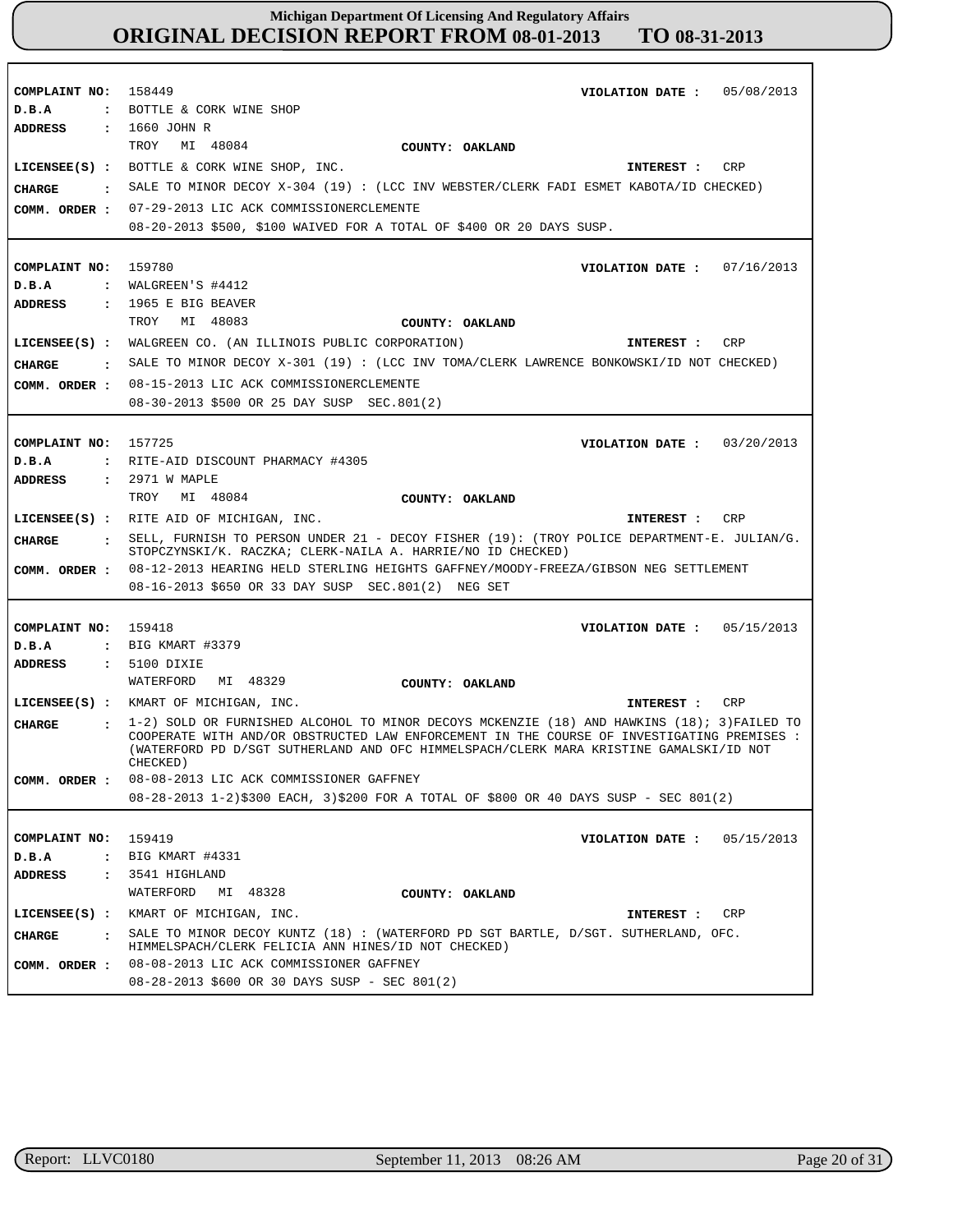**COMPLAINT NO:** 159420 **COMPLAINT NO:** 159531 **COMPLAINT NO:** 155937 **COMPLAINT NO:** 158701 **COMPLAINT NO:** 157958 **VIOLATION DATE : VIOLATION DATE : VIOLATION DATE :** 04/16/2012 **VIOLATION DATE : VIOLATION DATE :** 05/15/2013 06/07/2013 05/16/2013 02/20/2013 **D.B.A : D.B.A : D.B.A : D.B.A : D.B.A :** TIME OUT LOUNGE WATERFORD AERIE #2887, FRATERNAL ORDER OF EAGLES 7 GRILLE SHELL GAS STATION WAGON WHEEL **ADDRESS : ADDRESS : ADDRESS : ADDRESS : ADDRESS :** : 1003 S CASS LAKE 1057-1063- 1067 S CASS LAKE 6545 ORCHARD LAKE 6370 HIGHLAND 3480 W LEHMAN WATERFORD MI 48328 WATERFORD MI 48328 WEST BLOOMFIELD MI 48325 WHITE LAKE MI 48383 WEST BRANCH MI 48661 07-26-2013 LIC ACK COMMISSIONERCLEMENTE **COMM. ORDER :** 08-08-2013 1-2)\$250 EACH FOR A TOTAL OF \$500 OR 25 DAYS SUSP - SEC 801(2) 08-09-2013 LIC ACK COMMISSIONER CLEMENTE 08-26-2013 \$100 OR 5 DAYS SUSP. 02-19-2013 SOUTHFIELD ALJ MOURING/MOODY-FREEZA/GIBSON HEARING ADJORNED ON RECORD MLCC TO CLARIFY ACCURACY OF RECORDS. LSS 08-06-2013 STIP FOR PROPOSED NEG SETTLEMENT-COMM CLEMENTE-AG MOODY-FREEZA 08-08-2013 \$200 OR 10 DAYS SUSP. NEGOTIATED SETTLEMENT 08-07-2013 HEARING HELD SOUTHFIELD GAFFNEY/MCDOWELL/DECLERCQ NEG SETTLEMENT **COMM. ORDER :** 08-07-2013 \$700 OR 35 DAYS SUSP - SEC 801(2) NEGOTIATED SETTLEMENT 08-05-2013 HEARING HELD CADILLAC CLEMENTE/HALL/CONTRACT RULE 15(E) **COMM. ORDER :** 08-08-2013 \$500 OR 25 DAY SUSP SEC.801(2) RULE 15(E) **LICENSEE(S) :** GARRY & LARRY, INC. **LICENSEE(S) :** WATERFORD AERIE #2887, FRATERNAL ORDER OF EAGLES **LICENSEE(S) :** PRIME 29 INC. **LICENSEE(S) :** SE CORPORATION OF MICHIGAN **LICENSEE(S) :** BLUE SKY FARMS, INC. CRP CLB CR<sub>P</sub> CRP CRP **CHARGE : CHARGE : CHARGE : CHARGE : CHARGE :** SALE TO MINOR DECOYS NEWTON (18) AND KUNTZ (18) : (WATERFORD PD SGT BARTLE, D/SGT. SUTHERLAND/CLERK KAITLYN SMITH/ID NOT CHECKED) FAILED, REFUSED OR NEGLECTED TO OBEY A WRITTEN ORDER OF THE COMMISSION DATED 10-10-2012 AND EXTENSION UNTIL 06-06-2013, GRANTED BY THE COMMISSION AT A MEETING HELD 4-24-2013, BY FAILING TO PROVIDE PROOF OF SUCCESSFUL COMPLETION OF AN ALCOHOL SERVER TRAINING PROGRAM APPROVED BY THE COMMISSION WITHIN 180 DAYS OF THE ISSUANCE OF THE LICENSE: 10-22-2012 : (MLCC SERVER TRAINING COORDINATOR) SINCE MARCH 31, 2012, SOLD OR TRANSFERRED LICENSE OR AN INTEREST IN LICENSE TO JOE BARBAT, WITHOUT PRIOR APPROVAL OF MLCC : (MLCC ENFORCEMENT - HARDAWAY) SALE TO MINOR DECOY X-205 (19) : (LCC INVS MEDLER & HARDAWAY/CLERK HOLLY CATHLEEN KEROS/ID CHECKED) SALE TO MINOR DECOY LAN-294 (19) : (LCC INVS SMITH AND RYZENGA/CLERK HALEY MARIE MURCHIE/ID NOT CHECKED) **INTEREST : INTEREST : INTEREST : INTEREST : INTEREST : COMM. ORDER : COMM. ORDER : COUNTY: OAKLAND COUNTY: OAKLAND COUNTY: OAKLAND COUNTY: OAKLAND COUNTY: OGEMAW**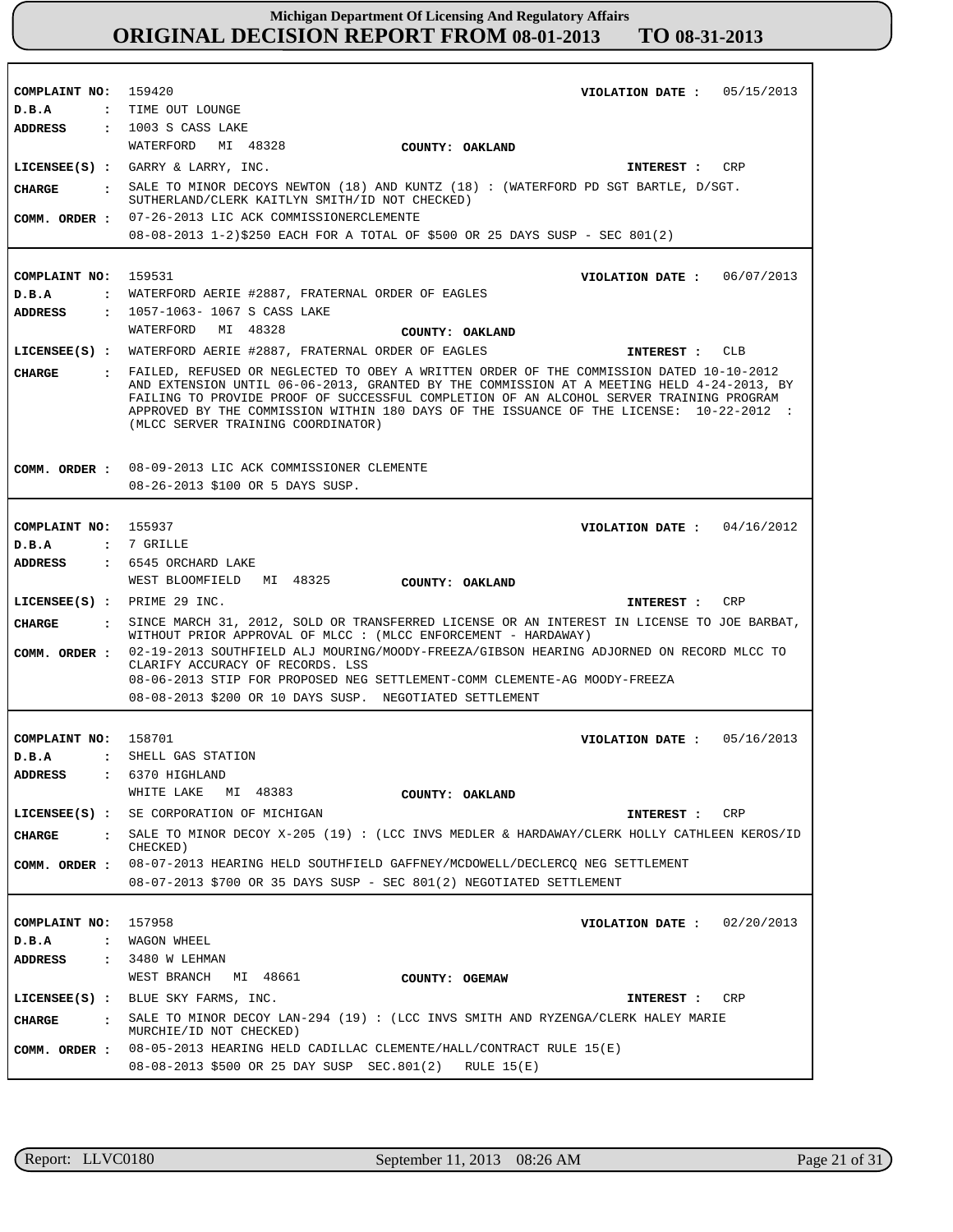| COMPLAINT NO:                 | 157140<br>02/19/2013<br>VIOLATION DATE :                                                                                                                                              |  |  |
|-------------------------------|---------------------------------------------------------------------------------------------------------------------------------------------------------------------------------------|--|--|
| D.B.A                         | : REED CITY POST 2964, VETERANS OF FOREIGN WARS OF THE UNITED STATES                                                                                                                  |  |  |
| <b>ADDRESS</b>                | $: 129 E$ osceola                                                                                                                                                                     |  |  |
|                               | REED CITY<br>MI 49677<br>COUNTY: OSCEOLA                                                                                                                                              |  |  |
|                               | LICENSEE(S) : AMVETS POST #2965<br><b>OCO</b><br>INTEREST :                                                                                                                           |  |  |
|                               | REED CITY POST 2964, VETERANS OF FOREIGN WARS OF THE UNITED<br>CLB<br>INTEREST :                                                                                                      |  |  |
|                               | STATES                                                                                                                                                                                |  |  |
| <b>CHARGE</b>                 | : NSF CHECK $(405.12)$ ***NSF PAID $4/3/13$ ***                                                                                                                                       |  |  |
| COMM. ORDER :                 | 08-05-2013 HEARING HELD CADILLAC CLEMENTE/HALL/CONTRACT ACK                                                                                                                           |  |  |
|                               | 08-08-2013 FINE - WAIVED DUE TO THE EXCELLENT RECORD SINCE 1954                                                                                                                       |  |  |
|                               |                                                                                                                                                                                       |  |  |
| COMPLAINT NO:                 | 157113<br>VIOLATION DATE : $02/04/2013$                                                                                                                                               |  |  |
| D.B.A<br>$\ddot{\phantom{a}}$ |                                                                                                                                                                                       |  |  |
| ADDRESS                       | $: 137$ WEST                                                                                                                                                                          |  |  |
|                               | GAYLORD MI 49735<br>COUNTY: OTSEGO                                                                                                                                                    |  |  |
|                               | LICENSEE(S) : GAYLORD HOTEL PROPERTIES LLC<br>LLC<br>INTEREST :                                                                                                                       |  |  |
| CIIARGE                       | . 1) SOLD OR FURNSISHED ALCOHOL TO INTOX PERSON, JUSTIN SCHRAM; 2) ALLOWED INTOX PERSON TO                                                                                            |  |  |
|                               | CONSUME; 3) ALLOWED INTOX PERSON TO FREQUENT OR LOITER : (GAYLORD PD-D. HEMPENSTALL, MSP<br>GAYLORD POST-TRP WILSON)                                                                  |  |  |
| COMM. ORDER :                 | 07-23-2013 STIP FOR PROPOSED NEG SETTLEMENT COMM CLEMENTE/AG GEISSLER. LSS                                                                                                            |  |  |
|                               | 08-08-2013 1)\$600 2&3)DISMISSED WITH PREJUDICE TOTAL \$600 OR 30 DAY SUSP<br>SEC.801(2)                                                                                              |  |  |
|                               | NEG SET                                                                                                                                                                               |  |  |
|                               |                                                                                                                                                                                       |  |  |
| COMPLAINT NO:                 | 157894<br>VIOLATION DATE: $04/09/2013$<br>: CASS RIVER YACHT CLUB                                                                                                                     |  |  |
| D.B.A                         |                                                                                                                                                                                       |  |  |
| <b>ADDRESS</b>                | $: 6154$ DIXIE<br>MI 48722<br>BRIDGEPORT<br><b>COUNTY: SAGINAW</b>                                                                                                                    |  |  |
|                               |                                                                                                                                                                                       |  |  |
|                               | LICENSEE(S) : THE CASS RIVER YACHT CLUB, INC.<br>INTEREST :<br>CRP                                                                                                                    |  |  |
| CHARGE<br>$\ddot{\cdot}$      | SALE TO MINOR DECOY CI 13-5 (19): (SAGINAW COUNTY SD- DEP BOYLEN AND DET TOHM/CLERK APRIL                                                                                             |  |  |
|                               | LYNN CURRY/ID CHECKED)                                                                                                                                                                |  |  |
| COMM. ORDER :                 | 07-15-2013 HEARING HELD SWARTZ CREEK MOURNING/HALL/DECLERCQ NEG SETTLEMENT \$24.83                                                                                                    |  |  |
|                               | 08-12-2013 \$500 WAIVE \$100 \$400 OR 20 DAY SUSP & \$24/83 W/FEES TOTAL \$424.83 801(2)<br>NEG SET                                                                                   |  |  |
|                               |                                                                                                                                                                                       |  |  |
| COMPLAINT NO: 158148          | VIOLATION DATE: $04/18/2013$                                                                                                                                                          |  |  |
| D.B.A                         | : APPLEBEE'S                                                                                                                                                                          |  |  |
| <b>ADDRESS</b>                | : 2260 TITTABAWASSEE                                                                                                                                                                  |  |  |
|                               | SAGINAW<br>MI 48604<br>COUNTY: SAGINAW                                                                                                                                                |  |  |
| $LICENSEE(S)$ :               | MILLER APPLE LIMITED PARTNERSHIP<br>INTEREST : LTP                                                                                                                                    |  |  |
| CHARGE<br>$\mathbf{r}$        | 1-2) SALE TO MINORS CI 13-01 W/DOB 2/13/95 (18) & CI 13-11 W/DOB 6/27/95 (17): (SAGINAW<br>COUNTY SHERIFF-DET HEATHER DVORAK & SGT. MARK GARABELLI/DECOY/CK STEPHANIE ANN ALVARADO/ID |  |  |
|                               | CHECKED)                                                                                                                                                                              |  |  |
| COMM. ORDER :                 | 07-15-2013 HEARING HELD SWARTZ CREEK MOURNING/HALL/DECLERCQ NEG SETTLEMENT \$73.80                                                                                                    |  |  |
|                               | 08-12-2013 1)\$500 2)\$500 \$1000 OR 50 DAY SUSP & \$73.80 W/FEES TOTAL \$1073.80 801(2) NEG<br>SET                                                                                   |  |  |
|                               |                                                                                                                                                                                       |  |  |
| COMPLAINT NO:                 | 159234<br>VIOLATION DATE: $09/21/2011$                                                                                                                                                |  |  |
| D.B.A<br>$\ddot{\phantom{a}}$ | STOP-N-SHOP                                                                                                                                                                           |  |  |
| <b>ADDRESS</b>                | : 1227 JANES                                                                                                                                                                          |  |  |
|                               | SAGINAW<br>MI 48607<br>COUNTY: SAGINAW                                                                                                                                                |  |  |
|                               | LICENSEE(S) : ARAN KHUSHI, INC.<br>INTEREST :<br>CRP                                                                                                                                  |  |  |
| CHARGE<br>$\mathbf{r}$        | MUKHWINDER SINGH, STOCKHOLDER OF PRIVATELY HELD CORPORATION WAS FOUND GUILTY OF A CRIME<br>INVOLVING EXCESSIVE USE OF ALCOHOL, SPECIFICALLY: OPERATING WHILE VISIBLY IMPAIRED : (LCC  |  |  |
|                               | INV COSTELLO)                                                                                                                                                                         |  |  |
| COMM. ORDER :                 | 07-24-2013 LIC ACK COMMISSIONER GAFFNEY<br>08-07-2013 \$300 OR 15 DAY SUSP                                                                                                            |  |  |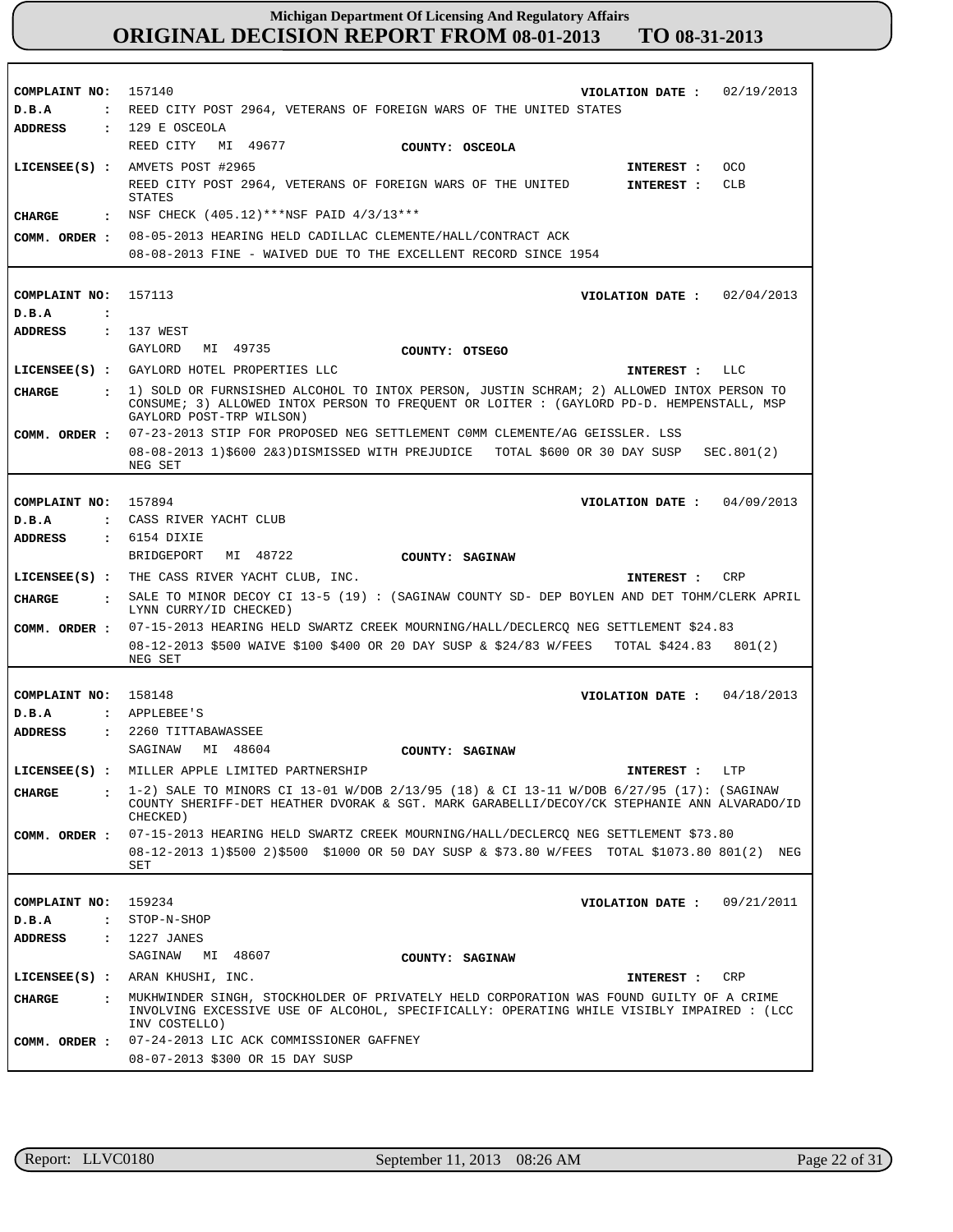| COMPLAINT NO: 159477<br>D.B.A | VIOLATION DATE: $06/24/2013$<br>: FARMERS MARKET                                                                                                                                                                                                                                                                                                                           |  |  |
|-------------------------------|----------------------------------------------------------------------------------------------------------------------------------------------------------------------------------------------------------------------------------------------------------------------------------------------------------------------------------------------------------------------------|--|--|
| <b>ADDRESS</b>                | $: 1203$ STATE                                                                                                                                                                                                                                                                                                                                                             |  |  |
|                               | SAGINAW MI 48602<br>COUNTY: SAGINAW                                                                                                                                                                                                                                                                                                                                        |  |  |
|                               | LICENSEE(S) : PROSPERITY FOODLAND, LLC<br>INTEREST : LLC                                                                                                                                                                                                                                                                                                                   |  |  |
|                               |                                                                                                                                                                                                                                                                                                                                                                            |  |  |
| CIIARGE                       | : GURWINDER SINGH, CLERK, SERVANT, AGENT OR EMPLOYEE ENGAGED IN ILLEGAL OCCUPATION/ACT,<br>SPECIFICALLY: SELLING SINGLE CIGARETTES : (MSP 3RD DIST HQ SAGINAW, TRP HARE)                                                                                                                                                                                                   |  |  |
| COMM. ORDER :                 | 07-22-2013 LIC ACK COMMISSIONER GAFFNEY                                                                                                                                                                                                                                                                                                                                    |  |  |
|                               | 08-07-2013 \$100 OR 5 DAY SUSP                                                                                                                                                                                                                                                                                                                                             |  |  |
|                               |                                                                                                                                                                                                                                                                                                                                                                            |  |  |
| COMPLAINT NO:                 | 157731<br>VIOLATION DATE: $03/26/2013$                                                                                                                                                                                                                                                                                                                                     |  |  |
| D.B.A                         | : LIQUOR BASKET PARTY STORE                                                                                                                                                                                                                                                                                                                                                |  |  |
| <b>ADDRESS</b>                | $: 3581 E$ GENESEE                                                                                                                                                                                                                                                                                                                                                         |  |  |
|                               | SAGINAW MI 48601<br>COUNTY: SAGINAW                                                                                                                                                                                                                                                                                                                                        |  |  |
|                               | LICENSEE(S) : LIQUOR BASKET PARTY STORE, INC.<br>CRP<br>INTEREST :                                                                                                                                                                                                                                                                                                         |  |  |
| CHARGE                        | : SELL, FURNISH TO PERSON UNDER 21-CI 13-05 (19): (SAGINAW COUNTY SHERIFF DEPARTMENT-R.<br>KOLB/J. YEAGER; CLERK-OSCAR LEDESMA/ID CHECKED)                                                                                                                                                                                                                                 |  |  |
| COMM. ORDER :                 | 07-15-2013 HEARING HELD SWARTZ CREEK MOURING/HALL/DECLERCO NEG SETTLEMENT COST \$24.83                                                                                                                                                                                                                                                                                     |  |  |
|                               | 08-21-2013 \$600 OR 30 DAYS SUSP & \$24.83 COSTS FOR A TOTAL OF 624.83. NEGOTIATED<br>SETTLEMENT                                                                                                                                                                                                                                                                           |  |  |
|                               |                                                                                                                                                                                                                                                                                                                                                                            |  |  |
| COMPLAINT NO: 157730          | VIOLATION DATE: $03/26/2013$                                                                                                                                                                                                                                                                                                                                               |  |  |
| D.B.A                         | : 10'Z SPORTS BAR & GRILL                                                                                                                                                                                                                                                                                                                                                  |  |  |
| <b>ADDRESS</b>                | $: 4030$ DIXIE                                                                                                                                                                                                                                                                                                                                                             |  |  |
|                               | SAGINAW MI 48601<br>COUNTY: SAGINAW                                                                                                                                                                                                                                                                                                                                        |  |  |
| $LICENSEE(S)$ : RMM, INC.     | CRP<br>INTEREST :                                                                                                                                                                                                                                                                                                                                                          |  |  |
| CIIARGE<br>$\mathbf{r}$       | 1) SELL, FURNISH TO PERSON UNDER 21-CI 13-05 (19); 2) SELL, FURNISH TO PERSON UNDER 21-CI<br>13-06 (18): (SAGINAW COUNTY SHERIFF DEPARTMENT-R. KOLB/J. YEAGER; SERVER-MARY J. WARD/ID<br>CHECKED)                                                                                                                                                                          |  |  |
| COMM. ORDER :                 | 07-15-2013 HEARING HELD SWARTZ CREEK MOURNING/HALL/DECLERCQ RULE 15(E)                                                                                                                                                                                                                                                                                                     |  |  |
|                               | 08-23-2013 1)\$500 2)\$500 \$1000 OR 50 DAY SUSP & \$24.83 W/FEES TOTAL \$1024.83<br>801(2)<br>RULE $15(E)$                                                                                                                                                                                                                                                                |  |  |
|                               |                                                                                                                                                                                                                                                                                                                                                                            |  |  |
| COMPLAINT NO:                 | 159778<br>VIOLATION DATE: $07/17/2013$                                                                                                                                                                                                                                                                                                                                     |  |  |
| D.B.A                         | : CASCO CONVENIENCE CENTER                                                                                                                                                                                                                                                                                                                                                 |  |  |
| <b>ADDRESS</b>                | : 8021 DIVISION                                                                                                                                                                                                                                                                                                                                                            |  |  |
|                               | CASCO<br>MI 48064<br>COUNTY: ST CLAIR                                                                                                                                                                                                                                                                                                                                      |  |  |
|                               | LICENSEE(S) : CASCO CONVENIENCE CENTER, INC.<br><b>CRP</b><br>INTEREST :                                                                                                                                                                                                                                                                                                   |  |  |
| CHARGE<br>$\ddot{\cdot}$      | SALE TO MINOR DECOY X-204 (20) : (LCC INV MARSHALL/CLERK ASHLEY MARIE ROE-BRADLEY/ID<br>CHECKED)                                                                                                                                                                                                                                                                           |  |  |
| COMM. ORDER :                 | 08-09-2013 LIC ACK COMMISSIONER GAFFNEY                                                                                                                                                                                                                                                                                                                                    |  |  |
|                               | 08-28-2013 \$500 OR 25 DAYS SUSP - SEC 801(2)                                                                                                                                                                                                                                                                                                                              |  |  |
|                               |                                                                                                                                                                                                                                                                                                                                                                            |  |  |
| COMPLAINT NO: 157279          | VIOLATION DATE: $01/20/2013$                                                                                                                                                                                                                                                                                                                                               |  |  |
| $D$ . B.A                     | : AJ SALT DOCK<br>: 7493 S RIVER                                                                                                                                                                                                                                                                                                                                           |  |  |
| ADDRESS                       | MARINE CITY<br>MI 48039<br>COUNTY: ST CLAIR                                                                                                                                                                                                                                                                                                                                |  |  |
|                               |                                                                                                                                                                                                                                                                                                                                                                            |  |  |
|                               | $LICENSEE(S)$ : AJ SEAFOOD INC.<br>INTEREST : CRP                                                                                                                                                                                                                                                                                                                          |  |  |
| CHARGE                        | : 1) SOLD OR FURNISHED ALCOHOL TO INTOX PERSON, ROZANN M. MEDELIS; 2) ALLOWED AN AGENT,<br>CLERK, OR EMPLOYEE, ROZANN M. MEDELIS TO BE ON LICENSED PREMISES IN AN INTOX CONDITION; 3)<br>ALLOWED INTOX PERSON TO CONSUME; 4) ALLOWED INTOX PERSON TO FREQUENT OR LOITER : (CLAY<br>TOWNSHIP POLICE DEPARTMENT-R. CIERPIAL/M. BROCKLEY AND ST. CLAIR COUNTY SD-DET RICKERT) |  |  |
| COMM. ORDER :                 | 08-20-2013 HEARING HELD PORT HURON GAFFNEY/HETZEL/GIBSON ADVISEMENT                                                                                                                                                                                                                                                                                                        |  |  |
|                               | 08-22-2013 DISMISSED WITH PREJUDICE                                                                                                                                                                                                                                                                                                                                        |  |  |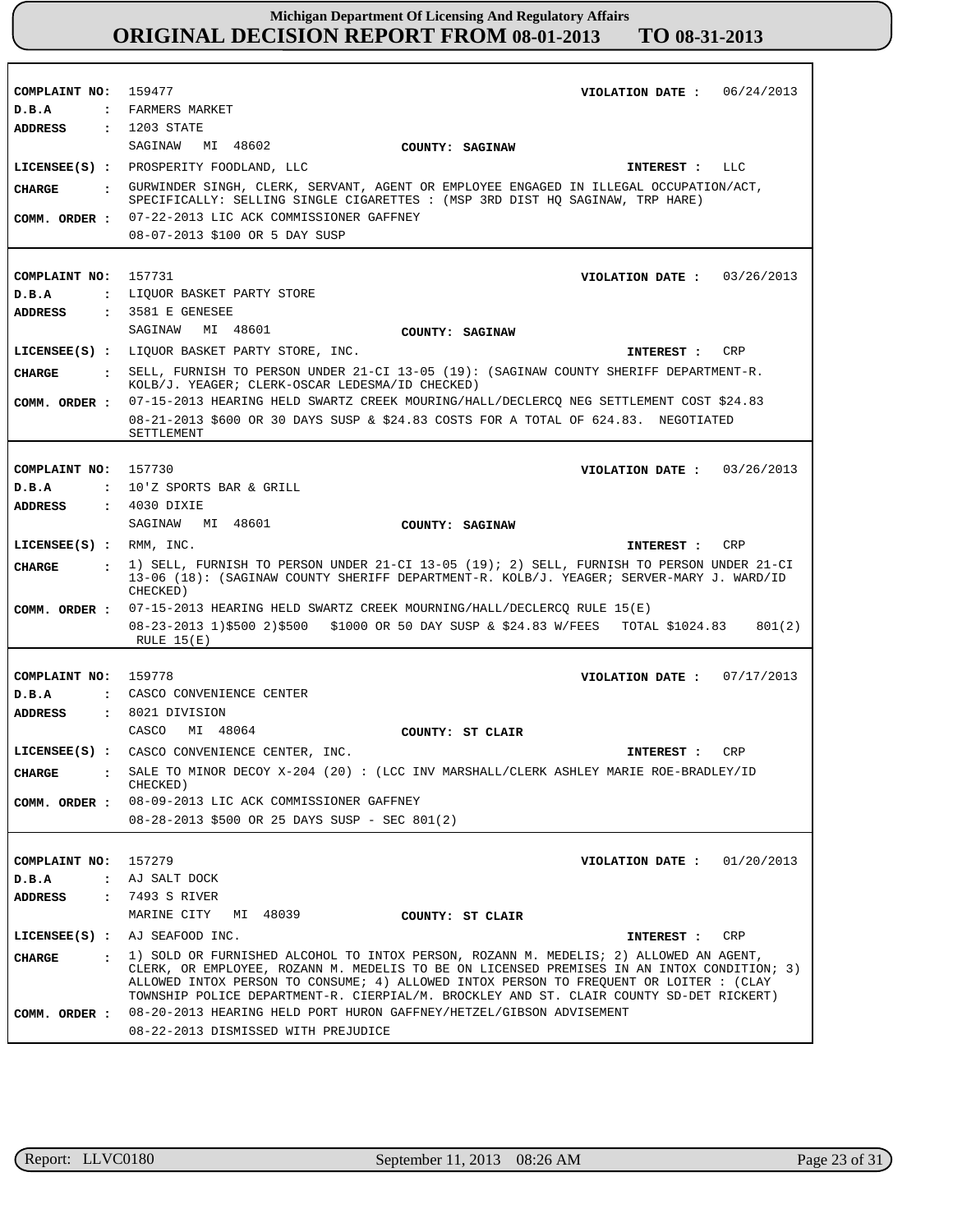| COMPLAINT NO: 159245                                       | VIOLATION DATE: 06/05/2013                                                                                                                                                                                                                                                                                                                                                                                                                                                                                                                                                                                                                                                                                            |  |  |
|------------------------------------------------------------|-----------------------------------------------------------------------------------------------------------------------------------------------------------------------------------------------------------------------------------------------------------------------------------------------------------------------------------------------------------------------------------------------------------------------------------------------------------------------------------------------------------------------------------------------------------------------------------------------------------------------------------------------------------------------------------------------------------------------|--|--|
| D.B.A                                                      | : LIOUOR LOCKER                                                                                                                                                                                                                                                                                                                                                                                                                                                                                                                                                                                                                                                                                                       |  |  |
| <b>ADDRESS</b>                                             | : 520 TWENTY FOURTH                                                                                                                                                                                                                                                                                                                                                                                                                                                                                                                                                                                                                                                                                                   |  |  |
|                                                            | PORT HURON MI 48060<br>COUNTY: ST CLAIR                                                                                                                                                                                                                                                                                                                                                                                                                                                                                                                                                                                                                                                                               |  |  |
| LICENSEE(S) : CHAMA, INC.                                  | CRP<br>INTEREST :                                                                                                                                                                                                                                                                                                                                                                                                                                                                                                                                                                                                                                                                                                     |  |  |
| CHARGE<br>$\sim$ $\sim$ $\sim$ $\sim$ $\sim$ $\sim$ $\sim$ | NSF CHECK \$1865.38 **NSF PAID 6/24/13**                                                                                                                                                                                                                                                                                                                                                                                                                                                                                                                                                                                                                                                                              |  |  |
| COMM. ORDER :                                              | 07-29-2013 LIC ACK COMMISSIONERCLEMENTE                                                                                                                                                                                                                                                                                                                                                                                                                                                                                                                                                                                                                                                                               |  |  |
|                                                            | 08-13-2013 \$50 COMBINED WITH 3-159244 FOR \$50 FOR A TOTAL OF \$100 WITH \$50 WAIVED FOR A<br>TOTAL OF \$50 OR 3 DAYS SUSP.                                                                                                                                                                                                                                                                                                                                                                                                                                                                                                                                                                                          |  |  |
| COMPLAINT NO:                                              | 159244<br>VIOLATION DATE: 06/05/2013                                                                                                                                                                                                                                                                                                                                                                                                                                                                                                                                                                                                                                                                                  |  |  |
| D.B.A                                                      | : LIQUOR LOCKER                                                                                                                                                                                                                                                                                                                                                                                                                                                                                                                                                                                                                                                                                                       |  |  |
| ADDRESS                                                    | : 520 TWENTY FOURTH                                                                                                                                                                                                                                                                                                                                                                                                                                                                                                                                                                                                                                                                                                   |  |  |
|                                                            | PORT HURON MI 48060<br>COUNTY: ST CLAIR                                                                                                                                                                                                                                                                                                                                                                                                                                                                                                                                                                                                                                                                               |  |  |
| LICENSEE(S) : CHAMA, INC.                                  | <b>CRP</b><br>INTEREST :                                                                                                                                                                                                                                                                                                                                                                                                                                                                                                                                                                                                                                                                                              |  |  |
|                                                            | NSF CHECK \$1699.99 **NSF PAID 6/24/13**                                                                                                                                                                                                                                                                                                                                                                                                                                                                                                                                                                                                                                                                              |  |  |
| CHARGE<br>$\sim$ $\sim$ $\sim$                             | 07-29-2013 LIC ACK COMMISSIONERCLEMENTE                                                                                                                                                                                                                                                                                                                                                                                                                                                                                                                                                                                                                                                                               |  |  |
| COMM. ORDER :                                              | 08-13-2013 \$50 COMBINED WITH 3-159245 FOR \$50 FOR A TOTAL OF \$100 WITH \$50 WAIVED FOR A<br>TOTAL OF \$50 OR 3 DAYS SUSP.                                                                                                                                                                                                                                                                                                                                                                                                                                                                                                                                                                                          |  |  |
|                                                            |                                                                                                                                                                                                                                                                                                                                                                                                                                                                                                                                                                                                                                                                                                                       |  |  |
| COMPLAINT NO: 159268                                       | VIOLATION DATE: $02/11/2013$                                                                                                                                                                                                                                                                                                                                                                                                                                                                                                                                                                                                                                                                                          |  |  |
| D.B.A                                                      | : ST. CLAIR RIVER COUNTRY CLUB                                                                                                                                                                                                                                                                                                                                                                                                                                                                                                                                                                                                                                                                                        |  |  |
| <b>ADDRESS</b>                                             | : R 1 1714 N RIVER                                                                                                                                                                                                                                                                                                                                                                                                                                                                                                                                                                                                                                                                                                    |  |  |
|                                                            | SAINT CLAIR MI 48079<br>COUNTY: ST CLAIR                                                                                                                                                                                                                                                                                                                                                                                                                                                                                                                                                                                                                                                                              |  |  |
|                                                            | LICENSEE(S) : ST. CLAIR RIVER COUNTRY CLUB, INC.<br><b>CRP</b><br>INTEREST :                                                                                                                                                                                                                                                                                                                                                                                                                                                                                                                                                                                                                                          |  |  |
| CHARGE<br>$\mathbf{r}$                                     | 1) SOLD OR TRANSFERRED LICENSE OR AN INTEREST IN LICENSE TO ST CLAIR GOLF CLUB, LLC<br>WITHOUT PRIOR MLCC APPROVAL; 2) TRANSFERRED THE LOCATION OF THE LICENSED PREMISES WITHOUT<br>PRIOR WRITTEN APPROVAL OF MLCC : (LCC INV JONES)                                                                                                                                                                                                                                                                                                                                                                                                                                                                                  |  |  |
| COMM. ORDER :                                              | 08-05-2013 LIC ACK COMMISSIONER GAFFNEY                                                                                                                                                                                                                                                                                                                                                                                                                                                                                                                                                                                                                                                                               |  |  |
|                                                            | 08-07-2013 150.00 FOR EACH CHARGE TOTAL 300.00 OR 15 DAY SUSPENSION FINE TO BE PAID WITHIN<br>45 DAYS FROM THE MAILING DATE OF THIS ORDER. ADDTL PENALTY COMM ORDERS THE SUBJECT<br>ESTABLISHMENT EITHER ASSUMES PROPRIETARY CONTROL OR TRANSFERS OWNERSHIP TO A PERSON<br>APPROVED BY THE MLCC PRIOR TO NOVEMBER 25, 2013 THE COMM ORDERS ALL LICENSES AND PERMITS<br>ISSUED TO THIS LICENSEE AT THE ABOVE NAMED ADDRESS SUSPENDED IF EFFECTUATED, THIS<br>SUPENSION SHALL REMAIN IN EFFECT UNTIL THE LICENSEE EITHER ASSUMES PROPRIETARY CONTROL,<br>TRANSFERS OWNERSHIP TO AN MLCC APPROVED PERSON, OR UNTIL THE SUBJECT LICENSES AND PERMITS<br>TERMINATE UNDER THE PROVISIONS OF ADMINISTRATIVE RULE R 436.1107. |  |  |
|                                                            |                                                                                                                                                                                                                                                                                                                                                                                                                                                                                                                                                                                                                                                                                                                       |  |  |
| COMPLAINT NO: 157959                                       | VIOLATION DATE: $11/28/2012$                                                                                                                                                                                                                                                                                                                                                                                                                                                                                                                                                                                                                                                                                          |  |  |
| D.B.A                                                      | : OUR 206 BAR                                                                                                                                                                                                                                                                                                                                                                                                                                                                                                                                                                                                                                                                                                         |  |  |
| <b>ADDRESS</b>                                             | : 206-208 W MAIN<br>DURAND MI 48429                                                                                                                                                                                                                                                                                                                                                                                                                                                                                                                                                                                                                                                                                   |  |  |
|                                                            | COUNTY: SHIAWASSEE                                                                                                                                                                                                                                                                                                                                                                                                                                                                                                                                                                                                                                                                                                    |  |  |
|                                                            | $LICENSEE(S)$ : OUR 206 BAR, INC.<br>INTEREST : CRP                                                                                                                                                                                                                                                                                                                                                                                                                                                                                                                                                                                                                                                                   |  |  |
| CHARGE                                                     | SALE TO MINOR DECOY LAN-298 (19) : (LCC INVS COSTELLO/CLERK MICHAEL WELCH/ID CHECKED)                                                                                                                                                                                                                                                                                                                                                                                                                                                                                                                                                                                                                                 |  |  |
|                                                            | COMM. ORDER : 07-29-2013 HEARING HELD LANSING GAFFNEY/HALL/DECLERCQ ACK<br>08-01-2013 \$800 OR 40 DAY SUSP 801(2)                                                                                                                                                                                                                                                                                                                                                                                                                                                                                                                                                                                                     |  |  |
|                                                            |                                                                                                                                                                                                                                                                                                                                                                                                                                                                                                                                                                                                                                                                                                                       |  |  |
| COMPLAINT NO: 159521                                       | VIOLATION DATE: $06/24/2013$                                                                                                                                                                                                                                                                                                                                                                                                                                                                                                                                                                                                                                                                                          |  |  |
| D.B.A<br>$\ddot{\phantom{a}}$                              | KORNER PUB                                                                                                                                                                                                                                                                                                                                                                                                                                                                                                                                                                                                                                                                                                            |  |  |
| <b>ADDRESS</b><br>$\sim$ 100 $\sim$                        | 1017 W MAIN                                                                                                                                                                                                                                                                                                                                                                                                                                                                                                                                                                                                                                                                                                           |  |  |
|                                                            | OWOSSO MI 48867<br>COUNTY: SHIAWASSEE                                                                                                                                                                                                                                                                                                                                                                                                                                                                                                                                                                                                                                                                                 |  |  |
| $LICENSEE(S)$ :                                            | GLEASTONE, INC.<br>CRP<br>INTEREST :                                                                                                                                                                                                                                                                                                                                                                                                                                                                                                                                                                                                                                                                                  |  |  |
| CHARGE<br>$\sim$ $\sim$ $\sim$                             | NSF CHECK \$240.04 *** NSF OUTSTANDING***                                                                                                                                                                                                                                                                                                                                                                                                                                                                                                                                                                                                                                                                             |  |  |
| COMM. ORDER :                                              | 08-05-2013 LIC ACK COMMISSIONERCLEMENTE                                                                                                                                                                                                                                                                                                                                                                                                                                                                                                                                                                                                                                                                               |  |  |
|                                                            | 08-20-2013 150.00 FURTHER, COMMISSIONER ORDERS THAT ALL LICENSES AND PERMITS ISSUED BY THE<br>COMMISSION TO THIS LICENSEE AT THE ABOVE-NAMED LOCATION BE SUSPENDED IF THE ABOVE<br>DISHONORED CHECK, SERVICE CHARGES AND TOTAL FINE, PREVIOUSLY AND CURRENTLY DUE ARE NOT<br>PAID WITHIN 45 DAYS FROM THE MAILING DATE OF THIS ORDER. THIS SUSPENSION SHALL REMAIN IN<br>EFFECT UNTIL THE LICENSEE IS IN COMPLIANCE WITH THIS ORDER OR THE LICENSES AND PERMITS ARE<br>TERMINATED, PRUSUANT TO RULE 436.1107.                                                                                                                                                                                                         |  |  |

Report: LLVC0180 September 11, 2013 08:26 AM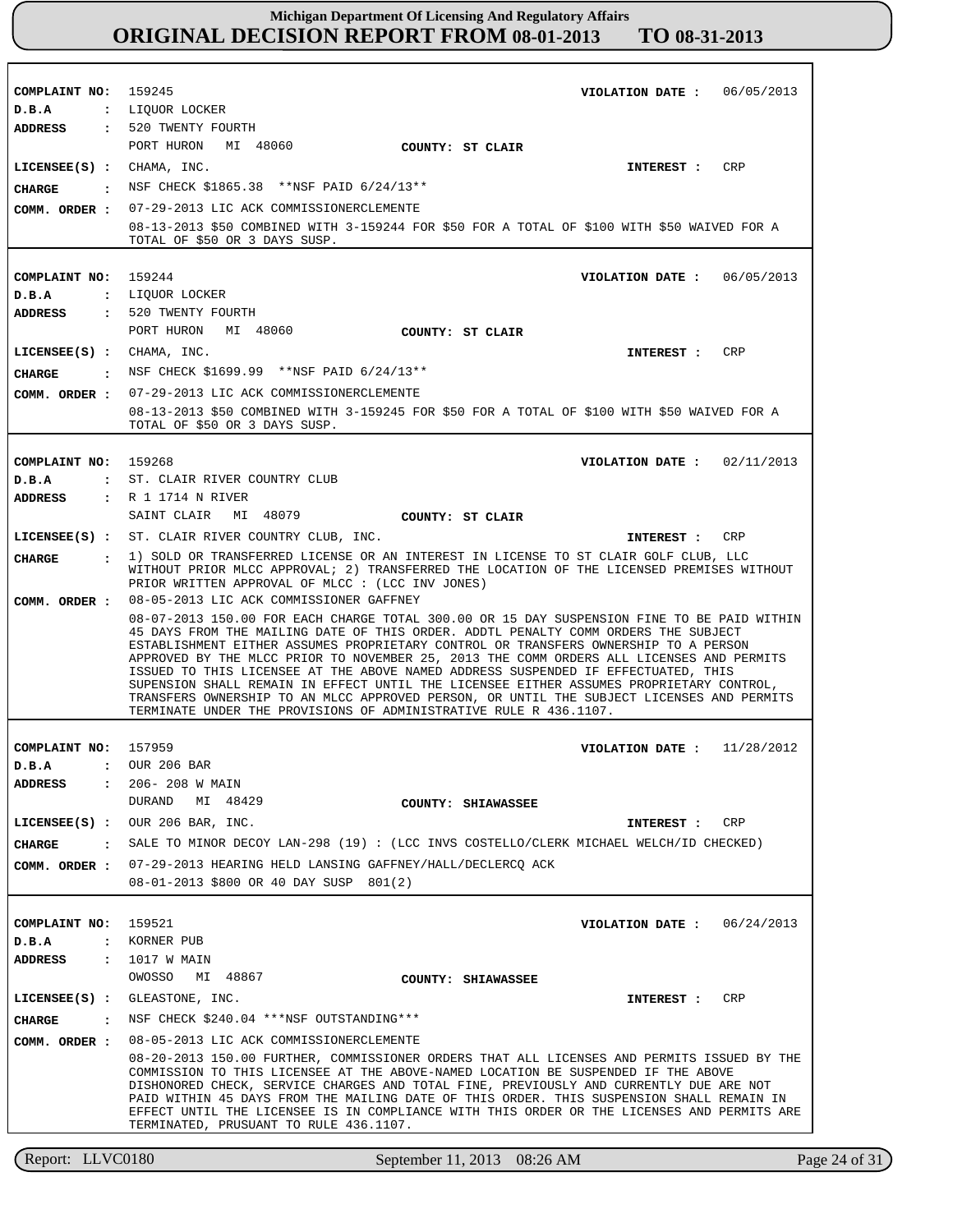| COMPLAINT NO: 159761                               |                                                                                                                                                                                                                                                                                                                                                                                                                                                                                                                                                                                                                                                                                                                             | VIOLATION DATE: $07/12/2013$ |
|----------------------------------------------------|-----------------------------------------------------------------------------------------------------------------------------------------------------------------------------------------------------------------------------------------------------------------------------------------------------------------------------------------------------------------------------------------------------------------------------------------------------------------------------------------------------------------------------------------------------------------------------------------------------------------------------------------------------------------------------------------------------------------------------|------------------------------|
| D.B.A                                              | : C & K CORNERSTORE                                                                                                                                                                                                                                                                                                                                                                                                                                                                                                                                                                                                                                                                                                         |                              |
|                                                    | ADDRESS : 8892 VAN CLEVE                                                                                                                                                                                                                                                                                                                                                                                                                                                                                                                                                                                                                                                                                                    |                              |
|                                                    | TUSCOLA MI 48769<br>COUNTY: TUSCOLA                                                                                                                                                                                                                                                                                                                                                                                                                                                                                                                                                                                                                                                                                         |                              |
|                                                    | LICENSEE(S) : DAVENPORT, CHARLES W                                                                                                                                                                                                                                                                                                                                                                                                                                                                                                                                                                                                                                                                                          | INTEREST : GPI               |
|                                                    | PALMER, KIMBERLY S                                                                                                                                                                                                                                                                                                                                                                                                                                                                                                                                                                                                                                                                                                          | INTEREST : GPI               |
| CHARGE<br>$\mathbf{r}$                             | 1) SOLD OR TRANSFERRED LICENSE OR AN INTEREST IN LICENSE TO C & K CORNERSTONE, LLC WITHOUT<br>PRIOR APPROVAL OF MLCC; 2) ALLOWED C & K CORNERSTONE, LLC WHOSE NAME DOES NOT APPEAR ON<br>LICENSE TO DERIVE USE OR BENEFIT : (LCC INV BLANCHARD)                                                                                                                                                                                                                                                                                                                                                                                                                                                                             |                              |
| COMM. ORDER :                                      | 08-07-2013 LIC ACK COMMISSIONER GAFFNEY                                                                                                                                                                                                                                                                                                                                                                                                                                                                                                                                                                                                                                                                                     |                              |
|                                                    | 08-28-2013 200.00 FOR CHARGE 1 AND 100.00 FOR CHARGE 2 TOTAL 300.00 OR 15 DAY SUSP FINE TO<br>BE PAID WITHIN 45 DAYS FROM THE MAILING DATE OF THIS ORDER. ADDTL PENALTY, UNLESS THE<br>LICENSEE OF THE SUBJECT ESTABLISHMENT EITHER ASSUMES PROPRIETARY CONTROL OR TRANSFERS TO A<br>PERSON APPROVED BY THE MLCC PRIOR TO DECEMBER 16, 2013 THIS COMMISSIONER ORDERS ALL<br>LICENSES AND PERMITS ISSUED TO THIS LICENSEE AT THE ABOVE NAMED ADDRESS SUSPENDED. IF<br>EFFECTUATED THIS SUSPENSION SHALL REMAIN IN EFFECT UNTIL THE LICENSEE EITHER ASSUMES<br>PROPRIETARY CONTROL OR TRANSFERS TO AN APPROVED PARTY OR THE SUBJECT LICENSES AND PERMITS<br>TERMINATE UNDER THE PROVISIONS OF ADMINISTRATIVE RULE R 436.1107. |                              |
|                                                    |                                                                                                                                                                                                                                                                                                                                                                                                                                                                                                                                                                                                                                                                                                                             |                              |
| COMPLAINT NO: 158666<br>D.B.A                      | : GREAT LAKES CHINESE SEAFOOD                                                                                                                                                                                                                                                                                                                                                                                                                                                                                                                                                                                                                                                                                               | VIOLATION DATE: 03/01/2007   |
| ADDRESS                                            | $: 2910$ CARPENTER                                                                                                                                                                                                                                                                                                                                                                                                                                                                                                                                                                                                                                                                                                          |                              |
|                                                    | MI 48108<br>ANN ARBOR<br>COUNTY: WASHTENAW                                                                                                                                                                                                                                                                                                                                                                                                                                                                                                                                                                                                                                                                                  |                              |
|                                                    | LICENSEE(S) : NEW WIN SYSTEM INTERNATIONAL CORPORATION                                                                                                                                                                                                                                                                                                                                                                                                                                                                                                                                                                                                                                                                      | CRP<br>INTEREST :            |
|                                                    |                                                                                                                                                                                                                                                                                                                                                                                                                                                                                                                                                                                                                                                                                                                             |                              |
| <b>CHARGE</b>                                      | : 1) SOLD OR FURNISHED ALCOHOL WITHOUT FULLY COMPLYING WITH THE MICHIGAN LIQUOR CONTROL CODE<br>BY FAILING TO PROVIDE PROOF OF FINANCIAL RESPONSIBILITY, WHICH RESULTED IN A SUSPENSION<br>BASED ON AN ORDER OF THE COMMISSION DATED 12/5/12; 2) SOLD, OFFERED OR KEPT FOR SALE,<br>FURNISHED OR POSSESSED ALCOHOL WHICH WAS NOT AUTHORIZED BY THE MLCC LICENSE; 3) DID<br>MAINTAIN, OPERATE, OR LEASE, OR OTHERWISE FURNISH TO ANY PERSON, ANY PREMISES OR PLACE<br>THAT IS NOT LICENSED UNDER THIS ACT WITHIN WHICH THE OTHER PERSON MAY ENGAGE IN THE<br>DRINKING OF ALCOHOL : (LCC INV SHEPARD-ESTILL)                                                                                                                  |                              |
| COMM. ORDER :                                      | 08-19-2013 HEARING HELD PITTSFIELD MOURNING/ASEVEDO/GIBSON RULE 15(D)                                                                                                                                                                                                                                                                                                                                                                                                                                                                                                                                                                                                                                                       |                              |
|                                                    | 08-30-2013 \$300 EACH TOTAL \$900 NO ALTERNATIVE. LICENSES & PERMITS ARE TO REMAIN IN<br>ESCROW UNTIL ALL OUTSTANDING FINES/FEES ARE PAID OR LICENSES/PERMITS TERMINATED<br>15(D)                                                                                                                                                                                                                                                                                                                                                                                                                                                                                                                                           | RULE                         |
|                                                    |                                                                                                                                                                                                                                                                                                                                                                                                                                                                                                                                                                                                                                                                                                                             |                              |
| COMPLAINT NO:                                      | 158144                                                                                                                                                                                                                                                                                                                                                                                                                                                                                                                                                                                                                                                                                                                      | VIOLATION DATE: $03/13/2013$ |
| D.B.A<br>ADDRESS                                   | : MANCHESTER BEVERAGE<br>: 100 E MAIN                                                                                                                                                                                                                                                                                                                                                                                                                                                                                                                                                                                                                                                                                       |                              |
|                                                    | MANCHESTER MI 48158                                                                                                                                                                                                                                                                                                                                                                                                                                                                                                                                                                                                                                                                                                         |                              |
|                                                    | COUNTY: WASHTENAW                                                                                                                                                                                                                                                                                                                                                                                                                                                                                                                                                                                                                                                                                                           |                              |
|                                                    | LICENSEE(S) : MANCHESTER BEVERAGE SHOPPE, INC.                                                                                                                                                                                                                                                                                                                                                                                                                                                                                                                                                                                                                                                                              | CRP<br>INTEREST :            |
| <b>CHARGE</b><br>and the state of the state of the | SALE TO MINOR - DECOY RIVET W/DOB 6/13/93 (19): (WASHTENAW COUNTY SHERIFF-CORPORALS J.<br>HILOBUK & J. GONTARSKI/DECOY/CK ANTHONY VAN SPOSITE/NO ID)                                                                                                                                                                                                                                                                                                                                                                                                                                                                                                                                                                        |                              |
| COMM. ORDER :                                      | 07-31-2013 HEARING HELD PITTSFIELD TWP CLEMENTE/ASEVEDO/DECLERCQ NEG SETTLEMENT COSTS                                                                                                                                                                                                                                                                                                                                                                                                                                                                                                                                                                                                                                       |                              |
|                                                    | \$141.60<br>08-08-2013 \$400 OR 20 DAYS SUSP & \$141.60 COSTS FOR A TOTAL OF \$541.60 NEGOTIATED                                                                                                                                                                                                                                                                                                                                                                                                                                                                                                                                                                                                                            |                              |
|                                                    | SETTLEMENT                                                                                                                                                                                                                                                                                                                                                                                                                                                                                                                                                                                                                                                                                                                  |                              |
|                                                    |                                                                                                                                                                                                                                                                                                                                                                                                                                                                                                                                                                                                                                                                                                                             |                              |
| COMPLAINT NO: 157835                               |                                                                                                                                                                                                                                                                                                                                                                                                                                                                                                                                                                                                                                                                                                                             | VIOLATION DATE: $03/12/2013$ |
| D.B.A                                              | : MARIA'S ITALIAN BAKERY                                                                                                                                                                                                                                                                                                                                                                                                                                                                                                                                                                                                                                                                                                    |                              |
| ADDRESS                                            | $: 3344 S$ GROVE                                                                                                                                                                                                                                                                                                                                                                                                                                                                                                                                                                                                                                                                                                            |                              |
|                                                    | YPSILANTI MI 48198<br>COUNTY: WASHTENAW                                                                                                                                                                                                                                                                                                                                                                                                                                                                                                                                                                                                                                                                                     |                              |
| LICENSEE(S) : SAZ, INC.                            |                                                                                                                                                                                                                                                                                                                                                                                                                                                                                                                                                                                                                                                                                                                             | CRP<br>INTEREST :            |
| <b>CHARGE</b><br>$\sim$ 100 $\sim$                 | SALE TO MINOR DECOY PARKS (18) : (WASHTENAW COUNTY SD DEPS ROBBINS, NEUMANN/CLERK DARNELL<br>DEMETRIUS REESE/ID NOT CHECKED)                                                                                                                                                                                                                                                                                                                                                                                                                                                                                                                                                                                                |                              |
| COMM. ORDER :                                      | 07-31-2013 HEARING HELD PITTSFIELD TWP CLEMENTE/ASEVEDO/DECLERCQ NEG SETTLEMENT COSTS<br>\$22.95<br>08-08-2013 \$500 OR 25 DAYS SUSP & \$22.95 COSTS FOR A TOTAL OF \$522.95. SEC 801(2)                                                                                                                                                                                                                                                                                                                                                                                                                                                                                                                                    |                              |
|                                                    | NEGOTIATED SETTLEMENT                                                                                                                                                                                                                                                                                                                                                                                                                                                                                                                                                                                                                                                                                                       |                              |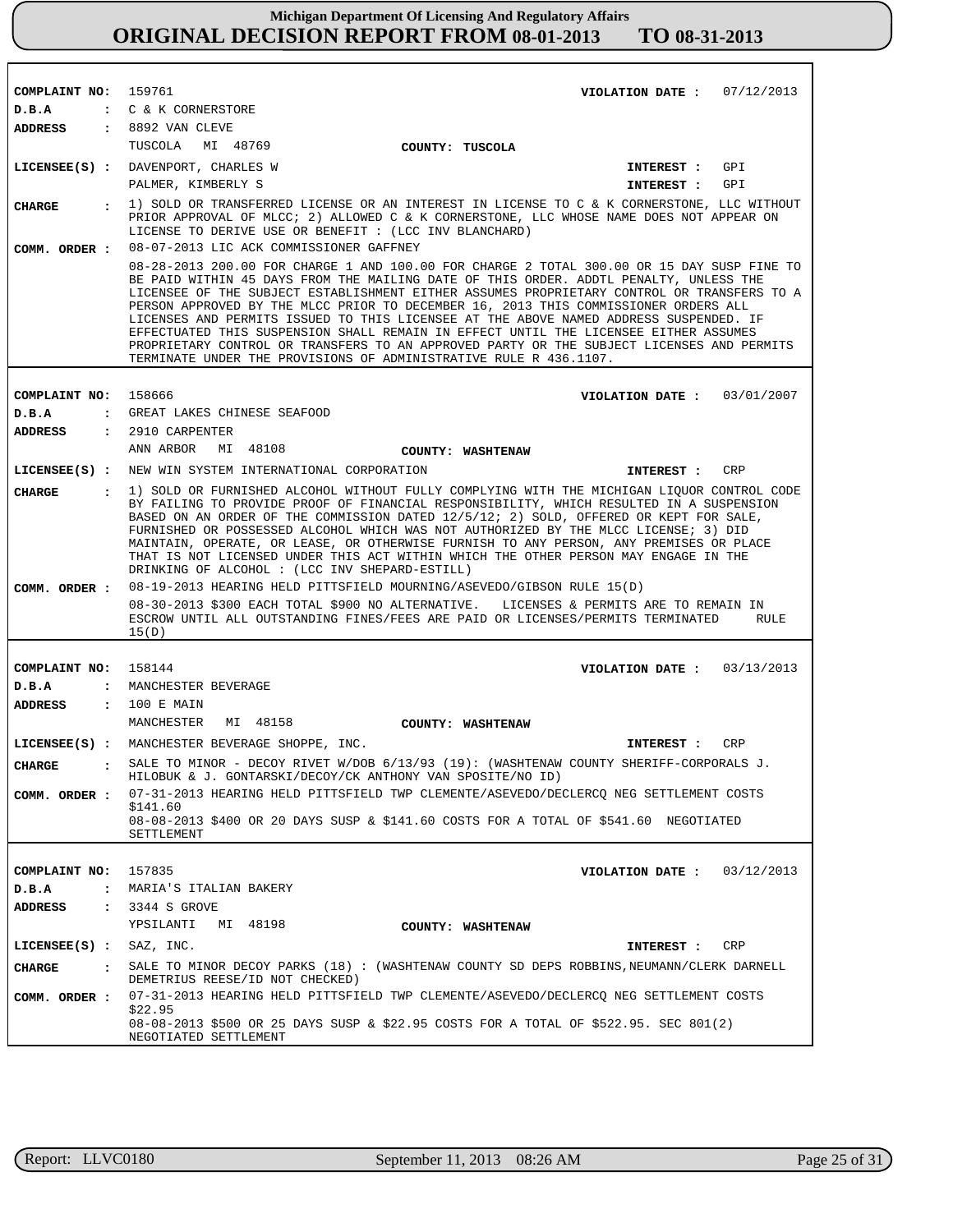| COMPLAINT NO: 157834       | VIOLATION DATE: $03/12/2013$                                                                                                                                                                                                        |  |  |  |  |
|----------------------------|-------------------------------------------------------------------------------------------------------------------------------------------------------------------------------------------------------------------------------------|--|--|--|--|
| D.B.A                      | : TARGET II PARTY SHOPPE                                                                                                                                                                                                            |  |  |  |  |
| ADDRESS                    | $\pm$ 4 N HEWITT                                                                                                                                                                                                                    |  |  |  |  |
|                            | YPSILANTI<br>MI 48197<br>COUNTY: WASHTENAW                                                                                                                                                                                          |  |  |  |  |
|                            | LICENSEE(S) : TARGET II PARTY SHOPPE, INC.<br>CRP<br>INTEREST :                                                                                                                                                                     |  |  |  |  |
| CHARGE                     | . SALE TO MINOR DECOY PARKS (18) : (WASHTENAW COUNTY SD DEPS ROBBINS, NEUMANN/CLERK ALAA<br>JASEM FARHA/ID NOT CHECKED)                                                                                                             |  |  |  |  |
| COMM. ORDER :              | 07-31-2013 HEARING HELD PITTSFIELD TWP CLEMENTE/ASEVEDO/DECLERCQ NEG SETTLEMENT COSTS                                                                                                                                               |  |  |  |  |
|                            | \$22.95<br>08-08-2013 \$800 & \$22.95 COSTS FOR A TOTAL OF \$822.95 OR 40 DAYS SUSP - SEC 801(2)<br>NEGOTIATED SETTLEMENT                                                                                                           |  |  |  |  |
|                            |                                                                                                                                                                                                                                     |  |  |  |  |
| COMPLAINT NO: 158323       | VIOLATION DATE: $03/30/2013$                                                                                                                                                                                                        |  |  |  |  |
| D.B.A                      | : EXPRESS MART                                                                                                                                                                                                                      |  |  |  |  |
| <b>ADDRESS</b>             | : 5490 W MICHIGAN                                                                                                                                                                                                                   |  |  |  |  |
|                            | YPSILANTI MI 48197<br><b>COUNTY: WASHTENAW</b>                                                                                                                                                                                      |  |  |  |  |
| $LICENSEE(S):$ SKWK, INC.  | CRP<br>INTEREST :                                                                                                                                                                                                                   |  |  |  |  |
| <b>CHARGE</b>              | : 1) ALLOWED ANAS LAITH QRANAH, WHO WAS UNDER 18 YRS OLD TO SELD OR FURNISH ALCOHOL; 2) SOLD<br>OR FURNISHED ALCOHOL TO MINOR TRAVIS HIGGINS : (PITTSFIELD PD OFCS T. MAXEY AND J.<br>GILBEE/CLERK WISSAM E. KINAYA/ID NOT CHECKED) |  |  |  |  |
| COMM. ORDER :              | 07-31-2013 HEARING HELD PITTSFIELD TWP CLEMENTE/ASEVEDO/DECLERCO NEG SETTLEMEMT                                                                                                                                                     |  |  |  |  |
|                            | 08-08-2013 1)\$200 2)DISMISSED WITH PREJUDICE OR 10 DAYS. NEGOTIATED SETTLEMENT                                                                                                                                                     |  |  |  |  |
|                            |                                                                                                                                                                                                                                     |  |  |  |  |
| COMPLAINT NO: 157301       | VIOLATION DATE: 08/21/2012                                                                                                                                                                                                          |  |  |  |  |
| D.B.A                      | : EXPRESS MART                                                                                                                                                                                                                      |  |  |  |  |
| <b>ADDRESS</b>             | : 5490 W MICHIGAN                                                                                                                                                                                                                   |  |  |  |  |
|                            | YPSILANTI MI 48197<br>COUNTY: WASHTENAW                                                                                                                                                                                             |  |  |  |  |
|                            |                                                                                                                                                                                                                                     |  |  |  |  |
| $LICENSEE(S)$ : SKWK, INC. | CRP<br>INTEREST :                                                                                                                                                                                                                   |  |  |  |  |
|                            |                                                                                                                                                                                                                                     |  |  |  |  |
| <b>CHARGE</b>              | : WAAD J. KARANA, THE LICENSEE ENGAGED IN AN ILLEGAL OCCUPATION OR ILLEGAL ACT ON THE<br>LICENSED PREMISES, SPECIFICALLY: SOLD TOBACCO TO A MINOR (PITTSFIELD TOWNHIP PD-<br>CASSETTE/HORNBECK/P. HAMILTON)                         |  |  |  |  |
| COMM. ORDER :              | 07-31-2013 HEARING HELD PITTSFIELD TWP CLEMENTE/ASEVEDO/DECLERCQ ADVISEMENT                                                                                                                                                         |  |  |  |  |
|                            | 08-08-2013 \$200 OR 10 DAYS SUSP.                                                                                                                                                                                                   |  |  |  |  |
|                            |                                                                                                                                                                                                                                     |  |  |  |  |
| COMPLAINT NO: 157300       | VIOLATION DATE: $05/11/2012$                                                                                                                                                                                                        |  |  |  |  |
| D.B.A                      | : EXPRESS MART                                                                                                                                                                                                                      |  |  |  |  |
| <b>ADDRESS</b>             | $: 5490$ W MICHIGAN                                                                                                                                                                                                                 |  |  |  |  |
|                            | YPSILANTI MI 48197<br>COUNTY: WASHTENAW                                                                                                                                                                                             |  |  |  |  |
| LICENSEE(S) : SKWK, INC.   | CRP<br>INTEREST :                                                                                                                                                                                                                   |  |  |  |  |
| <b>CHARGE</b>              | ALLOWED OPEN CONTAINERS OF ALCOHOLIC LIOUOR ON THE LICENSED PREMISES: (PITTSFIELD TOWNSHIP<br>POLICE DEPARTMENT-P. HAMILTON/J. HOHNER/M. ROBINSON)                                                                                  |  |  |  |  |
| COMM. ORDER :              | 08-08-2013 DISMISSED WITH PREJUDICE.                                                                                                                                                                                                |  |  |  |  |
|                            |                                                                                                                                                                                                                                     |  |  |  |  |
| COMPLAINT NO:              | 157299<br>VIOLATION DATE: $05/11/2012$                                                                                                                                                                                              |  |  |  |  |
|                            | : EXPRESS MART                                                                                                                                                                                                                      |  |  |  |  |
| D.B.A<br><b>ADDRESS</b>    | : 5490 W MICHIGAN                                                                                                                                                                                                                   |  |  |  |  |
|                            | YPSILANTI<br>MI 48197                                                                                                                                                                                                               |  |  |  |  |
|                            | COUNTY: WASHTENAW                                                                                                                                                                                                                   |  |  |  |  |
| $LICENSEE(S)$ :            | SKWK, INC.<br>CRP<br>INTEREST :                                                                                                                                                                                                     |  |  |  |  |
| CHARGE                     | : FAILED TO KEEP A LICENSE ISSUED BY MLCC SIGNED, PROPERLY FRAMED AND/OR DISPLAYED :<br>(PITTSFIELD TOWNSHIP POLICE DEPARTMENT-P. HAMILTON/J. HOHNER/M. ROBINSON)                                                                   |  |  |  |  |
| COMM. ORDER :              | 07-31-2013 HEARING HELD PITTSFIELD TWP CLEMENTE/ASEVEDO/DECLERCQ AVDISEMENT<br>08-08-2013 DISMISSED WITH PREJUDICE.                                                                                                                 |  |  |  |  |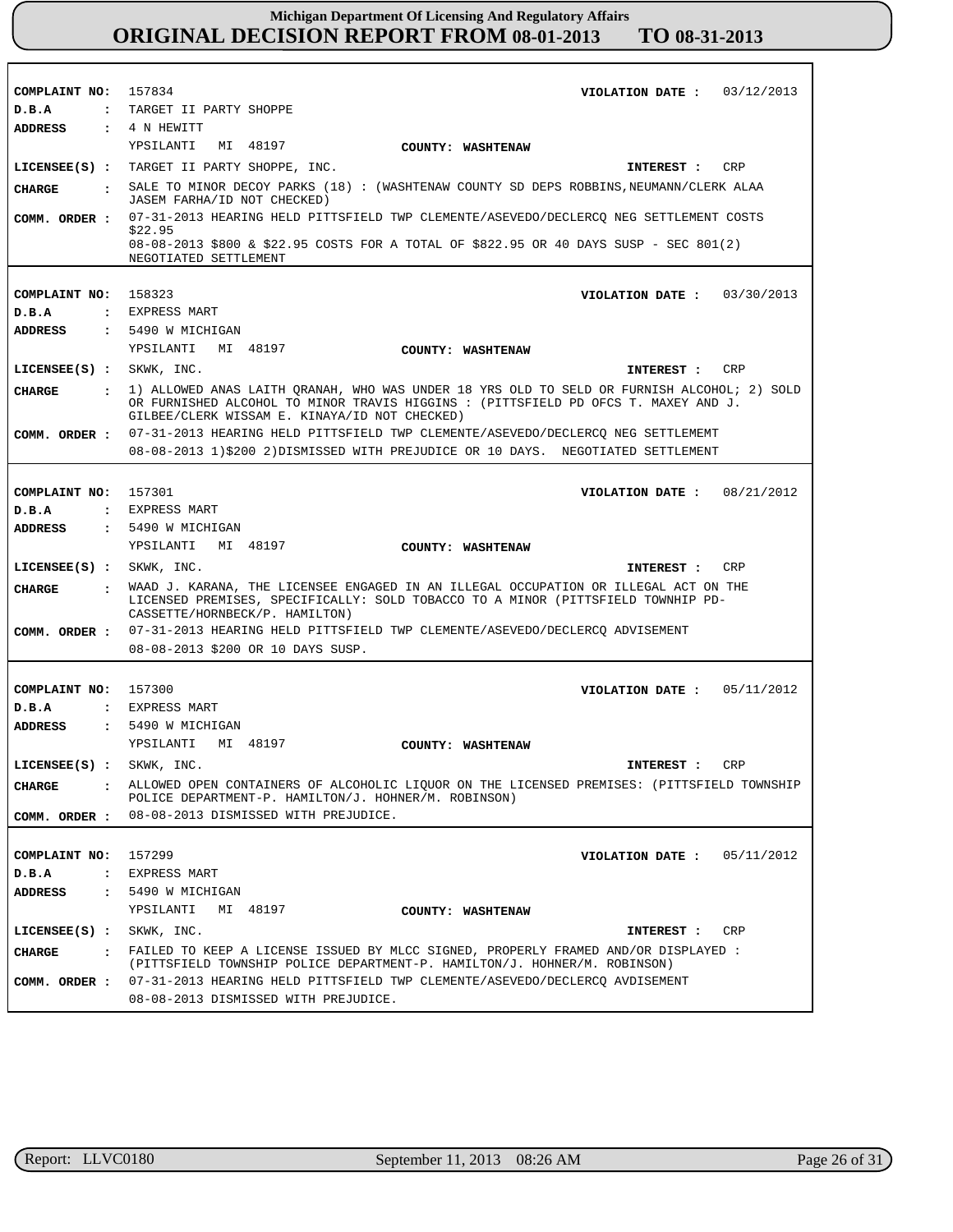| COMPLAINT NO: 157298<br>D.B.A    | VIOLATION DATE : $05/11/2012$<br>: EXPRESS MART                                                                                                                                                                              |  |  |  |  |
|----------------------------------|------------------------------------------------------------------------------------------------------------------------------------------------------------------------------------------------------------------------------|--|--|--|--|
| <b>ADDRESS</b>                   | : 5490 W MICHIGAN                                                                                                                                                                                                            |  |  |  |  |
|                                  | YPSILANTI MI 48197<br>COUNTY: WASHTENAW                                                                                                                                                                                      |  |  |  |  |
| LICENSEE(S) : SKWK, INC.         | CRP<br>INTEREST :                                                                                                                                                                                                            |  |  |  |  |
|                                  |                                                                                                                                                                                                                              |  |  |  |  |
| CHARGE                           | : 1-2) ALLOWED NARCOTICS PARAPHERNALIA TO BE USED, STORED, EXCHANGED, OR SOLD ON THE<br>LICENSED PREMISES, SPECIFICALLY: GLASS PIPES AND BONGS: (PITTSFIELD TOWNSHIP POLICE<br>DEPARTMENT-P. HAMILTON/J. HOHNER/M. ROBINSON) |  |  |  |  |
|                                  | COMM. ORDER: 07-31-2013 HEARING HELD PITTSFIELD TWP CLEMENTE/ASEVEDO/DECLERCO NEG SETTLEMENT                                                                                                                                 |  |  |  |  |
|                                  | 08-08-2013 1)\$300, 2)DISMISSED WITH PREJUDICE OR 15 DAYS SUSP. NEGOTIATED SETTLEMENT                                                                                                                                        |  |  |  |  |
|                                  |                                                                                                                                                                                                                              |  |  |  |  |
| COMPLAINT NO: 157295             | VIOLATION DATE : $05/11/2012$                                                                                                                                                                                                |  |  |  |  |
| D.B.A                            | : EXPRESS MART                                                                                                                                                                                                               |  |  |  |  |
| <b>ADDRESS</b>                   | : 5490 W MICHIGAN                                                                                                                                                                                                            |  |  |  |  |
|                                  | YPSILANTI MI 48197<br>COUNTY: WASHTENAW                                                                                                                                                                                      |  |  |  |  |
| $LICENSEE(S) :$ SKWK, INC.       | INTEREST : CRP                                                                                                                                                                                                               |  |  |  |  |
| CIIARGE                          | : FAILURE TO COMPLY WITH STATE AND LOCAL BUILDING, PLUMBING, ZONING, SANITATION AND HEALTH<br>LAWS, RULES AND ORDINANCES, SPECIFICALLY: EXPIRED FOOD OFFERED FOR SALE (PITTSFIELD                                            |  |  |  |  |
|                                  | TOWNSHIP POLICE DEPARTMENT-P. HAMILTON/J. HOHNER)                                                                                                                                                                            |  |  |  |  |
|                                  | COMM. ORDER: 07-31-2013 HEARING HELD PITTSFIELD TWP CLEMENTE/ASEVEDO/DECLERCQ DISMISSED                                                                                                                                      |  |  |  |  |
|                                  | 08-12-2013 DISSMISSED WITH PREJUDICE                                                                                                                                                                                         |  |  |  |  |
|                                  |                                                                                                                                                                                                                              |  |  |  |  |
| COMPLAINT NO: 158312             | VIOLATION DATE: $04/25/2013$                                                                                                                                                                                                 |  |  |  |  |
| D.B.A                            | : GODFATHER LOUNGE                                                                                                                                                                                                           |  |  |  |  |
| ADDRESS                          | $: 15838$ W SEVEN MILE                                                                                                                                                                                                       |  |  |  |  |
|                                  | DETROIT MI 48235<br>COUNTY: WAYNE                                                                                                                                                                                            |  |  |  |  |
| LICENSEE(S) : BOLDEN CORP        | <b>CRP</b><br>INTEREST :                                                                                                                                                                                                     |  |  |  |  |
| CHARGE                           | : NSF CHECK \$467.33 **NSF PAID 5/17/13**                                                                                                                                                                                    |  |  |  |  |
|                                  | COMM. ORDER : 07-26-2013 LIC ACK COMMISSIONERCLEMENTE                                                                                                                                                                        |  |  |  |  |
|                                  | 08-13-2013 \$100 OR 5 DAYS SUSP.                                                                                                                                                                                             |  |  |  |  |
|                                  |                                                                                                                                                                                                                              |  |  |  |  |
| COMPLAINT NO: 157574             | VIOLATION DATE: $03/07/2013$                                                                                                                                                                                                 |  |  |  |  |
| D.B.A                            | : LAST CALL                                                                                                                                                                                                                  |  |  |  |  |
| ADDRESS                          | : 19432 W WARREN                                                                                                                                                                                                             |  |  |  |  |
|                                  | DETROIT<br>MI 48228<br>COUNTY: WAYNE                                                                                                                                                                                         |  |  |  |  |
|                                  | LICENSEE(S) : EDDS, GERALD LEROY<br>IND<br>INTEREST :                                                                                                                                                                        |  |  |  |  |
|                                  | EDDS, SHIRLEY LYNN<br>GPI<br>INTEREST:                                                                                                                                                                                       |  |  |  |  |
| <b>CHARGE</b>                    | NSF CHECK \$1377.50 ***NSF PAID 3-21***                                                                                                                                                                                      |  |  |  |  |
| COMM. ORDER :                    | 08-07-2013 HEARING HELD SOUTHFIELD GAFFNEY/MCDOWELL/DECLERCQ NEG SETTLEMENT                                                                                                                                                  |  |  |  |  |
|                                  | 08-08-2013 DISMISSED WITH PREJUDICE.                                                                                                                                                                                         |  |  |  |  |
|                                  |                                                                                                                                                                                                                              |  |  |  |  |
| COMPLAINT NO:                    | 158015<br>VIOLATION DATE: $02/26/2013$                                                                                                                                                                                       |  |  |  |  |
| $D$ . B. A<br>$\mathbf{r}$       | SUPREME LIQUOR SHOP                                                                                                                                                                                                          |  |  |  |  |
| <b>ADDRESS</b><br>$\ddot{\cdot}$ | 18932-34-40- 18942 HAYES                                                                                                                                                                                                     |  |  |  |  |
|                                  | DETROIT MI 48205<br>COUNTY: WAYNE                                                                                                                                                                                            |  |  |  |  |
|                                  | LICENSEE(S) : SUPREME LIQUOR SHOP, INC.<br>INTEREST : CRP                                                                                                                                                                    |  |  |  |  |
| <b>CHARGE</b>                    | . LICENSEE OR EMPLOYEE ENGAGED IN ILLEGAL OCCUPATION/ACT, SPECIFICALLY: NO CERTIFICATE OF<br>COMPLIANCE : $(DPD-TM, 13-18, LT QUARELLO & SGT BUGLO)$                                                                         |  |  |  |  |
| COMM. ORDER :                    | 07-24-2013 HEARING HELD SOUTHFIELD GAFFNEY/MOODY-FREEZA/GIBSON DISMISSED.                                                                                                                                                    |  |  |  |  |
|                                  | 08-01-2013 DISMISSED WITH PREJUDICE                                                                                                                                                                                          |  |  |  |  |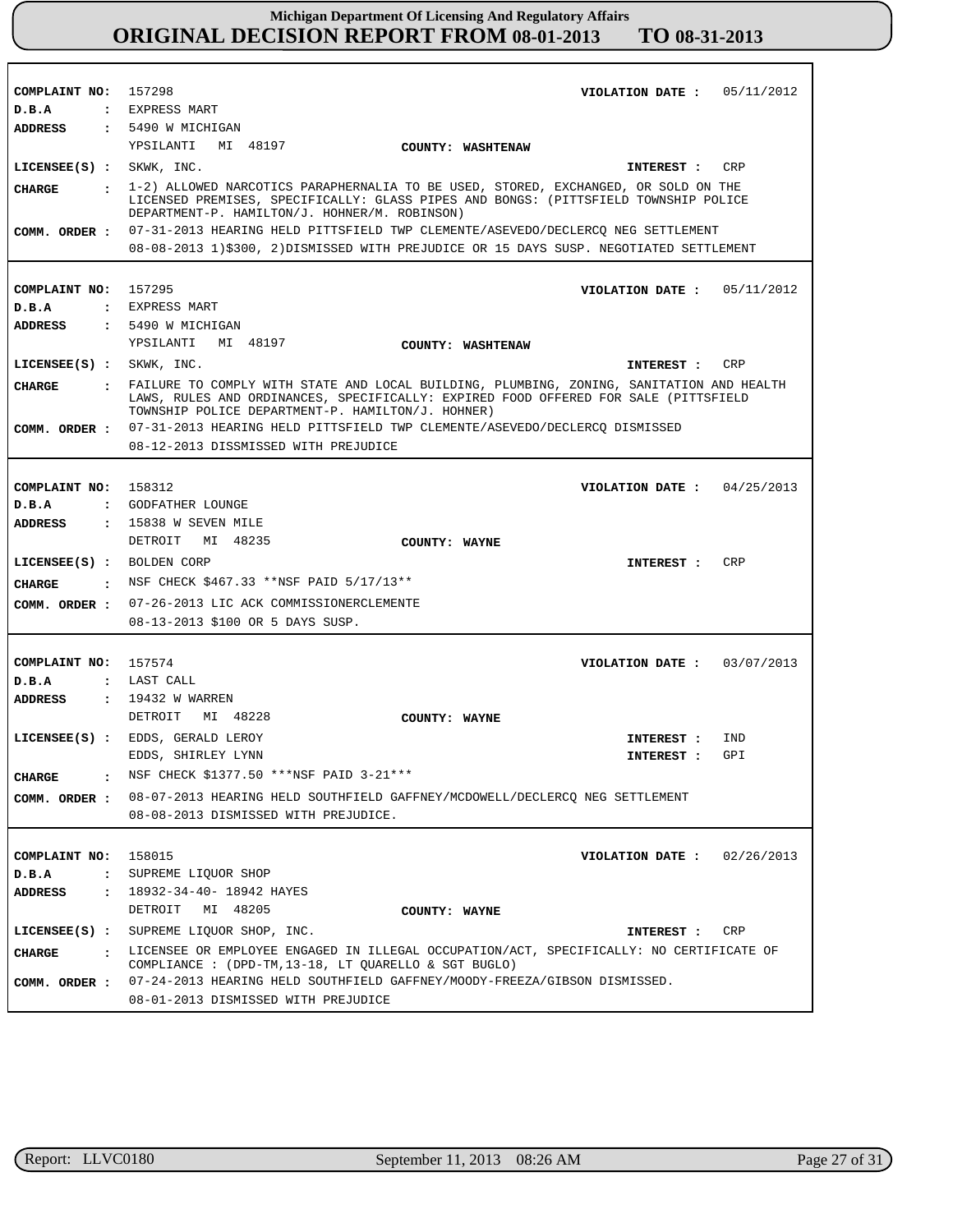**COMPLAINT NO:** 159251 **COMPLAINT NO:** 159248 **COMPLAINT NO:** 159507 **COMPLAINT NO:** 157539 **COMPLAINT NO:** 159491 **VIOLATION DATE : VIOLATION DATE :** 06/05/2013 **VIOLATION DATE : VIOLATION DATE : VIOLATION DATE :** 06/13/2013 06/06/2013 06/20/2013 03/02/2013 **D.B.A : D.B.A : D.B.A : D.B.A : D.B.A :** FAIR LIQUOR & PARTY STORE WALTHAM LIQUOR PURITAN PALACE LOS CORRALES TAQUERIA & RESTAURANT PURITAN PALACE **ADDRESS : ADDRESS : ADDRESS : ADDRESS : ADDRESS :** 6541 GRATIOT 12700 E MC NICHOLS 8900-8904- 8910 PURITAN 2240- 2244 JUNCTION 8900-8904- 8910 PURITAN DETROIT MI 48207 DETROIT MI 48205 DETROIT MI 48238 DETROIT MI 48209 DETROIT MI 48238 07-26-2013 LIC ACK COMMISSIONERCLEMENTE 08-08-2013 \$50 OR 3 DAYS SUSP. 08-05-2013 LIC ACK COMMISSIONERCLEMENTE **COMM. ORDER :** 08-13-2013 \$50 OR 3 DAYS SUSP. 08-06-2013 LIC ACK COMMISSIONER GAFFNEY **COMM. ORDER :** 08-28-2013 200.00 FOR EACH CHARGE TOTAL 600.00 OR 30 DAY SUSP IF THE TOTAL FINE IS NOT PAID WITHIN 45 DAYS FROM THE MAILING DATE OF THIS ORDER. FURTHER COMM ORDERS AL LICENSES SUSPENDED IF THE ABOVE DISHONORED CHECKS, SERVICE CHARGES, AND TOTAL FINES PREVIOUSLY AND CURRENTLY DUE ARE NOT PAID WITHIN 45 DAYS FROM THE MAILING DATE OF THIS ORDER. THIS SUSPENSION SHALL REMAIN IN EFFECT UNTIL THE LICENSEE IS IN COMPLIANCE WITH THIS ORDER OF THE LICENSES AND PERMITS ARE TERMINATED, PURSUANT TO RULE 436.1107. 07-24-2013 HEARING HELD SOUTHFIELD GAFFNEY/MOODY-FREEZA/GIBSON NEG SETTLEMENT 08-01-2013 \$100 OR 5 DAY SUSP NEG SET 08-06-2013 LIC ACK COMMISSIONER GAFFNEY 08-28-2013 200.00 FOR EACH CHARGE TOTAL 600.00 OR 30 DAY SUSP IF THE TOTAL FINE IS NOT PAID WITHIN 45 DAYS FROM THE MAILING DATE OF THIS ORDER. FURTHER COMM ORDERS AL LICENSES SUSPENDED IF THE ABOVE DISHONORED CHECKS, SERVICE CHARGES, AND TOTAL FINES PREVIOUSLY AND CURRENTLY DUE ARE NOT PAID WITHIN 45 DAYS FROM THE MAILING DATE OF THIS ORDER. THIS SUSPENSION SHALL REMAIN IN EFFECT UNTIL THE LICENSEE IS IN COMPLIANCE WITH THIS ORDER OF THE LICENSES AND PERMITS ARE TERMINATED, PURSUANT TO RULE 436.1107. **LICENSEE(S) :** FAIR NASH LIQUOR, INC. **LICENSEE(S) :** MATYOUS, INC. **LICENSEE(S) :** DYNASTY PLAZA LIQUOR, INC. **LICENSEE(S) :** LOS CORRALES TAQUERIA, LLC **LICENSEE(S) :** DYNASTY PLAZA LIQUOR, INC. CRP CR<sub>P</sub> CRP LLC CRP **CHARGE : CHARGE : CHARGE : CHARGE : CHARGE :** NSF CHECK \$3221.52 \*\*NSF PAID 6/24/13\*\* : NSF CHECK \$1616.16 \*\*\*NSF PAID 6/24/13\*\*\* NSF CHECK \$740.06 \*\*\*NSF OUTSTANDING\*\*\* FAILED, REFUSED OR NEGLECTED TO OBEY A WRITTEN ORDER OF THE COMMISSION DATED 08-15-2012 BY FAILING TO PROVIDE PROOF OF SUCCESSFUL COMPLETION OF AN ALCOHOL SERVER TRAINING PROGRAM APPROVED BY THE COMMISSION WITHIN 180 DAYS OF THE ISSUANCE OF THE LICENSE: 08-31-2012 : (MLCC SERVER TRAINING COORDINATOR) NSF CHECK \$994.38 \*\*\*NSF OUTSTANDING\*\*\* **INTEREST : INTEREST : INTEREST : INTEREST : INTEREST : COMM. ORDER : COMM. ORDER : COMM. ORDER : COUNTY: WAYNE COUNTY: WAYNE COUNTY: WAYNE COUNTY: WAYNE COUNTY: WAYNE**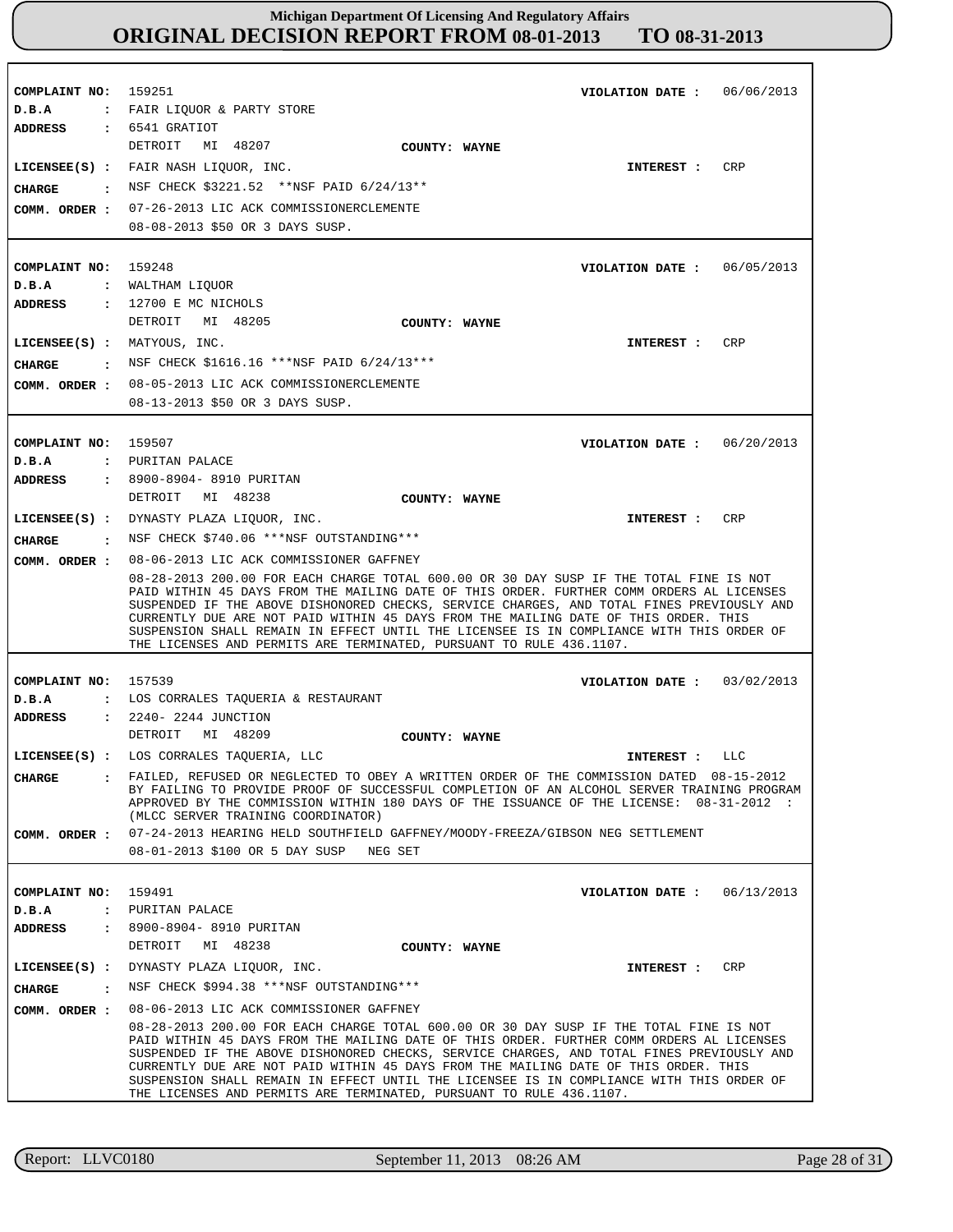| COMPLAINT NO:<br>159490<br>VIOLATION DATE: $06/12/2013$<br>: PURITAN PALACE<br>D.B.A                                                                                                         |                                                                                                                                                                                                                                                                                                                                                                                                                                                                                                                                                                          |  |  |  |  |
|----------------------------------------------------------------------------------------------------------------------------------------------------------------------------------------------|--------------------------------------------------------------------------------------------------------------------------------------------------------------------------------------------------------------------------------------------------------------------------------------------------------------------------------------------------------------------------------------------------------------------------------------------------------------------------------------------------------------------------------------------------------------------------|--|--|--|--|
|                                                                                                                                                                                              |                                                                                                                                                                                                                                                                                                                                                                                                                                                                                                                                                                          |  |  |  |  |
|                                                                                                                                                                                              |                                                                                                                                                                                                                                                                                                                                                                                                                                                                                                                                                                          |  |  |  |  |
| : 8900-8904- 8910 PURITAN<br>ADDRESS<br>DETROIT MI 48238                                                                                                                                     |                                                                                                                                                                                                                                                                                                                                                                                                                                                                                                                                                                          |  |  |  |  |
| COUNTY: WAYNE<br>LICENSEE(S) : DYNASTY PLAZA LIOUOR, INC.                                                                                                                                    | CRP                                                                                                                                                                                                                                                                                                                                                                                                                                                                                                                                                                      |  |  |  |  |
| INTEREST :                                                                                                                                                                                   |                                                                                                                                                                                                                                                                                                                                                                                                                                                                                                                                                                          |  |  |  |  |
| NSF CHECK \$1190.05 ***NSF OUTSTANDING***<br>CIIARGE<br>$\sim$ $\sim$ $\sim$                                                                                                                 |                                                                                                                                                                                                                                                                                                                                                                                                                                                                                                                                                                          |  |  |  |  |
| COMM. ORDER :<br>THE LICENSES AND PERMITS ARE TERMINATED, PURSUANT TO RULE 436.1107.                                                                                                         | 08-06-2013 LIC ACK COMMISSIONER GAFFNEY<br>08-28-2013 200.00 FOR EACH CHARGE TOTAL 600.00 OR 30 DAY SUSP IF THE TOTAL FINE IS NOT<br>PAID WITHIN 45 DAYS FROM THE MAILING DATE OF THIS ORDER. FURTHER COMM ORDERS AL LICENSES<br>SUSPENDED IF THE ABOVE DISHONORED CHECKS, SERVICE CHARGES, AND TOTAL FINES PREVIOUSLY AND<br>CURRENTLY DUE ARE NOT PAID WITHIN 45 DAYS FROM THE MAILING DATE OF THIS ORDER. THIS<br>SUSPENSION SHALL REMAIN IN EFFECT UNTIL THE LICENSEE IS IN COMPLIANCE WITH THIS ORDER OF                                                            |  |  |  |  |
| COMPLAINT NO:<br>157803<br>VIOLATION DATE: $03/27/2013$                                                                                                                                      |                                                                                                                                                                                                                                                                                                                                                                                                                                                                                                                                                                          |  |  |  |  |
| : SUPER X PARTY STORE<br>D.B.A                                                                                                                                                               |                                                                                                                                                                                                                                                                                                                                                                                                                                                                                                                                                                          |  |  |  |  |
| $: 5637$ CHARLES<br>ADDRESS                                                                                                                                                                  |                                                                                                                                                                                                                                                                                                                                                                                                                                                                                                                                                                          |  |  |  |  |
| DETROIT MI 48212<br>COUNTY: WAYNE                                                                                                                                                            |                                                                                                                                                                                                                                                                                                                                                                                                                                                                                                                                                                          |  |  |  |  |
| LICENSEE(S) : SUPER X PARTY STORE, INC.<br>INTEREST :                                                                                                                                        | CRP                                                                                                                                                                                                                                                                                                                                                                                                                                                                                                                                                                      |  |  |  |  |
| : NSF CHECK \$783.77 ***NSF PAID 4/17/13***<br>CIIARGE                                                                                                                                       |                                                                                                                                                                                                                                                                                                                                                                                                                                                                                                                                                                          |  |  |  |  |
| 07-24-2013 HEARING HELD SOUTHFIELD GAFFNEY/MOODY-FREEZA/GIBSON RULE 15(E)<br>COMM. ORDER :<br>08-01-2013 \$300 OR 15 DAY SUSP RULE 15(E)                                                     |                                                                                                                                                                                                                                                                                                                                                                                                                                                                                                                                                                          |  |  |  |  |
|                                                                                                                                                                                              |                                                                                                                                                                                                                                                                                                                                                                                                                                                                                                                                                                          |  |  |  |  |
| COMPLAINT NO: 151886<br>VIOLATION DATE: $03/07/2012$                                                                                                                                         |                                                                                                                                                                                                                                                                                                                                                                                                                                                                                                                                                                          |  |  |  |  |
| : GRATIOT RIGLEY DRUGS<br>D.B.A                                                                                                                                                              |                                                                                                                                                                                                                                                                                                                                                                                                                                                                                                                                                                          |  |  |  |  |
| : 12278 GRATIOT<br><b>ADDRESS</b>                                                                                                                                                            |                                                                                                                                                                                                                                                                                                                                                                                                                                                                                                                                                                          |  |  |  |  |
| DETROIT MI 48205<br>COUNTY: WAYNE                                                                                                                                                            |                                                                                                                                                                                                                                                                                                                                                                                                                                                                                                                                                                          |  |  |  |  |
| $LICENSEE(S)$ : AAKR, INC.<br>INTEREST : CRP                                                                                                                                                 |                                                                                                                                                                                                                                                                                                                                                                                                                                                                                                                                                                          |  |  |  |  |
| <b>CHARGE</b><br>PIPES: (DPD/NORTHEAST/12-58/SGT KOZLOWSKI, OFCS WRIGHT, SEXTON)                                                                                                             | : 1) SALE TO MINOR DECOY NE-014 (17); 2) ALLOWED DRUG PARAPHERNAILA TO BE USED, STORED,<br>EXCHANGED OR SOLD ON PREMISES, SPECIFICALLY: 7 MARIJUANA GRINDERS AND 6 GLASS MARIJUANA                                                                                                                                                                                                                                                                                                                                                                                       |  |  |  |  |
| COMM. ORDER :<br>LSS                                                                                                                                                                         | 01-23-2013 SOUTHFIELD GAFFNEY, MCDOWELL, GIBSON. HEARING ADJORNED ON RECORD AG MEMO FROM AG<br>MCDOWELL STATES THE REASON ADJORNMENT WAS GRANTED BECAUSE NEITHER THE DPD OFFICERS OR THE<br>DECOY SHOWED UP. PLEASE SUBPOENA SGT. KOZLOWSKI OR AT LEAST HAVE OFFICER WRIGHT APPEAR AND<br>THE DECOY. A TRANSCRIPT DOES NOT NEED TO BE PREPARED PRIOR TO RESCHEDULING THIS HEARING.<br>07-24-2013 HEARING HELD SOUTHFIELD GAFFNEY/MOODY-FREEZA/GIBSON NEG SETTLEMENT COST \$74.71<br>08-01-2013 1) DISMISSED WITH PREJUDICE 2) \$300 6300 OR 15 DAY SUSP & \$74.71 W/FEES |  |  |  |  |
| TOTAL \$374.71 NEG SET                                                                                                                                                                       |                                                                                                                                                                                                                                                                                                                                                                                                                                                                                                                                                                          |  |  |  |  |
| COMPLAINT NO: 158012<br>VIOLATION DATE: $02/28/2013$                                                                                                                                         |                                                                                                                                                                                                                                                                                                                                                                                                                                                                                                                                                                          |  |  |  |  |
| D.B.A<br>: UNIVERSAL LIQUOR & WINE SHOPPE                                                                                                                                                    |                                                                                                                                                                                                                                                                                                                                                                                                                                                                                                                                                                          |  |  |  |  |
| : 19526-19528 W GRAND RIVER<br>ADDRESS                                                                                                                                                       |                                                                                                                                                                                                                                                                                                                                                                                                                                                                                                                                                                          |  |  |  |  |
| DETROIT MI 48223<br>COUNTY: WAYNE                                                                                                                                                            |                                                                                                                                                                                                                                                                                                                                                                                                                                                                                                                                                                          |  |  |  |  |
| LICENSEE(S) : ROSEDALE PARK, INC.<br>INTEREST : CRP                                                                                                                                          |                                                                                                                                                                                                                                                                                                                                                                                                                                                                                                                                                                          |  |  |  |  |
| : 1-2) ROSEDALE PARK, INC. ENGAGED IN ILLEGAL OCCUPATION/ACT, SPECIFICALLY: NO RETAIL<br>CHARGE<br>CIGARETTE LICENSE, NO CERTIFICATE OF COMPLIANCE: (DPD-TM, 13-21, LT QUARELLO & SGT BUGLO) |                                                                                                                                                                                                                                                                                                                                                                                                                                                                                                                                                                          |  |  |  |  |
| COMM. ORDER : 07-24-2013 HEARING HELD SOUTHFIELD GAFFNEY/MOODY-FREEZA/GIBSON<br>08-01-2013 DISMISSED WITH PREJUDICE                                                                          |                                                                                                                                                                                                                                                                                                                                                                                                                                                                                                                                                                          |  |  |  |  |
|                                                                                                                                                                                              |                                                                                                                                                                                                                                                                                                                                                                                                                                                                                                                                                                          |  |  |  |  |
| 159260<br>COMPLAINT NO:<br>VIOLATION DATE: $06/10/2013$                                                                                                                                      |                                                                                                                                                                                                                                                                                                                                                                                                                                                                                                                                                                          |  |  |  |  |
| : IDEAL PARTY STORE<br>D.B.A                                                                                                                                                                 |                                                                                                                                                                                                                                                                                                                                                                                                                                                                                                                                                                          |  |  |  |  |
| : 20050 W WARREN<br>ADDRESS<br>DETROIT MI 48228                                                                                                                                              |                                                                                                                                                                                                                                                                                                                                                                                                                                                                                                                                                                          |  |  |  |  |
| COUNTY: WAYNE                                                                                                                                                                                |                                                                                                                                                                                                                                                                                                                                                                                                                                                                                                                                                                          |  |  |  |  |
| LICENSEE(S) : ANKAWI, TARIK<br>INTEREST :<br>: NSF \$2016.99 **NSF PAID 7/1/13**                                                                                                             | IND                                                                                                                                                                                                                                                                                                                                                                                                                                                                                                                                                                      |  |  |  |  |
| CHARGE                                                                                                                                                                                       |                                                                                                                                                                                                                                                                                                                                                                                                                                                                                                                                                                          |  |  |  |  |
| 07-24-2013 LIC ACK COMMISSIONER GAFFNEY<br>COMM. ORDER :<br>08-07-2013 \$50 OR 3 DAY SUSP                                                                                                    |                                                                                                                                                                                                                                                                                                                                                                                                                                                                                                                                                                          |  |  |  |  |

Report: LLVC0180 September 11, 2013 08:26 AM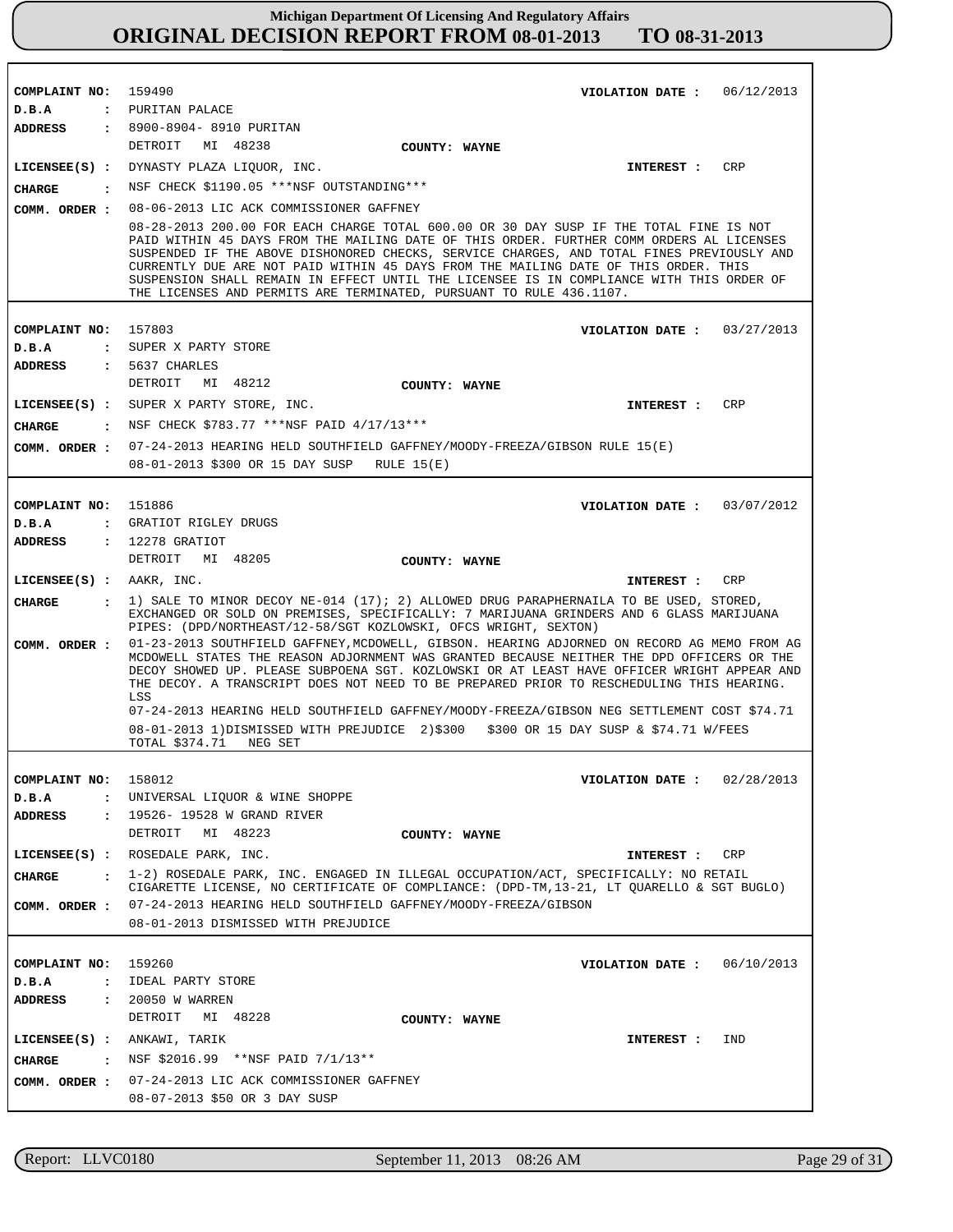**COMPLAINT NO:** 157737 **COMPLAINT NO: COMPLAINT NO:** 158850 **COMPLAINT NO:** 159534 **COMPLAINT NO:** 158695 158923 **VIOLATION DATE : VIOLATION DATE : VIOLATION DATE : VIOLATION DATE : VIOLATION DATE :** 03/21/2013 05/17/2013 05/14/2013 06/07/2013 05/18/2013 **D.B.A : D.B.A : D.B.A : D.B.A : D.B.A :** JEFFERSON LIQUOR PLACE ROSE MARKET ROSE MARKET RED OLIVE RESTAURANT CVS/PHARMACY #8009 **ADDRESS : ADDRESS : ADDRESS : ADDRESS : ADDRESS :** 3853 W JEFFERSON 23960 GIBRALTAR 23960 GIBRALTAR 33326 PLYMOUTH 133 E DUNLAP ECORSE MI 48229 FLAT ROCK MI 48134 FLAT ROCK MI 48134 LIVONIA MI 48150 NORTHVILLE MI 48167 07-24-2013 HEARING HELD SOUTHFIELD GAFFNEY/MOODY-FREEZA/GIBSON RULE 15(E) 08-01-2013 \$300 OR 15 DAY SUSP. ALSO LICENSEE PAY FOR PURCHASES OF ALCOHOLIC LIQUOR FROM THE COMMISSION BY CERTIFIED CHECK, CASHIERS CHECK OR MONEY ORDER FOR 12 MONTHS FROM DATE OF THIS ORDER RULE 15(E) 08-07-2013 HEARING HELD SOUTHFIELD GAFFNEY/MCDOWELL/DECLERCQ ACK 08-08-2013 \$300 COMBINED WITH 3-158850 FOR \$300 TOTAL OF \$600 OR 30 DAYS SUSP. AS ADDITIONAL PENALTY, THE COMMISSIONER ORDERS THE LICENSEE TO PAY FOR PURCHASES OF ALCOHOLIC LIQUOR FROM THE MLCC BY CERTIFIED CHECK, CASHIER'S CHECK OR MONEY ORDER FOR AN ADDITIONAL PERIOD OF 12 MONTHS TO BE ADDED TO THE 24 MONTHS, WHICH WAS ORDERED IN THE HEARING FOR THIS SAME LICENSEE ON 6-18-13 FOR A PERIOD OF 36 MONTHS. 08-07-2013 HEARING HELD SOUTHFIELD GAFFNEY/MCDOWELL/DECLERCQ ACK 08-08-2013 \$300 COMBINED WITH 3-158923 FOR \$300 TOTAL OF \$600 OR 30 DAYS SUSP. AS ADDITIONAL PENALTY, THE COMMISSIONER ORDERS THE LICENSEE TO PAY FOR PURCHASES OF ALCOHOLIC LIQUOR FROM THE MLCC BY CERTIFIED CHECK, CASHIER'S CHECK OR MONEY ORDER FOR AN ADDITIONAL PERIOD OF 12 MONTHS TO BE ADDED TO THE 24 MONTHS, WHICH WAS ORDERED IN THE HEARING FOR THIS SAME LICENSEE ON 6-18-13 FOR A PERIOD OF 36 MONTHS. 08-01-2013 LIC ACK COMMISSIONER CLEMENTE **COMM. ORDER :** 08-13-2013 \$50 OR 3 DAYS SUSP. 08-07-2013 HEARING HELD SOUTHFIELD GAFFNEY/MCDOWELL/DECLERCQ NEG SETTLEMENT **COMM. ORDER :** 08-07-2013 \$850 OR 43 DAYS SUSP - SEC 801(2) NEGOTIATED SETTLEMENT **LICENSEE(S) :** LIRATO INVESTMENTS, INC. **LICENSEE(S) :** ROSE MARKET, INC. **LICENSEE(S) :** ROSE MARKET, INC. **LICENSEE(S) :** PANOS II FOODS, INC. **LICENSEE(S) :** WOODWARD DETROIT CVS, L.L.C. CRP CRP CRP **CRP** LLC **CHARGE : CHARGE : CHARGE : CHARGE :** NSF CHECK \$5132.04 \*\*\*NSF PAID 4/5/13\*\*\* NSF CHECK \$4541.92 \*\*\*NSF OUTSTANDING\*\*\* FAILED, REFUSED OR NEGLECTED TO OBEY A WRITTEN ORDER OF THE COMMISSION DATED 11-7-2012 BY FAILING TO PROVIDE PROOF OF SUCCESSFUL COMPLETION OF AN ALCOHOL SERVER TRAINING PROGRAM APPROVED BY THE COMMISSION WITHIN 180 DAYS OF THE ISSUANCE OF THE LICENSE: 12-06-2012 : (MLCC SERVER TRAINING COORDINATOR) SALE TO MINOR DECOY X-204 (20) : (LCC INV COLEMAN/CLERK JACQUELINE ELAINE SHIELD/ID CHECKED) **INTEREST : INTEREST : INTEREST : INTEREST : INTEREST : COMM. ORDER : COMM. ORDER : COMM. ORDER : COUNTY: WAYNE COUNTY: WAYNE COUNTY: WAYNE COUNTY: WAYNE COUNTY: WAYNE**

Report: LLVC0180 September 11, 2013 08:26 AM